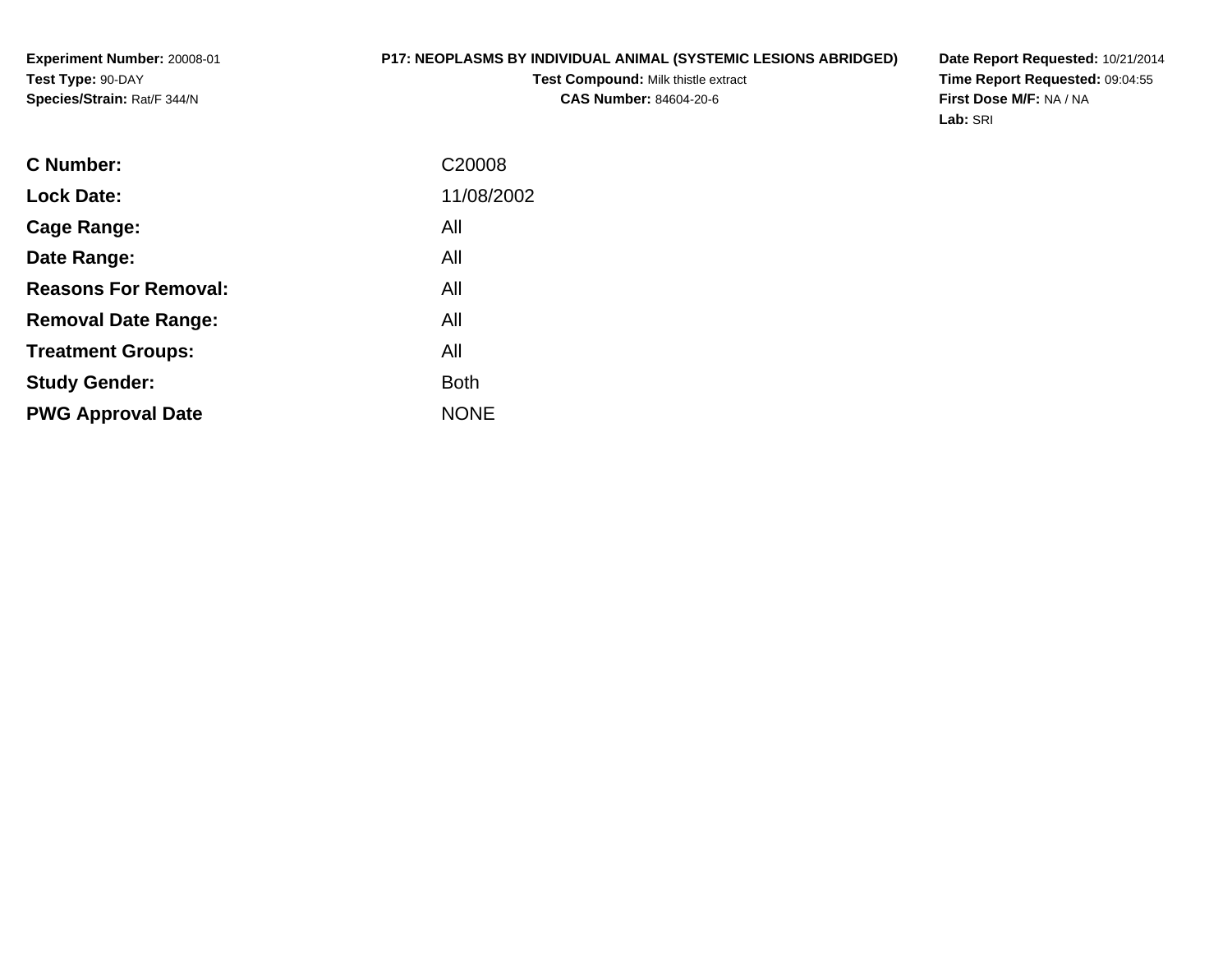# **P17: NEOPLASMS BY INDIVIDUAL ANIMAL (SYSTEMIC LESIONS ABRIDGED)**

**Test Compound:** Milk thistle extract

**CAS Number:** 84604-20-6

**Date Report Requested:** 10/21/2014**Time Report Requested:** 09:04:55**First Dose M/F:** NA / NA**Lab:** SRI

| F 344/N Rat Male             | DAY ON TEST      | $\boldsymbol{\theta}$<br>0<br>9        | $\boldsymbol{\theta}$<br>$\boldsymbol{\theta}$<br>9         | 0<br>$\boldsymbol{\theta}$<br>9            | 0<br>$\theta$<br>9                      | 0<br>0<br>9                                    | 0<br>$\boldsymbol{\theta}$<br>9 | $\boldsymbol{\theta}$<br>0<br>9           | 0<br>$\boldsymbol{\theta}$<br>9        | $\pmb{\theta}$<br>0<br>9                    | 0<br>0<br>9                       |                       |
|------------------------------|------------------|----------------------------------------|-------------------------------------------------------------|--------------------------------------------|-----------------------------------------|------------------------------------------------|---------------------------------|-------------------------------------------|----------------------------------------|---------------------------------------------|-----------------------------------|-----------------------|
| <b>PPM</b><br>0              | <b>ANIMAL ID</b> | $\overline{\mathbf{3}}$<br>$\mathbf 0$ | $\mathfrak{z}$<br>$\mathbf 0$                               | $\mathfrak{z}$<br>$\mathbf 0$              | $\boldsymbol{\mathfrak{z}}$<br>$\Omega$ | $\boldsymbol{\mathfrak{z}}$<br>$\mathbf 0$     | $\mathfrak{z}$<br>$\mathbf 0$   | $\overline{\mathbf{3}}$<br>$\overline{0}$ | $\overline{\mathbf{3}}$<br>$\mathbf 0$ | $\overline{\mathbf{3}}$<br>$\overline{0}$   | $\mathfrak{z}$<br>$\overline{0}$  |                       |
|                              |                  | $\mathbf 0$<br>$\mathbf 0$<br>0<br>1   | $\mathbf 0$<br>$\mathbf 0$<br>$\mathbf 0$<br>$\overline{2}$ | $\mathbf 0$<br>$\pmb{0}$<br>$\pmb{0}$<br>3 | $\Omega$<br>$\Omega$<br>0<br>4          | $\mathbf 0$<br>$\mathbf 0$<br>$\mathbf 0$<br>5 | $\Omega$<br>$\Omega$<br>0<br>6  | $\mathbf 0$<br>$\mathbf 0$<br>0<br>7      | $\Omega$<br>$\Omega$<br>0<br>8         | $\Omega$<br>$\mathbf 0$<br>$\mathbf 0$<br>9 | $\Omega$<br>$\mathbf 0$<br>1<br>0 | <i><b>*TOTALS</b></i> |
| <b>Alimentary System</b>     |                  |                                        |                                                             |                                            |                                         |                                                |                                 |                                           |                                        |                                             |                                   |                       |
| Esophagus                    |                  | +                                      |                                                             | +                                          | +                                       | +                                              | +                               |                                           |                                        | +                                           | ٠                                 | 10                    |
| Intestine Large, Cecum       |                  | $\ddot{}$                              | $\ddot{}$                                                   | $\ddot{}$                                  | $\ddot{}$                               | $\ddot{}$                                      | $\ddot{}$                       | +                                         | +                                      | +                                           | $\ddot{}$                         | 10                    |
| Intestine Large, Colon       |                  | $\ddot{}$                              | $\ddot{}$                                                   | $\ddot{}$                                  | +                                       | +                                              | +                               | $\pm$                                     | $\pm$                                  | $\ddot{}$                                   | $\ddot{}$                         | 10                    |
| Intestine Large, Rectum      |                  | +                                      | $\ddot{}$                                                   | $\ddot{}$                                  | $\ddot{}$                               | +                                              | $\ddot{}$                       | +                                         | $\pm$                                  | $\ddot{}$                                   | $\ddot{}$                         | 10                    |
| Intestine Small, Duodenum    |                  | $\ddot{}$                              | $\ddot{}$                                                   | $\ddot{}$                                  | $\ddot{}$                               | $\ddot{}$                                      | $\ddot{}$                       | $\ddot{}$                                 | $\ddot{}$                              | $+$                                         | $\ddot{}$                         | 10                    |
| Intestine Small, Ileum       |                  | $\ddot{}$                              | $\ddot{}$                                                   | +                                          | +                                       | +                                              | +                               | +                                         | $\pm$                                  | $\ddot{}$                                   | +                                 | 10                    |
| Intestine Small, Jejunum     |                  | $\ddot{}$                              | $\ddot{}$                                                   | $\ddot{}$                                  | $\ddot{}$                               | $\ddot{}$                                      | $\ddot{}$                       | $\ddot{}$                                 | $\ddot{}$                              | $\ddot{}$                                   | $\ddot{}$                         | 10                    |
| Liver                        |                  | $\ddot{}$                              | $\ddot{}$                                                   | $\ddot{}$                                  | $\ddot{}$                               | +                                              | $\ddot{}$                       | $\ddot{}$                                 | +                                      | $\ddot{}$                                   | +                                 | 10                    |
| Pancreas                     |                  | $\ddot{}$                              | $+$                                                         | $\ddot{}$                                  | $\ddot{}$                               | $\ddot{}$                                      | $\ddot{}$                       | $\ddot{}$                                 | $\ddot{}$                              | $+$                                         | $\ddot{}$                         | 10                    |
| Salivary Glands              |                  | $\ddot{}$                              | +                                                           | $\ddot{}$                                  | $\ddot{}$                               | +                                              | $\ddot{}$                       | $\pm$                                     | $\pm$                                  | $\ddot{}$                                   | $\ddot{}$                         | 10                    |
| Stomach, Forestomach         |                  | $\ddot{}$                              | $\ddot{}$                                                   | $\ddot{}$                                  | $\ddot{}$                               | $\ddot{}$                                      | $\ddot{}$                       | $\ddot{}$                                 | $+$                                    | $\ddot{}$                                   | $\ddot{}$                         | 10                    |
| Stomach, Glandular           |                  | $\ddot{}$                              | $\ddot{}$                                                   | $\ddot{}$                                  | $\ddot{}$                               | $\ddot{}$                                      | $\ddot{}$                       | $+$                                       | $\ddot{}$                              | $\ddot{}$                                   | $\ddot{}$                         | 10                    |
| <b>Cardiovascular System</b> |                  |                                        |                                                             |                                            |                                         |                                                |                                 |                                           |                                        |                                             |                                   |                       |
| Heart                        |                  | $\ddot{}$                              |                                                             |                                            |                                         |                                                |                                 |                                           |                                        |                                             |                                   | 10                    |
| <b>Endocrine System</b>      |                  |                                        |                                                             |                                            |                                         |                                                |                                 |                                           |                                        |                                             |                                   |                       |
| <b>Adrenal Cortex</b>        |                  | +                                      | +                                                           | +                                          | +                                       | +                                              | +                               | +                                         | ٠                                      | ٠                                           | ÷                                 | 10                    |
| Adrenal Medulla              |                  | $\ddot{}$                              | +                                                           | $\ddot{}$                                  | +                                       | +                                              | $\ddot{}$                       | $\pm$                                     | $\pm$                                  | $\pm$                                       | $\ddot{}$                         | 10                    |
| Parathyroid Gland            |                  | +                                      | $\ddot{}$                                                   | $\ddot{}$                                  | $\ddot{}$                               | $\ddot{}$                                      | $\ddot{}$                       | +                                         | $\pm$                                  | $\ddot{}$                                   | $\ddot{}$                         | 10                    |
| <b>Pituitary Gland</b>       |                  | +                                      |                                                             | $\pm$                                      | +                                       | +                                              | $\ddot{}$                       | $\ddot{}$                                 | $\ddot{}$                              | $\ddot{}$                                   | $\ddot{}$                         | 10                    |
| <b>Thyroid Gland</b>         |                  | $\pmb{+}$                              |                                                             | +                                          | $\ddot{}$                               | $\ddot{}$                                      | $\ddot{}$                       | $\ddot{}$                                 | $\ddot{}$                              | $\ddot{}$                                   | $\ddot{}$                         | 10                    |

\* ..Total animals with tissue examined microscopically; Total animals with tumor **M** . Missing tissue M ..Missing tissue

+ ..Tissue examined microscopically

I ..Insufficient tissue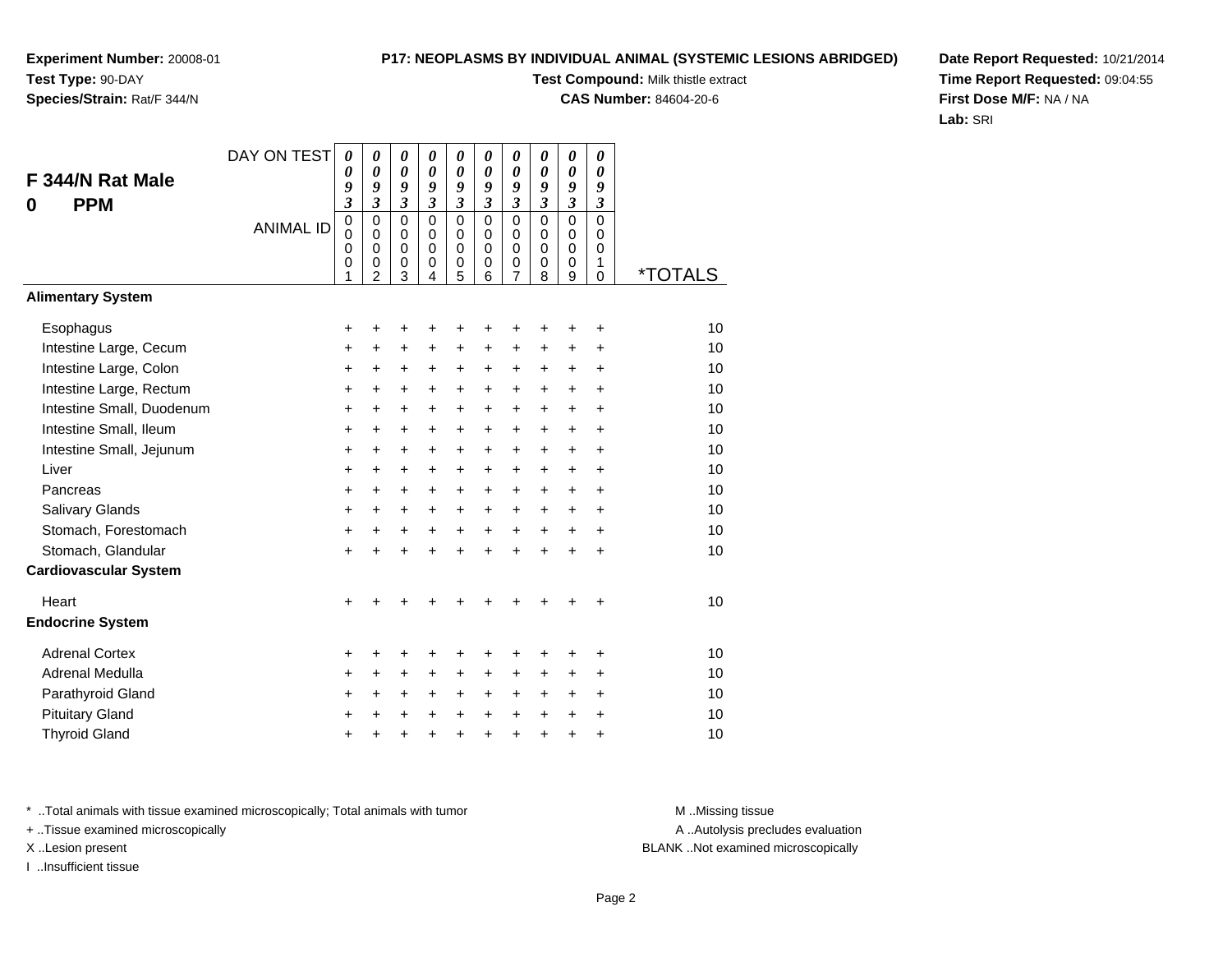# **P17: NEOPLASMS BY INDIVIDUAL ANIMAL (SYSTEMIC LESIONS ABRIDGED)**

**Test Compound:** Milk thistle extract

**CAS Number:** 84604-20-6

**Date Report Requested:** 10/21/2014**Time Report Requested:** 09:04:55**First Dose M/F:** NA / NA**Lab:** SRI

| F 344/N Rat Male<br><b>PPM</b><br>0  | DAY ON TEST      | 0<br>0<br>9<br>$\overline{\mathbf{3}}$ | 0<br>0<br>9<br>3                             | 0<br>$\boldsymbol{\theta}$<br>9<br>$\boldsymbol{\mathfrak{z}}$ | 0<br>$\boldsymbol{\theta}$<br>9<br>$\boldsymbol{\mathfrak{z}}$ | $\boldsymbol{\theta}$<br>$\boldsymbol{\theta}$<br>9<br>$\mathfrak{z}$ | 0<br>$\boldsymbol{\theta}$<br>9<br>$\mathfrak{z}$ | 0<br>$\boldsymbol{\theta}$<br>9<br>$\boldsymbol{\beta}$          | 0<br>0<br>9<br>$\boldsymbol{\mathfrak{z}}$ | 0<br>0<br>9<br>$\mathfrak{z}$                     | 0<br>0<br>9<br>$\mathfrak{z}$ |              |
|--------------------------------------|------------------|----------------------------------------|----------------------------------------------|----------------------------------------------------------------|----------------------------------------------------------------|-----------------------------------------------------------------------|---------------------------------------------------|------------------------------------------------------------------|--------------------------------------------|---------------------------------------------------|-------------------------------|--------------|
|                                      | <b>ANIMAL ID</b> | 0<br>$\mathbf 0$<br>0<br>0<br>1        | 0<br>$\mathbf 0$<br>0<br>0<br>$\overline{2}$ | $\mathbf 0$<br>$\mathbf 0$<br>0<br>0<br>3                      | $\mathbf 0$<br>$\mathbf 0$<br>0<br>0<br>4                      | $\mathbf 0$<br>$\mathbf 0$<br>$\mathbf 0$<br>0<br>5                   | $\mathbf 0$<br>$\mathbf 0$<br>0<br>0<br>6         | $\mathbf 0$<br>$\mathbf 0$<br>$\mathbf 0$<br>0<br>$\overline{7}$ | $\mathbf 0$<br>$\mathbf 0$<br>0<br>0<br>8  | $\mathbf 0$<br>$\mathbf 0$<br>$\pmb{0}$<br>0<br>9 | 0<br>0<br>0<br>1<br>0         | *TOTALS      |
| <b>General Body System</b>           |                  |                                        |                                              |                                                                |                                                                |                                                                       |                                                   |                                                                  |                                            |                                                   |                               |              |
| <b>NONE</b><br><b>Genital System</b> |                  |                                        |                                              |                                                                |                                                                |                                                                       |                                                   |                                                                  |                                            |                                                   |                               |              |
| Epididymis                           |                  | +                                      | +                                            | +                                                              | +                                                              | +                                                                     |                                                   | +                                                                |                                            | +                                                 | +                             | 10           |
| <b>Preputial Gland</b>               |                  | +                                      | +                                            | +                                                              | +                                                              | $\ddot{}$                                                             | +                                                 | +                                                                | +                                          | +                                                 | +                             | 10           |
| Prostate                             |                  | +                                      | $\ddot{}$                                    | +                                                              | +                                                              | $\ddot{}$                                                             | $\ddot{}$                                         | $\ddot{}$                                                        | +                                          | $\ddot{}$                                         | $\ddot{}$                     | 10           |
| <b>Seminal Vesicle</b>               |                  | +                                      | $\pm$                                        | +                                                              | +                                                              | $\ddot{}$                                                             | $\ddot{}$                                         | $\ddot{}$                                                        | $\ddot{}$                                  | +                                                 | +                             | 10           |
| <b>Testes</b>                        |                  | $\ddot{}$                              |                                              | +                                                              | +                                                              | $\ddot{}$                                                             |                                                   | $\ddot{}$                                                        |                                            | $\ddot{}$                                         | $\ddot{}$                     | 10           |
| <b>Hematopoietic System</b>          |                  |                                        |                                              |                                                                |                                                                |                                                                       |                                                   |                                                                  |                                            |                                                   |                               |              |
| <b>Bone Marrow</b>                   |                  | +                                      | +                                            | +                                                              | +                                                              | +                                                                     | +                                                 | +                                                                | +                                          | +                                                 | +                             | 10           |
| Lymph Node                           |                  |                                        |                                              |                                                                |                                                                |                                                                       |                                                   |                                                                  | +                                          |                                                   |                               | $\mathbf{1}$ |
| Lymph Node, Mandibular               |                  | M                                      | M                                            | М                                                              | М                                                              | M                                                                     | м                                                 | M                                                                | М                                          | $+$                                               | М                             | $\mathbf{1}$ |
| Lymph Node, Mesenteric               |                  | +                                      | +                                            | +                                                              | +                                                              | $\ddot{}$                                                             | +                                                 | +                                                                | +                                          | +                                                 | +                             | 10           |
| Spleen                               |                  | +                                      | +                                            | +                                                              | +                                                              | $\ddot{}$                                                             | +                                                 | $\ddot{}$                                                        | +                                          | +                                                 | +                             | 10           |
| Thymus                               |                  | +                                      | $\ddot{}$                                    | +                                                              | +                                                              | +                                                                     |                                                   | $\ddot{}$                                                        | ÷                                          | $\ddot{}$                                         | $\ddot{}$                     | 10           |
| <b>Integumentary System</b>          |                  |                                        |                                              |                                                                |                                                                |                                                                       |                                                   |                                                                  |                                            |                                                   |                               |              |
| Mammary Gland                        |                  | +                                      | +                                            | +                                                              | +                                                              | +                                                                     | +                                                 | +                                                                | +                                          | +                                                 | +                             | 10           |
| Skin                                 |                  | $\ddot{}$                              |                                              | $\ddot{}$                                                      |                                                                |                                                                       |                                                   |                                                                  |                                            | +                                                 | $\ddot{}$                     | 10           |
| <b>Musculoskeletal System</b>        |                  |                                        |                                              |                                                                |                                                                |                                                                       |                                                   |                                                                  |                                            |                                                   |                               |              |
| <b>Bone</b>                          |                  | +                                      |                                              |                                                                |                                                                |                                                                       |                                                   |                                                                  |                                            | +                                                 | +                             | 10           |

\* ..Total animals with tissue examined microscopically; Total animals with tumor **M** . Missing tissue M ..Missing tissue

+ ..Tissue examined microscopically

I ..Insufficient tissue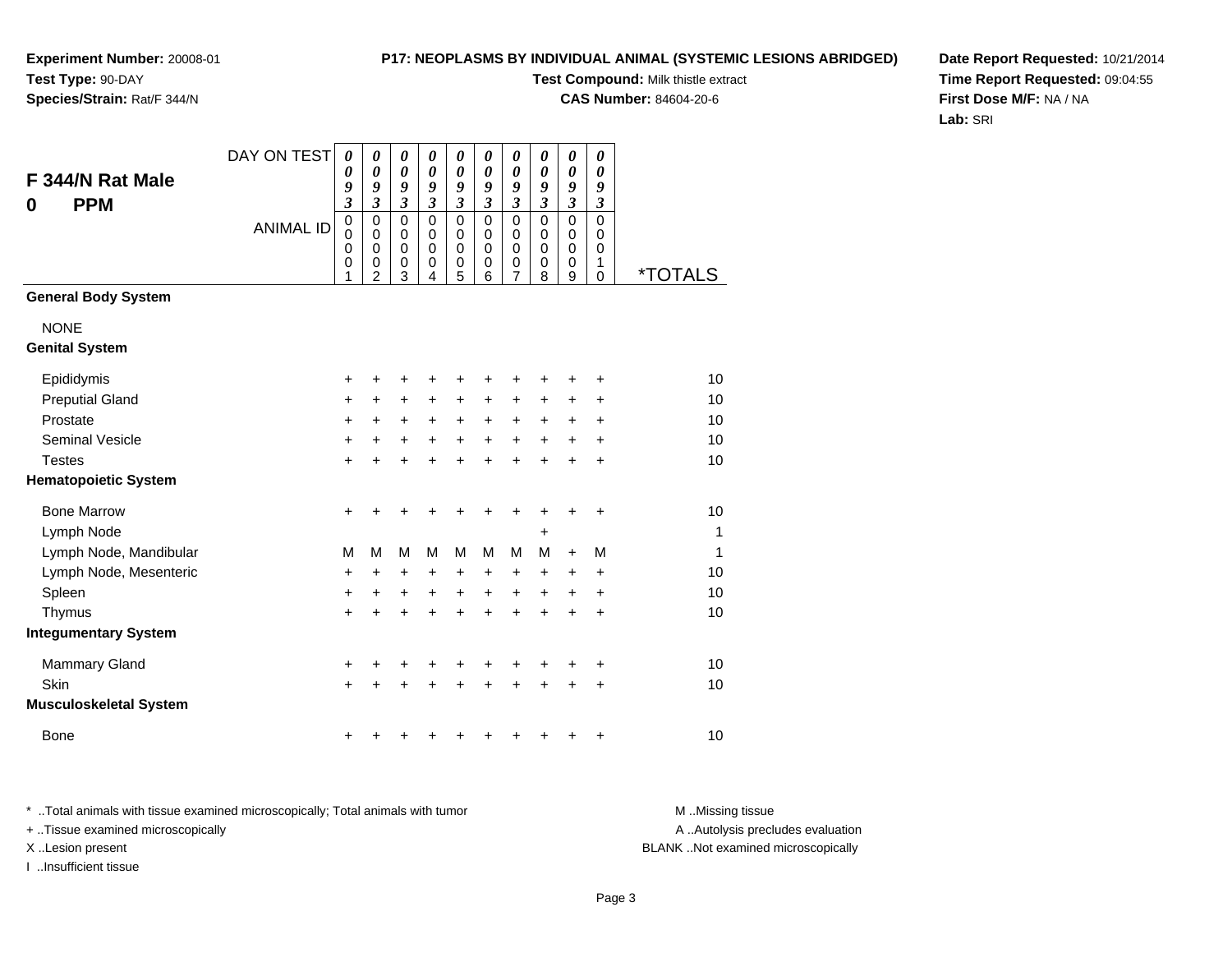# **P17: NEOPLASMS BY INDIVIDUAL ANIMAL (SYSTEMIC LESIONS ABRIDGED)**

**Test Compound:** Milk thistle extract

**CAS Number:** 84604-20-6

**Date Report Requested:** 10/21/2014**Time Report Requested:** 09:04:55**First Dose M/F:** NA / NA**Lab:** SRI

| F 344/N Rat Male<br><b>PPM</b><br>$\bf{0}$        | DAY ON TEST<br><b>ANIMAL ID</b> | 0<br>0<br>9<br>$\mathfrak{z}$<br>$\mathbf 0$<br>0<br>$\mathbf 0$<br>$\mathbf 0$<br>1 | 0<br>$\boldsymbol{\theta}$<br>9<br>3<br>0<br>$\mathbf 0$<br>$\mathbf 0$<br>0<br>$\overline{2}$ | 0<br>0<br>9<br>3<br>0<br>0<br>0<br>0<br>3 | 0<br>0<br>9<br>3<br>0<br>$\mathbf 0$<br>0<br>0<br>4 | 0<br>0<br>9<br>3<br>0<br>0<br>0<br>0<br>5 | 0<br>$\boldsymbol{\theta}$<br>9<br>3<br>$\mathbf 0$<br>0<br>$\mathbf 0$<br>0<br>6 | 0<br>$\boldsymbol{\theta}$<br>9<br>$\mathfrak{z}$<br>$\pmb{0}$<br>0<br>$\mathbf 0$<br>$\mathbf 0$<br>7 | 0<br>$\boldsymbol{\theta}$<br>9<br>$\boldsymbol{\beta}$<br>$\mathbf 0$<br>0<br>$\mathbf 0$<br>0<br>8 | 0<br>$\boldsymbol{\theta}$<br>9<br>$\overline{\mathbf{3}}$<br>0<br>0<br>0<br>0<br>9 | 0<br>$\boldsymbol{\theta}$<br>9<br>3<br>0<br>0<br>$\mathbf 0$<br>1<br>0 | <i><b>*TOTALS</b></i> |
|---------------------------------------------------|---------------------------------|--------------------------------------------------------------------------------------|------------------------------------------------------------------------------------------------|-------------------------------------------|-----------------------------------------------------|-------------------------------------------|-----------------------------------------------------------------------------------|--------------------------------------------------------------------------------------------------------|------------------------------------------------------------------------------------------------------|-------------------------------------------------------------------------------------|-------------------------------------------------------------------------|-----------------------|
| <b>Nervous System</b>                             |                                 |                                                                                      |                                                                                                |                                           |                                                     |                                           |                                                                                   |                                                                                                        |                                                                                                      |                                                                                     |                                                                         |                       |
| <b>Brain</b><br><b>Respiratory System</b>         |                                 | +                                                                                    |                                                                                                |                                           |                                                     |                                           |                                                                                   |                                                                                                        |                                                                                                      |                                                                                     | +                                                                       | 10                    |
| Lung                                              |                                 | $\pm$                                                                                |                                                                                                | +                                         | +                                                   | +                                         |                                                                                   |                                                                                                        |                                                                                                      |                                                                                     | +                                                                       | 10                    |
| <b>Nose</b>                                       |                                 | $\ddot{}$                                                                            | $\pm$                                                                                          | $\ddot{}$                                 | $\ddot{}$                                           | $\ddot{}$                                 | $\ddot{}$                                                                         | $+$                                                                                                    | $\ddot{}$                                                                                            | $\ddot{}$                                                                           | +                                                                       | 10                    |
| Trachea<br><b>Special Senses System</b>           |                                 | $\ddot{}$                                                                            |                                                                                                | $\ddot{}$                                 | $\ddot{}$                                           | $\ddot{}$                                 | $\ddot{}$                                                                         | $+$                                                                                                    | $\ddot{}$                                                                                            | $\ddot{}$                                                                           | $\ddot{}$                                                               | 10                    |
| Eye                                               |                                 | $\ddot{}$                                                                            |                                                                                                |                                           |                                                     |                                           |                                                                                   |                                                                                                        |                                                                                                      |                                                                                     | +                                                                       | 10                    |
| <b>Harderian Gland</b>                            |                                 | $\ddot{}$                                                                            |                                                                                                | +                                         |                                                     |                                           |                                                                                   |                                                                                                        |                                                                                                      | +                                                                                   | +                                                                       | 10                    |
| <b>Lacrimal Gland</b>                             |                                 | +                                                                                    |                                                                                                |                                           |                                                     |                                           |                                                                                   |                                                                                                        |                                                                                                      |                                                                                     |                                                                         | 1                     |
| <b>Urinary System</b>                             |                                 |                                                                                      |                                                                                                |                                           |                                                     |                                           |                                                                                   |                                                                                                        |                                                                                                      |                                                                                     |                                                                         |                       |
| Kidney                                            |                                 | +                                                                                    |                                                                                                |                                           |                                                     | ٠                                         |                                                                                   |                                                                                                        |                                                                                                      |                                                                                     | +                                                                       | 10                    |
| <b>Urinary Bladder</b><br><b>SYSTEMIC LESIONS</b> |                                 | $\ddot{}$                                                                            | +                                                                                              | +                                         | $\div$                                              | $\ddot{}$                                 | $\ddot{}$                                                                         | $\ddot{}$                                                                                              | $\ddot{}$                                                                                            | ٠                                                                                   | ٠                                                                       | 10                    |
| Multiple Organ                                    |                                 | +                                                                                    |                                                                                                |                                           |                                                     |                                           |                                                                                   |                                                                                                        |                                                                                                      | +                                                                                   | +                                                                       | 10                    |

\* ..Total animals with tissue examined microscopically; Total animals with tumor **M** . Missing tissue M ..Missing tissue

+ ..Tissue examined microscopically

I ..Insufficient tissue

A ..Autolysis precludes evaluation

X ..Lesion present BLANK ..Not examined microscopically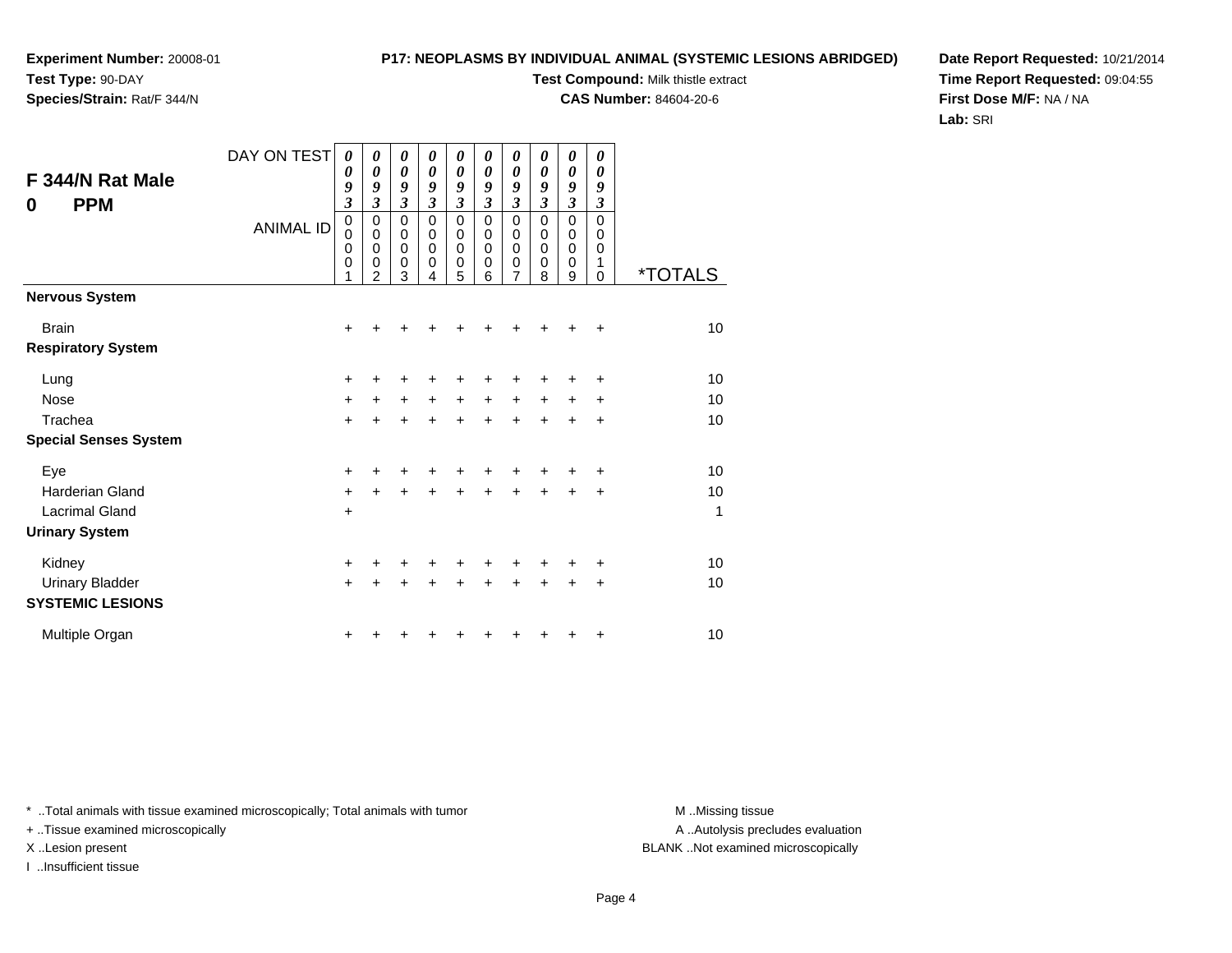# **P17: NEOPLASMS BY INDIVIDUAL ANIMAL (SYSTEMIC LESIONS ABRIDGED)**

**Test Compound:** Milk thistle extract

**CAS Number:** 84604-20-6

**Date Report Requested:** 10/21/2014**Time Report Requested:** 09:04:55**First Dose M/F:** NA / NA**Lab:** SRI

| F 344/N Rat Male<br><b>PPM</b><br>3125                                                                                | DAY ON TEST      | $\boldsymbol{\theta}$<br>0<br>9<br>$\mathfrak{z}$ | 0<br>$\boldsymbol{\theta}$<br>9<br>$\mathfrak{z}$      | $\boldsymbol{\theta}$<br>$\pmb{\theta}$<br>9<br>$\mathfrak{z}$ | 0<br>$\boldsymbol{\theta}$<br>9<br>$\boldsymbol{\beta}$ | 0<br>$\boldsymbol{\theta}$<br>9<br>3 | 0<br>$\pmb{\theta}$<br>$\boldsymbol{9}$<br>$\boldsymbol{\beta}$ | 0<br>$\pmb{\theta}$<br>$\boldsymbol{g}$<br>$\boldsymbol{\beta}$ | 0<br>$\pmb{\theta}$<br>9<br>$\boldsymbol{\beta}$ | 0<br>$\pmb{\theta}$<br>9<br>$\boldsymbol{\mathfrak{z}}$ | 0<br>$\boldsymbol{\theta}$<br>9<br>3         |                                      |
|-----------------------------------------------------------------------------------------------------------------------|------------------|---------------------------------------------------|--------------------------------------------------------|----------------------------------------------------------------|---------------------------------------------------------|--------------------------------------|-----------------------------------------------------------------|-----------------------------------------------------------------|--------------------------------------------------|---------------------------------------------------------|----------------------------------------------|--------------------------------------|
|                                                                                                                       | <b>ANIMAL ID</b> | $\mathbf 0$<br>$\mathbf 0$<br>0<br>1<br>1         | $\mathbf 0$<br>$\mathbf 0$<br>0<br>1<br>$\overline{c}$ | $\mathbf 0$<br>$\pmb{0}$<br>0<br>1<br>$\mathbf{3}$             | $\mathbf 0$<br>0<br>0<br>1<br>4                         | $\mathsf 0$<br>0<br>0<br>1<br>5      | $\pmb{0}$<br>0<br>0<br>1<br>6                                   | $\mathbf 0$<br>$\pmb{0}$<br>0<br>1<br>7                         | $\pmb{0}$<br>0<br>0<br>1<br>8                    | $\mathsf 0$<br>0<br>0<br>1<br>9                         | 0<br>0<br>0<br>$\boldsymbol{2}$<br>$\pmb{0}$ | <i><b>*TOTALS</b></i>                |
| <b>Alimentary System</b>                                                                                              |                  |                                                   |                                                        |                                                                |                                                         |                                      |                                                                 |                                                                 |                                                  |                                                         |                                              |                                      |
| Liver<br><b>Cardiovascular System</b>                                                                                 |                  |                                                   |                                                        |                                                                | $\ddot{}$                                               |                                      |                                                                 |                                                                 |                                                  |                                                         |                                              | 1                                    |
| Heart<br><b>Endocrine System</b>                                                                                      |                  | +                                                 | +                                                      |                                                                | +                                                       | +                                    | +                                                               | $\ddot{}$                                                       | +                                                | $\ddot{}$                                               | +                                            | 10                                   |
| <b>NONE</b><br><b>General Body System</b>                                                                             |                  |                                                   |                                                        |                                                                |                                                         |                                      |                                                                 |                                                                 |                                                  |                                                         |                                              |                                      |
| <b>NONE</b><br><b>Genital System</b>                                                                                  |                  |                                                   |                                                        |                                                                |                                                         |                                      |                                                                 |                                                                 |                                                  |                                                         |                                              |                                      |
| <b>NONE</b><br><b>Hematopoietic System</b>                                                                            |                  |                                                   |                                                        |                                                                |                                                         |                                      |                                                                 |                                                                 |                                                  |                                                         |                                              |                                      |
| <b>NONE</b><br><b>Integumentary System</b>                                                                            |                  |                                                   |                                                        |                                                                |                                                         |                                      |                                                                 |                                                                 |                                                  |                                                         |                                              |                                      |
| <b>NONE</b><br><b>Musculoskeletal System</b>                                                                          |                  |                                                   |                                                        |                                                                |                                                         |                                      |                                                                 |                                                                 |                                                  |                                                         |                                              |                                      |
| <b>NONE</b><br><b>Nervous System</b>                                                                                  |                  |                                                   |                                                        |                                                                |                                                         |                                      |                                                                 |                                                                 |                                                  |                                                         |                                              |                                      |
| <b>NONE</b>                                                                                                           |                  |                                                   |                                                        |                                                                |                                                         |                                      |                                                                 |                                                                 |                                                  |                                                         |                                              |                                      |
| * Total animals with tissue examined microscopically; Total animals with tumor<br>$+$ Tissue examined microscopically |                  |                                                   |                                                        |                                                                |                                                         |                                      |                                                                 |                                                                 |                                                  |                                                         |                                              | M Missing tissue<br>A Autolysis prec |

+ ..Tissue examined microscopically

I ..Insufficient tissue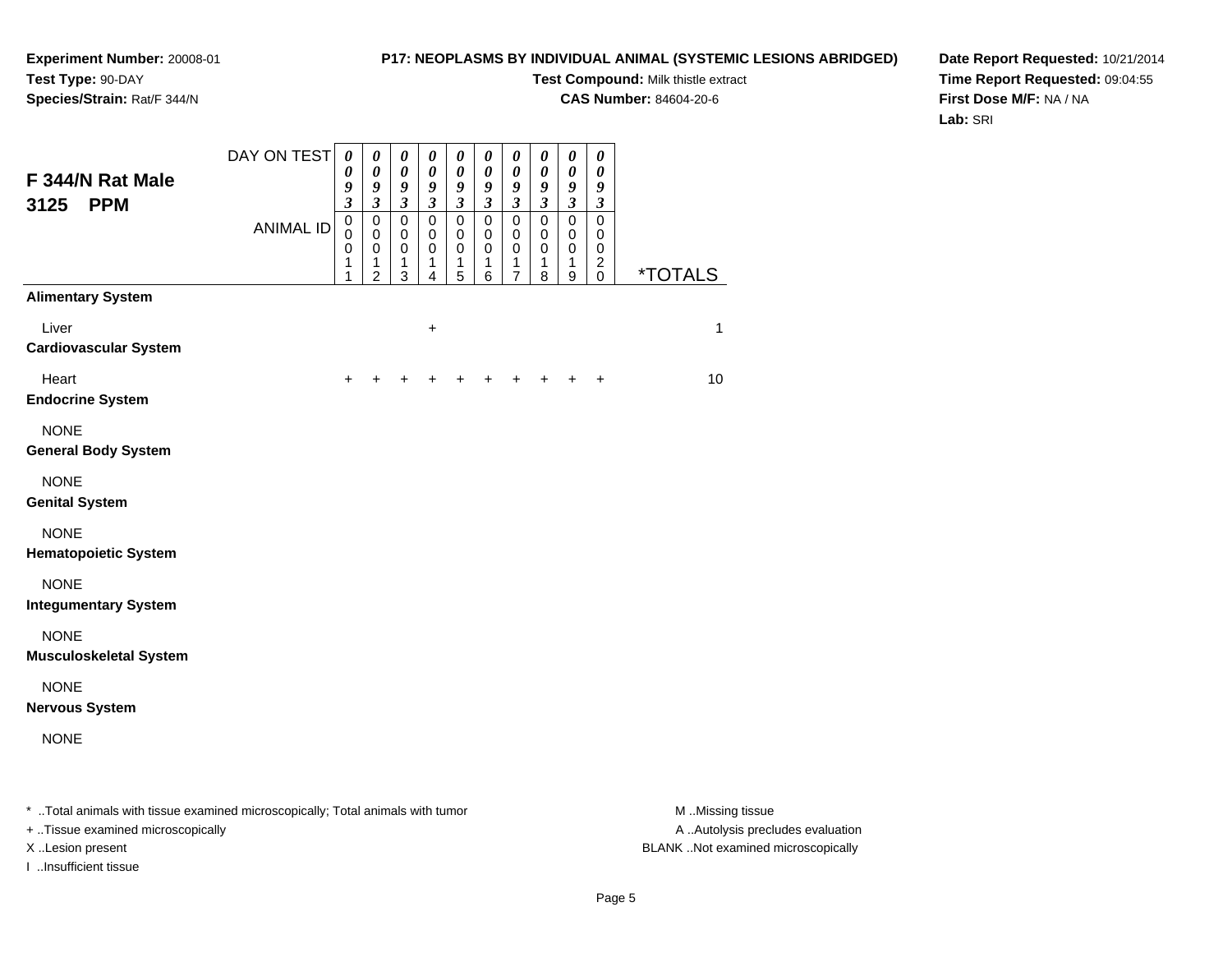### **P17: NEOPLASMS BY INDIVIDUAL ANIMAL (SYSTEMIC LESIONS ABRIDGED)**

**Test Compound:** Milk thistle extract

**CAS Number:** 84604-20-6

 $\overline{\phantom{0}}$ 

**Date Report Requested:** 10/21/2014**Time Report Requested:** 09:04:55**First Dose M/F:** NA / NA**Lab:** SRI

| F 344/N Rat Male<br><b>PPM</b><br>3125                                   | DAY ON TEST<br><b>ANIMAL ID</b> | 0<br>0<br>9<br>$\boldsymbol{\beta}$<br>0<br>0<br>0 | 0<br>0<br>9<br>3<br>0<br>0<br>0<br>$\overline{2}$ | 0<br>0<br>9<br>3<br>0<br>0<br>$\mathbf 0$<br>3 | 0<br>0<br>9<br>3<br>0<br>0<br>$\mathbf 0$<br>4 | 0<br>$\boldsymbol{\theta}$<br>9<br>3<br>0<br>0<br>0<br>5 | 0<br>0<br>9<br>3<br>0<br>0<br>0<br>6 | 0<br>0<br>9<br>3<br>0<br>$\mathbf 0$<br>$\mathbf 0$<br>7 | 0<br>0<br>9<br>3<br>0<br>0<br>0<br>8 | $\boldsymbol{\theta}$<br>$\boldsymbol{\theta}$<br>9<br>3<br>$\pmb{0}$<br>0<br>$\mathbf 0$<br>1<br>9 | 0<br>0<br>9<br>3<br>0<br>0<br>0<br>2<br>0 | <i><b>*TOTALS</b></i> |  |
|--------------------------------------------------------------------------|---------------------------------|----------------------------------------------------|---------------------------------------------------|------------------------------------------------|------------------------------------------------|----------------------------------------------------------|--------------------------------------|----------------------------------------------------------|--------------------------------------|-----------------------------------------------------------------------------------------------------|-------------------------------------------|-----------------------|--|
| <b>Respiratory System</b><br><b>NONE</b><br><b>Special Senses System</b> |                                 |                                                    |                                                   |                                                |                                                |                                                          |                                      |                                                          |                                      |                                                                                                     |                                           |                       |  |
| <b>NONE</b><br><b>Urinary System</b>                                     |                                 |                                                    |                                                   |                                                |                                                |                                                          |                                      |                                                          |                                      |                                                                                                     |                                           |                       |  |
| <b>NONE</b><br><b>SYSTEMIC LESIONS</b>                                   |                                 |                                                    |                                                   |                                                |                                                |                                                          |                                      |                                                          |                                      |                                                                                                     |                                           |                       |  |
| Multiple Organ                                                           |                                 | +                                                  |                                                   |                                                |                                                | ٠                                                        | +                                    | ٠                                                        |                                      |                                                                                                     | ٠                                         | 10                    |  |

\* ..Total animals with tissue examined microscopically; Total animals with tumor **M** . Missing tissue M ..Missing tissue

+ ..Tissue examined microscopically

I ..Insufficient tissue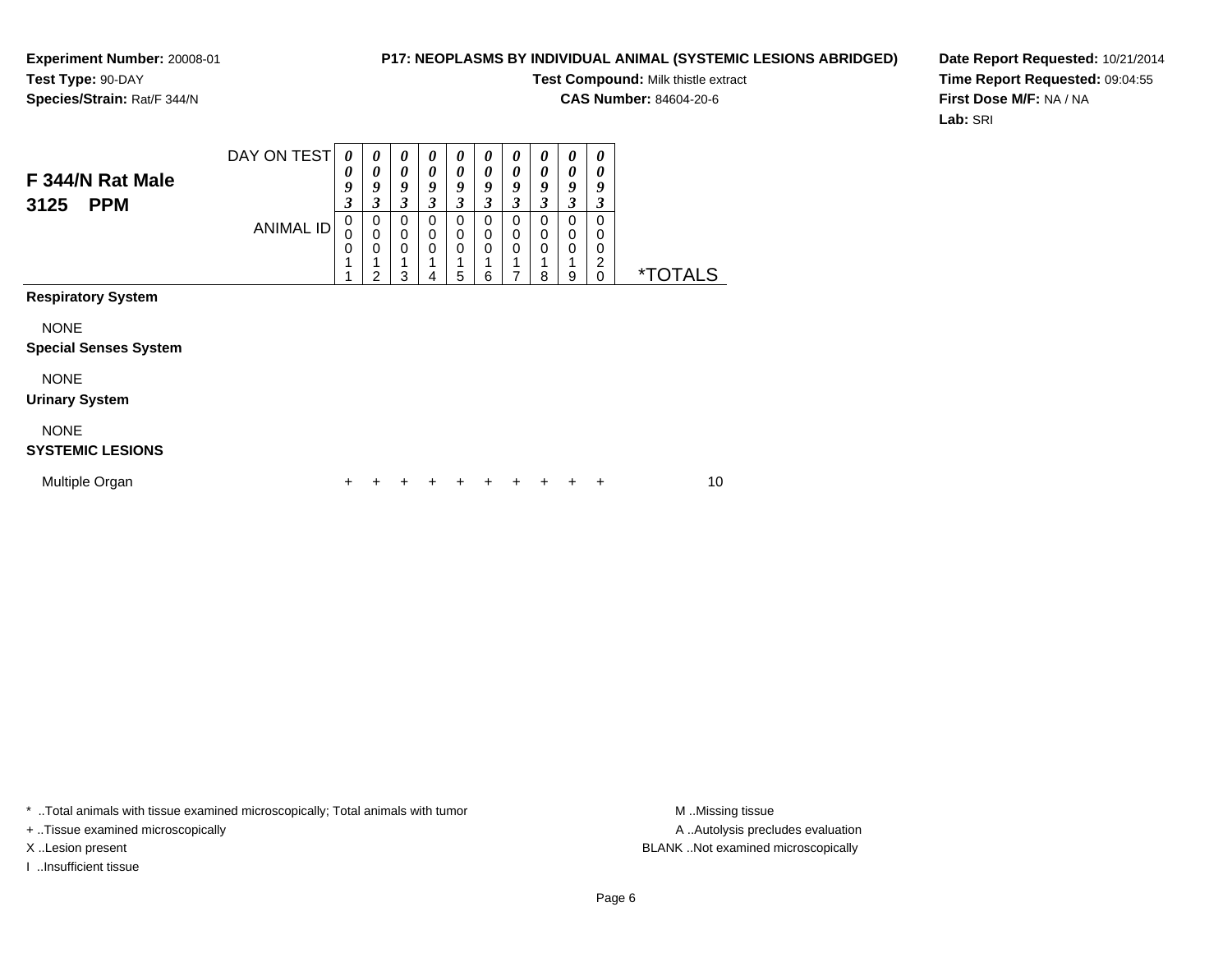# **P17: NEOPLASMS BY INDIVIDUAL ANIMAL (SYSTEMIC LESIONS ABRIDGED)**

**Test Compound:** Milk thistle extract

**CAS Number:** 84604-20-6

**Date Report Requested:** 10/21/2014**Time Report Requested:** 09:04:55**First Dose M/F:** NA / NA**Lab:** SRI

| F 344/N Rat Male<br><b>PPM</b><br>6250     | DAY ON TEST      | $\boldsymbol{\theta}$<br>$\boldsymbol{\theta}$<br>9<br>$\mathfrak{z}$ | 0<br>$\boldsymbol{\theta}$<br>9<br>$\mathfrak{z}$          | 0<br>$\boldsymbol{\theta}$<br>$\boldsymbol{g}$<br>$\mathfrak{z}$ | 0<br>$\pmb{\theta}$<br>$\boldsymbol{9}$<br>$\mathfrak{z}$  | $\boldsymbol{\theta}$<br>$\pmb{\theta}$<br>$\boldsymbol{9}$<br>$\mathfrak{z}$ | 0<br>$\pmb{\theta}$<br>$\boldsymbol{g}$<br>$\boldsymbol{\beta}$ | 0<br>$\pmb{\theta}$<br>$\boldsymbol{g}$<br>$\mathfrak{z}$ | 0<br>$\pmb{\theta}$<br>9<br>$\mathfrak{z}$ | $\boldsymbol{\theta}$<br>$\pmb{\theta}$<br>9<br>$\mathfrak{z}$ | 0<br>$\boldsymbol{\theta}$<br>9<br>$\mathfrak{z}$ |                       |
|--------------------------------------------|------------------|-----------------------------------------------------------------------|------------------------------------------------------------|------------------------------------------------------------------|------------------------------------------------------------|-------------------------------------------------------------------------------|-----------------------------------------------------------------|-----------------------------------------------------------|--------------------------------------------|----------------------------------------------------------------|---------------------------------------------------|-----------------------|
|                                            | <b>ANIMAL ID</b> | $\mathbf 0$<br>$\mathbf 0$<br>0<br>$\boldsymbol{2}$<br>1              | $\mathbf 0$<br>$\mathbf 0$<br>$\mathbf 0$<br>$\frac{2}{2}$ | $\pmb{0}$<br>$\pmb{0}$<br>$\pmb{0}$<br>$\frac{2}{3}$             | $\mathsf 0$<br>$\mathbf 0$<br>$\mathbf 0$<br>$\frac{2}{4}$ | $\pmb{0}$<br>$\mathbf 0$<br>$\mathbf 0$<br>$\frac{2}{5}$                      | $\pmb{0}$<br>$\pmb{0}$<br>$\pmb{0}$<br>$^2$ 6                   | $\pmb{0}$<br>$\pmb{0}$<br>$\pmb{0}$<br>$\frac{2}{7}$      | $\pmb{0}$<br>0<br>0<br>$\frac{2}{8}$       | $\pmb{0}$<br>$\mathbf 0$<br>$\mathbf 0$<br>$\frac{2}{9}$       | $\mathbf 0$<br>0<br>0<br>3<br>$\Omega$            | <i><b>*TOTALS</b></i> |
| <b>Alimentary System</b>                   |                  |                                                                       |                                                            |                                                                  |                                                            |                                                                               |                                                                 |                                                           |                                            |                                                                |                                                   |                       |
| Liver<br><b>Cardiovascular System</b>      |                  | ٠                                                                     |                                                            | ٠                                                                | +                                                          | ٠                                                                             |                                                                 | ٠                                                         | +                                          | +                                                              | $\ddot{}$                                         | 10                    |
| Heart<br><b>Endocrine System</b>           |                  | $\ddot{}$                                                             |                                                            |                                                                  | +                                                          | +                                                                             | +                                                               | +                                                         | +                                          | $\ddot{}$                                                      | $\ddot{}$                                         | 10                    |
| <b>NONE</b><br><b>General Body System</b>  |                  |                                                                       |                                                            |                                                                  |                                                            |                                                                               |                                                                 |                                                           |                                            |                                                                |                                                   |                       |
| <b>NONE</b><br><b>Genital System</b>       |                  |                                                                       |                                                            |                                                                  |                                                            |                                                                               |                                                                 |                                                           |                                            |                                                                |                                                   |                       |
| <b>NONE</b><br><b>Hematopoietic System</b> |                  |                                                                       |                                                            |                                                                  |                                                            |                                                                               |                                                                 |                                                           |                                            |                                                                |                                                   |                       |
| <b>NONE</b><br><b>Integumentary System</b> |                  |                                                                       |                                                            |                                                                  |                                                            |                                                                               |                                                                 |                                                           |                                            |                                                                |                                                   |                       |
| Skin<br><b>Musculoskeletal System</b>      |                  | $\ddot{}$                                                             |                                                            |                                                                  |                                                            |                                                                               |                                                                 |                                                           |                                            |                                                                |                                                   | $\mathbf{1}$          |
| <b>NONE</b><br><b>Nervous System</b>       |                  |                                                                       |                                                            |                                                                  |                                                            |                                                                               |                                                                 |                                                           |                                            |                                                                |                                                   |                       |
| <b>NONE</b>                                |                  |                                                                       |                                                            |                                                                  |                                                            |                                                                               |                                                                 |                                                           |                                            |                                                                |                                                   |                       |
|                                            |                  |                                                                       |                                                            |                                                                  |                                                            |                                                                               |                                                                 |                                                           |                                            |                                                                |                                                   |                       |

\* ..Total animals with tissue examined microscopically; Total animals with tumor **M** . Missing tissue M ..Missing tissue

+ ..Tissue examined microscopically

I ..Insufficient tissue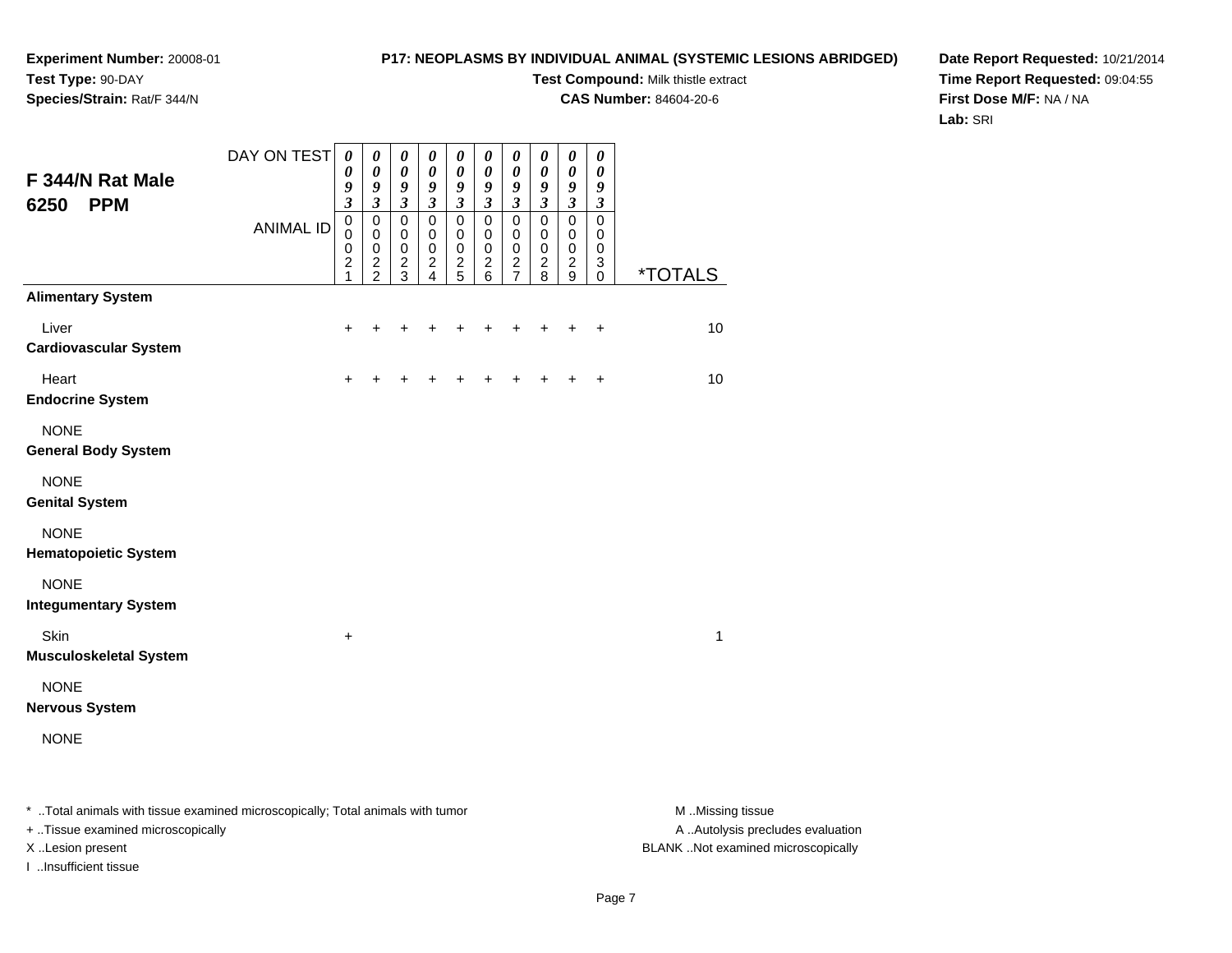# **P17: NEOPLASMS BY INDIVIDUAL ANIMAL (SYSTEMIC LESIONS ABRIDGED)**

**Test Compound:** Milk thistle extract

**CAS Number:** 84604-20-6

**Date Report Requested:** 10/21/2014**Time Report Requested:** 09:04:55**First Dose M/F:** NA / NA**Lab:** SRI

| F 344/N Rat Male<br><b>PPM</b><br>6250      | DAY ON TEST      | 0<br>0<br>9<br>$\overline{\mathbf{3}}$ | $\boldsymbol{\theta}$<br>$\boldsymbol{\theta}$<br>9<br>3                     | $\boldsymbol{\theta}$<br>$\boldsymbol{\theta}$<br>9<br>$\mathfrak{z}$ | 0<br>$\theta$<br>9<br>3                      | $\boldsymbol{\theta}$<br>$\boldsymbol{\theta}$<br>9<br>$\boldsymbol{\beta}$ | 0<br>$\boldsymbol{\theta}$<br>9<br>3                | $\boldsymbol{\theta}$<br>$\boldsymbol{\theta}$<br>9<br>$\mathfrak{z}$ | 0<br>0<br>9<br>3                   | $\boldsymbol{\theta}$<br>0<br>9<br>3         | 0<br>0<br>9<br>3      |                       |
|---------------------------------------------|------------------|----------------------------------------|------------------------------------------------------------------------------|-----------------------------------------------------------------------|----------------------------------------------|-----------------------------------------------------------------------------|-----------------------------------------------------|-----------------------------------------------------------------------|------------------------------------|----------------------------------------------|-----------------------|-----------------------|
|                                             | <b>ANIMAL ID</b> | 0<br>0<br>0<br>$\overline{c}$<br>1     | 0<br>$\mathbf 0$<br>$\mathbf 0$<br>$\overline{\mathbf{c}}$<br>$\mathfrak{p}$ | 0<br>$\mathbf 0$<br>$\mathbf 0$<br>$\boldsymbol{2}$<br>3              | 0<br>$\mathbf 0$<br>0<br>$\overline{c}$<br>4 | 0<br>$\mathbf 0$<br>$\mathbf 0$<br>$\overline{c}$<br>5                      | $\Omega$<br>0<br>$\mathbf 0$<br>$\overline{c}$<br>6 | 0<br>$\mathbf 0$<br>$\mathbf 0$<br>$\overline{c}$<br>$\overline{7}$   | 0<br>0<br>0<br>$\overline{c}$<br>8 | 0<br>0<br>$\mathbf 0$<br>$\overline{c}$<br>9 | 0<br>0<br>0<br>3<br>0 | <i><b>*TOTALS</b></i> |
| <b>Respiratory System</b>                   |                  |                                        |                                                                              |                                                                       |                                              |                                                                             |                                                     |                                                                       |                                    |                                              |                       |                       |
| <b>NONE</b><br><b>Special Senses System</b> |                  |                                        |                                                                              |                                                                       |                                              |                                                                             |                                                     |                                                                       |                                    |                                              |                       |                       |
| <b>NONE</b><br><b>Urinary System</b>        |                  |                                        |                                                                              |                                                                       |                                              |                                                                             |                                                     |                                                                       |                                    |                                              |                       |                       |
| Kidney<br><b>SYSTEMIC LESIONS</b>           |                  | $\ddot{}$                              | $\div$                                                                       | $\ddot{}$                                                             | +                                            | $\pm$                                                                       | ÷                                                   | $\div$                                                                | $\ddot{}$                          | ÷                                            | $\ddot{}$             | 10                    |
| Multiple Organ                              |                  | $\ddot{}$                              |                                                                              |                                                                       |                                              |                                                                             |                                                     |                                                                       |                                    |                                              | +                     | 10                    |

\* ..Total animals with tissue examined microscopically; Total animals with tumor **M** . Missing tissue M ..Missing tissue

+ ..Tissue examined microscopically

I ..Insufficient tissue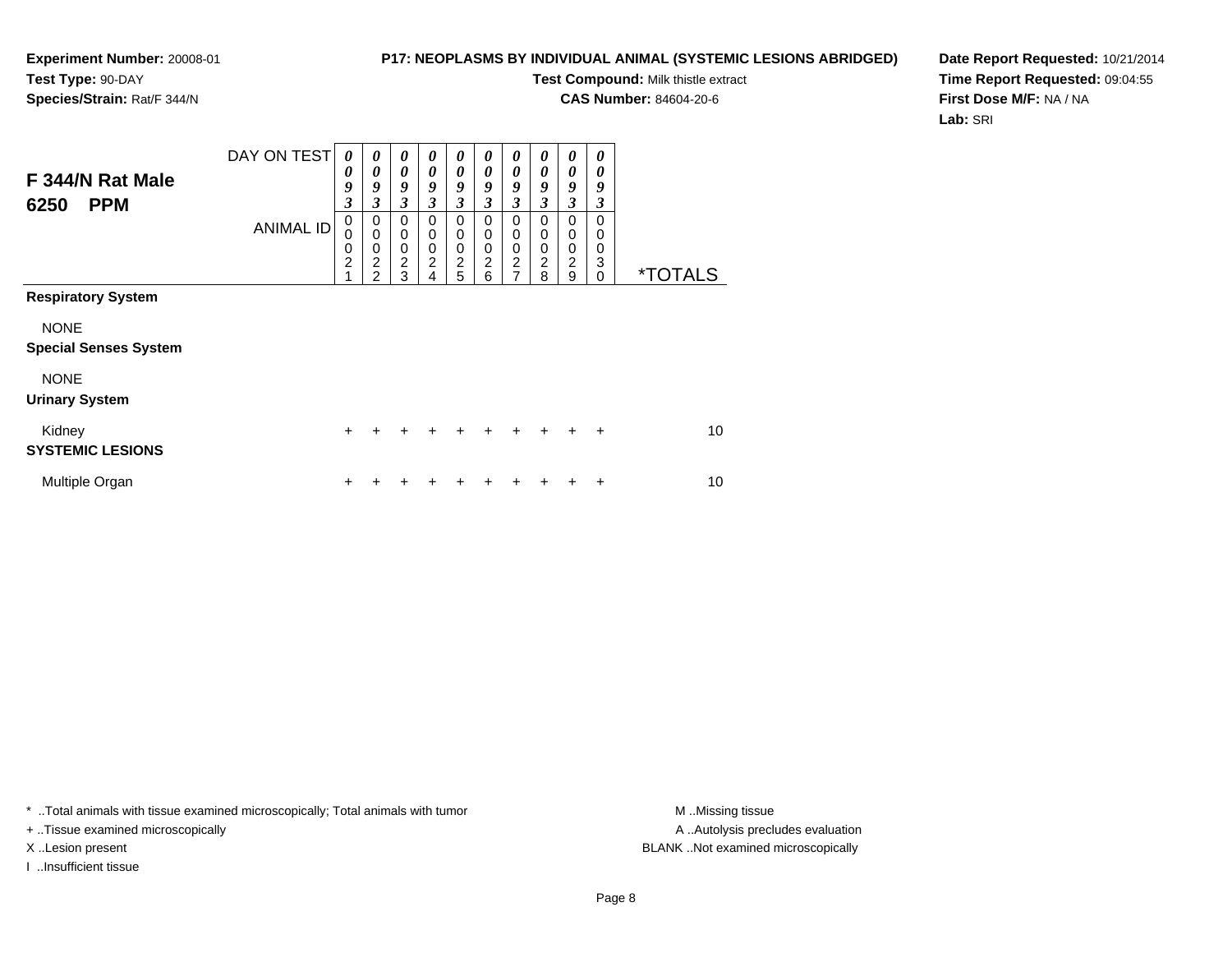# **P17: NEOPLASMS BY INDIVIDUAL ANIMAL (SYSTEMIC LESIONS ABRIDGED)**

**Test Compound:** Milk thistle extract

**CAS Number:** 84604-20-6

**Date Report Requested:** 10/21/2014**Time Report Requested:** 09:04:55**First Dose M/F:** NA / NA**Lab:** SRI

| F 344/N Rat Male<br>12500 PPM                                                  | DAY ON TEST      | 0<br>$\pmb{\theta}$<br>9<br>3 | $\boldsymbol{\theta}$<br>$\pmb{\theta}$<br>$\pmb{9}$<br>$\boldsymbol{\beta}$ | $\boldsymbol{\theta}$<br>$\pmb{\theta}$<br>$\boldsymbol{g}$<br>$\boldsymbol{\beta}$    | $\boldsymbol{\theta}$<br>$\pmb{\theta}$<br>9<br>$\boldsymbol{\beta}$ | 0<br>$\pmb{\theta}$<br>$\boldsymbol{g}$<br>$\boldsymbol{\beta}$       | $\boldsymbol{\theta}$<br>$\boldsymbol{\theta}$<br>$\boldsymbol{9}$<br>$\boldsymbol{\beta}$ | $\boldsymbol{\theta}$<br>$\boldsymbol{\theta}$<br>9<br>$\boldsymbol{\beta}$ | 0<br>$\pmb{\theta}$<br>$\boldsymbol{g}$<br>$\mathfrak{z}$                  | 0<br>$\pmb{\theta}$<br>$\boldsymbol{g}$<br>$\boldsymbol{\beta}$ | 0<br>$\pmb{\theta}$<br>9<br>3 |                       |
|--------------------------------------------------------------------------------|------------------|-------------------------------|------------------------------------------------------------------------------|----------------------------------------------------------------------------------------|----------------------------------------------------------------------|-----------------------------------------------------------------------|--------------------------------------------------------------------------------------------|-----------------------------------------------------------------------------|----------------------------------------------------------------------------|-----------------------------------------------------------------|-------------------------------|-----------------------|
|                                                                                | <b>ANIMAL ID</b> | $\pmb{0}$<br>0<br>0<br>3<br>1 | $\pmb{0}$<br>$\mathbf 0$<br>0<br>$\ensuremath{\mathsf{3}}$<br>$\overline{c}$ | $\pmb{0}$<br>$\mathbf 0$<br>$\mathbf 0$<br>$\ensuremath{\mathsf{3}}$<br>$\overline{3}$ | $\pmb{0}$<br>0<br>0<br>$\ensuremath{\mathsf{3}}$<br>4                | $\pmb{0}$<br>$\pmb{0}$<br>$\pmb{0}$<br>$\ensuremath{\mathsf{3}}$<br>5 | $\mathbf 0$<br>0<br>0<br>$\sqrt{3}$<br>$\,6$                                               | $\mathbf 0$<br>0<br>$\pmb{0}$<br>3<br>7                                     | $\pmb{0}$<br>0<br>$\pmb{0}$<br>$\ensuremath{\mathsf{3}}$<br>$\overline{8}$ | $\pmb{0}$<br>$\mathbf 0$<br>$\mathbf 0$<br>3<br>9               | $\pmb{0}$<br>0<br>0<br>4<br>0 | <i><b>*TOTALS</b></i> |
| <b>Alimentary System</b>                                                       |                  |                               |                                                                              |                                                                                        |                                                                      |                                                                       |                                                                                            |                                                                             |                                                                            |                                                                 |                               |                       |
| Liver<br><b>Cardiovascular System</b>                                          |                  | $\ddot{}$                     | +                                                                            |                                                                                        |                                                                      |                                                                       | ٠                                                                                          | +                                                                           | +                                                                          | $\ddot{}$                                                       | $\ddot{}$                     | 10                    |
| Heart<br><b>Endocrine System</b>                                               |                  | $\ddot{}$                     |                                                                              |                                                                                        |                                                                      |                                                                       |                                                                                            |                                                                             |                                                                            |                                                                 | $\ddot{}$                     | 10                    |
| <b>NONE</b><br><b>General Body System</b>                                      |                  |                               |                                                                              |                                                                                        |                                                                      |                                                                       |                                                                                            |                                                                             |                                                                            |                                                                 |                               |                       |
| <b>NONE</b><br><b>Genital System</b>                                           |                  |                               |                                                                              |                                                                                        |                                                                      |                                                                       |                                                                                            |                                                                             |                                                                            |                                                                 |                               |                       |
| <b>NONE</b><br><b>Hematopoietic System</b>                                     |                  |                               |                                                                              |                                                                                        |                                                                      |                                                                       |                                                                                            |                                                                             |                                                                            |                                                                 |                               |                       |
| <b>NONE</b><br><b>Integumentary System</b>                                     |                  |                               |                                                                              |                                                                                        |                                                                      |                                                                       |                                                                                            |                                                                             |                                                                            |                                                                 |                               |                       |
| <b>NONE</b><br><b>Musculoskeletal System</b>                                   |                  |                               |                                                                              |                                                                                        |                                                                      |                                                                       |                                                                                            |                                                                             |                                                                            |                                                                 |                               |                       |
| <b>NONE</b><br><b>Nervous System</b>                                           |                  |                               |                                                                              |                                                                                        |                                                                      |                                                                       |                                                                                            |                                                                             |                                                                            |                                                                 |                               |                       |
| <b>NONE</b>                                                                    |                  |                               |                                                                              |                                                                                        |                                                                      |                                                                       |                                                                                            |                                                                             |                                                                            |                                                                 |                               |                       |
| * Total animals with tissue examined microscopically; Total animals with tumor |                  |                               |                                                                              |                                                                                        |                                                                      |                                                                       |                                                                                            |                                                                             |                                                                            |                                                                 |                               | M Missing tissue      |

- + ..Tissue examined microscopically
- 
- I ..Insufficient tissue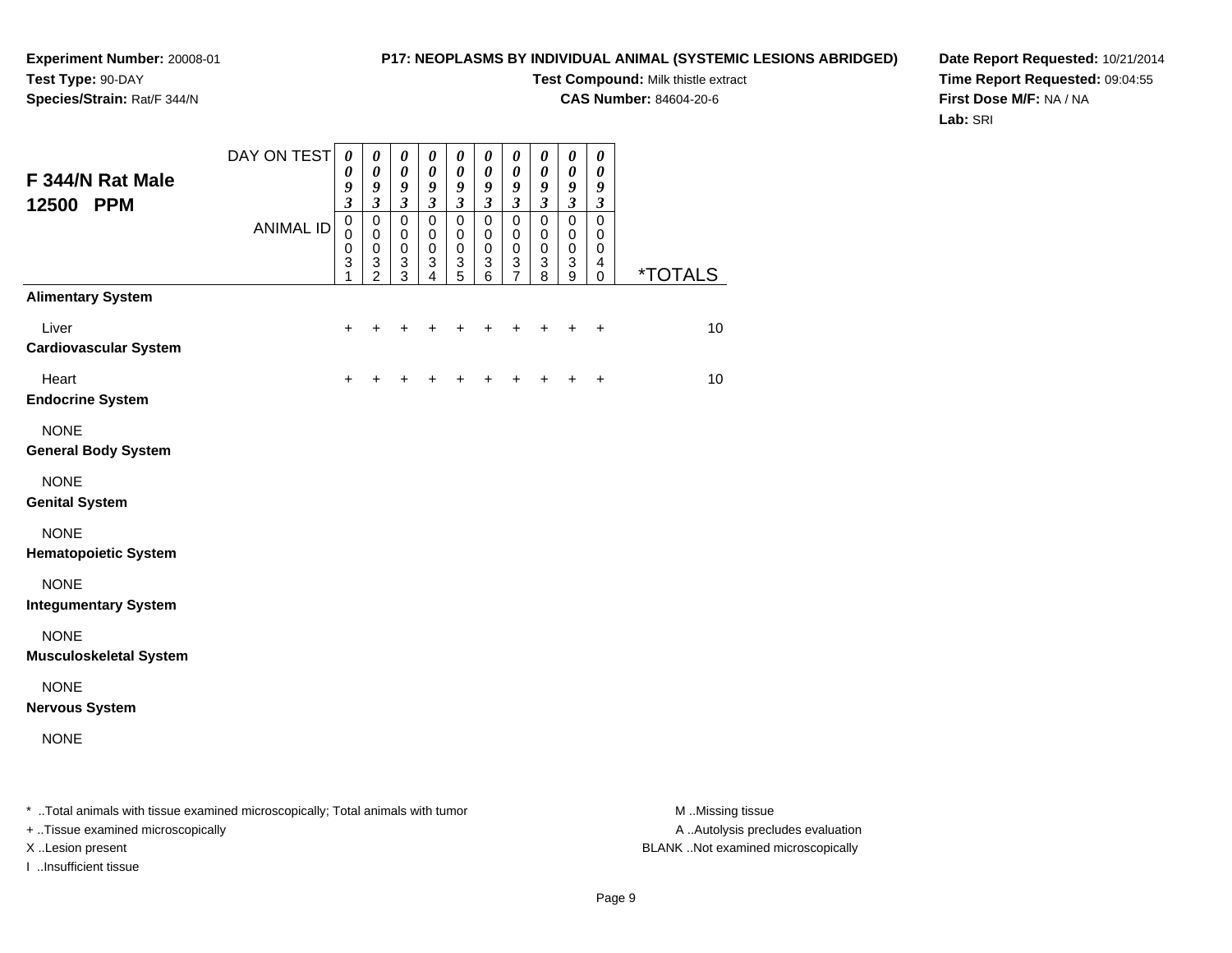# **P17: NEOPLASMS BY INDIVIDUAL ANIMAL (SYSTEMIC LESIONS ABRIDGED)**

**Test Compound:** Milk thistle extract

**CAS Number:** 84604-20-6

**Date Report Requested:** 10/21/2014**Time Report Requested:** 09:04:55**First Dose M/F:** NA / NA**Lab:** SRI

| F 344/N Rat Male<br>12500<br><b>PPM</b>     | DAY ON TEST      | 0<br>0<br>9<br>$\overline{\mathbf{3}}$ | 0<br>0<br>9<br>3                | 0<br>$\boldsymbol{\theta}$<br>9<br>3      | 0<br>$\boldsymbol{\theta}$<br>9<br>3                | $\boldsymbol{\theta}$<br>$\boldsymbol{\theta}$<br>9<br>$\mathfrak{z}$ | $\boldsymbol{\theta}$<br>$\boldsymbol{\theta}$<br>9<br>$\boldsymbol{\beta}$ | 0<br>0<br>9<br>3                                             | 0<br>0<br>9<br>3             | 0<br>$\theta$<br>9<br>$\overline{\mathbf{3}}$ | 0<br>0<br>9<br>3             |                       |
|---------------------------------------------|------------------|----------------------------------------|---------------------------------|-------------------------------------------|-----------------------------------------------------|-----------------------------------------------------------------------|-----------------------------------------------------------------------------|--------------------------------------------------------------|------------------------------|-----------------------------------------------|------------------------------|-----------------------|
|                                             | <b>ANIMAL ID</b> | 0<br>0<br>0<br>3<br>1                  | 0<br>$\mathbf 0$<br>0<br>3<br>2 | 0<br>$\mathbf 0$<br>$\mathbf 0$<br>3<br>3 | $\mathbf 0$<br>$\mathbf 0$<br>$\mathbf 0$<br>3<br>4 | 0<br>0<br>$\mathbf 0$<br>3<br>5                                       | 0<br>0<br>$\mathbf 0$<br>3<br>6                                             | 0<br>0<br>$\boldsymbol{0}$<br>$\ensuremath{\mathsf{3}}$<br>7 | $\Omega$<br>0<br>0<br>3<br>8 | 0<br>0<br>0<br>3<br>9                         | 0<br>0<br>0<br>4<br>$\Omega$ | <i><b>*TOTALS</b></i> |
| <b>Respiratory System</b>                   |                  |                                        |                                 |                                           |                                                     |                                                                       |                                                                             |                                                              |                              |                                               |                              |                       |
| <b>NONE</b><br><b>Special Senses System</b> |                  |                                        |                                 |                                           |                                                     |                                                                       |                                                                             |                                                              |                              |                                               |                              |                       |
| <b>NONE</b><br><b>Urinary System</b>        |                  |                                        |                                 |                                           |                                                     |                                                                       |                                                                             |                                                              |                              |                                               |                              |                       |
| Kidney<br><b>SYSTEMIC LESIONS</b>           |                  | $\ddot{}$                              | ÷                               | +                                         | $\div$                                              | $\div$                                                                | $\div$                                                                      | ÷                                                            | ÷                            | $\div$                                        | $\ddot{}$                    | 10                    |
| Multiple Organ                              |                  | $\ddot{}$                              |                                 |                                           |                                                     |                                                                       |                                                                             |                                                              |                              | ٠                                             | +                            | 10                    |

\* ..Total animals with tissue examined microscopically; Total animals with tumor **M** . Missing tissue M ..Missing tissue

+ ..Tissue examined microscopically

I ..Insufficient tissue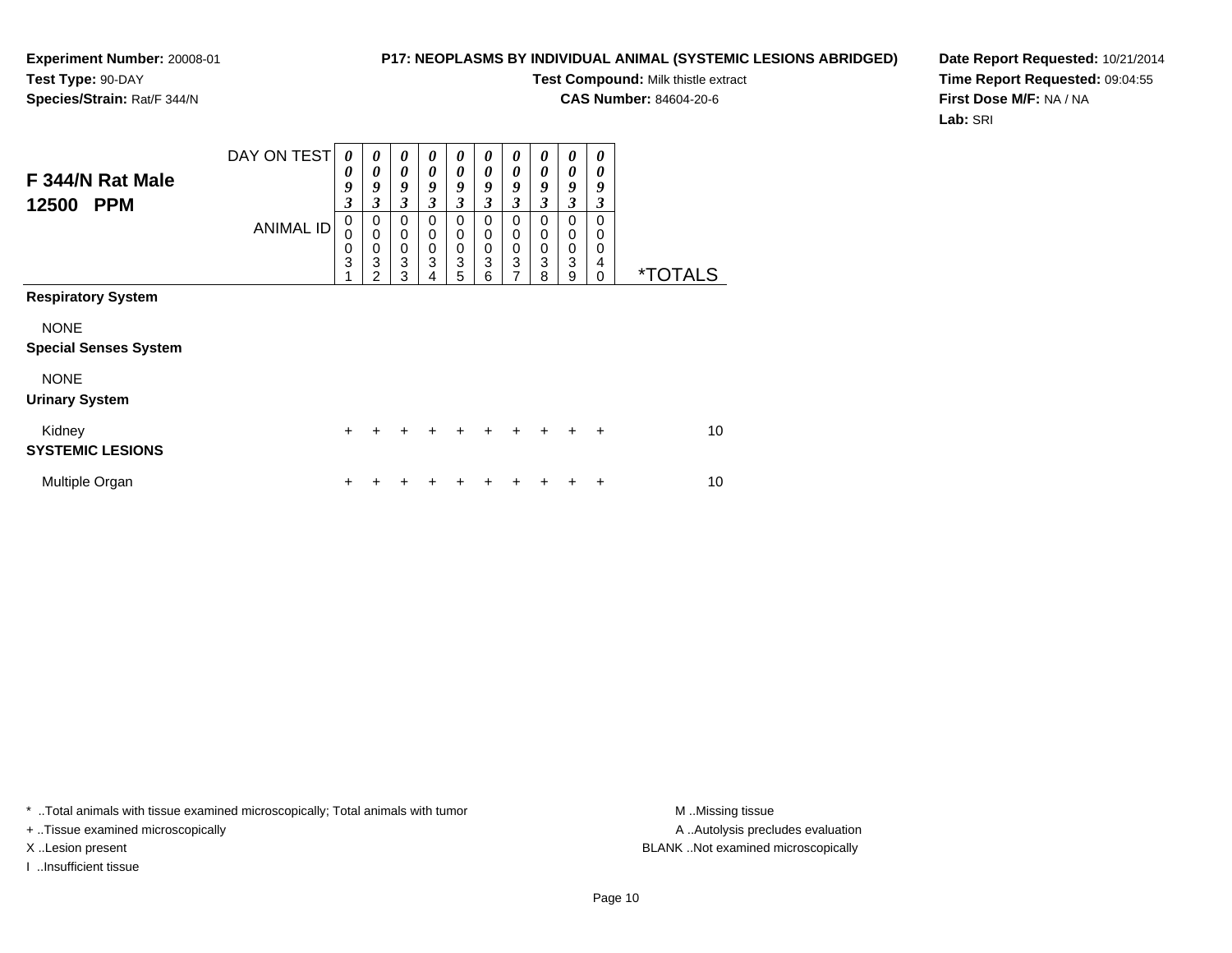# **P17: NEOPLASMS BY INDIVIDUAL ANIMAL (SYSTEMIC LESIONS ABRIDGED)**

**Test Compound:** Milk thistle extract

**CAS Number:** 84604-20-6

**Date Report Requested:** 10/21/2014**Time Report Requested:** 09:04:55**First Dose M/F:** NA / NA**Lab:** SRI

| F 344/N Rat Male<br>25000 PPM                                                  | DAY ON TEST      | $\boldsymbol{\theta}$<br>0<br>9<br>3 | $\boldsymbol{\theta}$<br>$\boldsymbol{\theta}$<br>9<br>$\boldsymbol{\beta}$ | $\pmb{\theta}$<br>$\pmb{\theta}$<br>$\boldsymbol{g}$<br>$\boldsymbol{\beta}$ | $\pmb{\theta}$<br>$\pmb{\theta}$<br>9<br>$\boldsymbol{\beta}$ | $\pmb{\theta}$<br>$\boldsymbol{\theta}$<br>9<br>$\boldsymbol{\beta}$ | 0<br>$\boldsymbol{\theta}$<br>9<br>$\boldsymbol{\beta}$ | $\boldsymbol{\theta}$<br>0<br>9<br>$\boldsymbol{\beta}$ | $\pmb{\theta}$<br>$\pmb{\theta}$<br>9<br>$\mathfrak{z}$                | 0<br>$\pmb{\theta}$<br>9<br>$\mathfrak{z}$ | $\pmb{\theta}$<br>$\boldsymbol{\theta}$<br>9<br>$\boldsymbol{\beta}$ |                       |
|--------------------------------------------------------------------------------|------------------|--------------------------------------|-----------------------------------------------------------------------------|------------------------------------------------------------------------------|---------------------------------------------------------------|----------------------------------------------------------------------|---------------------------------------------------------|---------------------------------------------------------|------------------------------------------------------------------------|--------------------------------------------|----------------------------------------------------------------------|-----------------------|
|                                                                                | <b>ANIMAL ID</b> | $\mathbf 0$<br>0<br>0<br>4<br>1      | $\mathbf 0$<br>$\mathbf 0$<br>0<br>$\overline{4}$<br>2                      | $\mathbf 0$<br>$\mathbf 0$<br>$\mathbf 0$<br>$\overline{\mathbf{4}}$<br>3    | $\mathbf 0$<br>0<br>$\pmb{0}$<br>4<br>4                       | $\mathbf 0$<br>$\,0\,$<br>$\pmb{0}$<br>$\frac{4}{5}$                 | $\mathbf 0$<br>0<br>0<br>$\overline{4}$<br>$\,6$        | $\mathbf 0$<br>$\,0\,$<br>0<br>4<br>7                   | $\mathsf 0$<br>0<br>$\pmb{0}$<br>$\begin{array}{c} 4 \\ 8 \end{array}$ | $\mathbf 0$<br>0<br>0<br>4<br>9            | $\mathbf 0$<br>0<br>0<br>$\mathbf 5$<br>0                            | <i><b>*TOTALS</b></i> |
| <b>Alimentary System</b>                                                       |                  |                                      |                                                                             |                                                                              |                                                               |                                                                      |                                                         |                                                         |                                                                        |                                            |                                                                      |                       |
| Liver<br><b>Cardiovascular System</b>                                          |                  | ÷                                    | +                                                                           |                                                                              |                                                               |                                                                      | ٠                                                       | ٠                                                       | ٠                                                                      | ÷                                          | $\ddot{}$                                                            | 10                    |
| Heart<br><b>Endocrine System</b>                                               |                  | $\ddot{}$                            |                                                                             |                                                                              |                                                               |                                                                      |                                                         |                                                         |                                                                        |                                            | $\ddot{}$                                                            | 10                    |
| <b>NONE</b><br><b>General Body System</b>                                      |                  |                                      |                                                                             |                                                                              |                                                               |                                                                      |                                                         |                                                         |                                                                        |                                            |                                                                      |                       |
| <b>NONE</b><br><b>Genital System</b>                                           |                  |                                      |                                                                             |                                                                              |                                                               |                                                                      |                                                         |                                                         |                                                                        |                                            |                                                                      |                       |
| <b>NONE</b><br><b>Hematopoietic System</b>                                     |                  |                                      |                                                                             |                                                                              |                                                               |                                                                      |                                                         |                                                         |                                                                        |                                            |                                                                      |                       |
| <b>NONE</b><br><b>Integumentary System</b>                                     |                  |                                      |                                                                             |                                                                              |                                                               |                                                                      |                                                         |                                                         |                                                                        |                                            |                                                                      |                       |
| <b>NONE</b><br><b>Musculoskeletal System</b>                                   |                  |                                      |                                                                             |                                                                              |                                                               |                                                                      |                                                         |                                                         |                                                                        |                                            |                                                                      |                       |
| <b>NONE</b><br><b>Nervous System</b>                                           |                  |                                      |                                                                             |                                                                              |                                                               |                                                                      |                                                         |                                                         |                                                                        |                                            |                                                                      |                       |
| <b>NONE</b>                                                                    |                  |                                      |                                                                             |                                                                              |                                                               |                                                                      |                                                         |                                                         |                                                                        |                                            |                                                                      |                       |
| * Total animals with tissue examined microscopically; Total animals with tumor |                  |                                      |                                                                             |                                                                              |                                                               |                                                                      |                                                         |                                                         |                                                                        |                                            |                                                                      | M Missing tissue      |

+ ..Tissue examined microscopically

I ..Insufficient tissue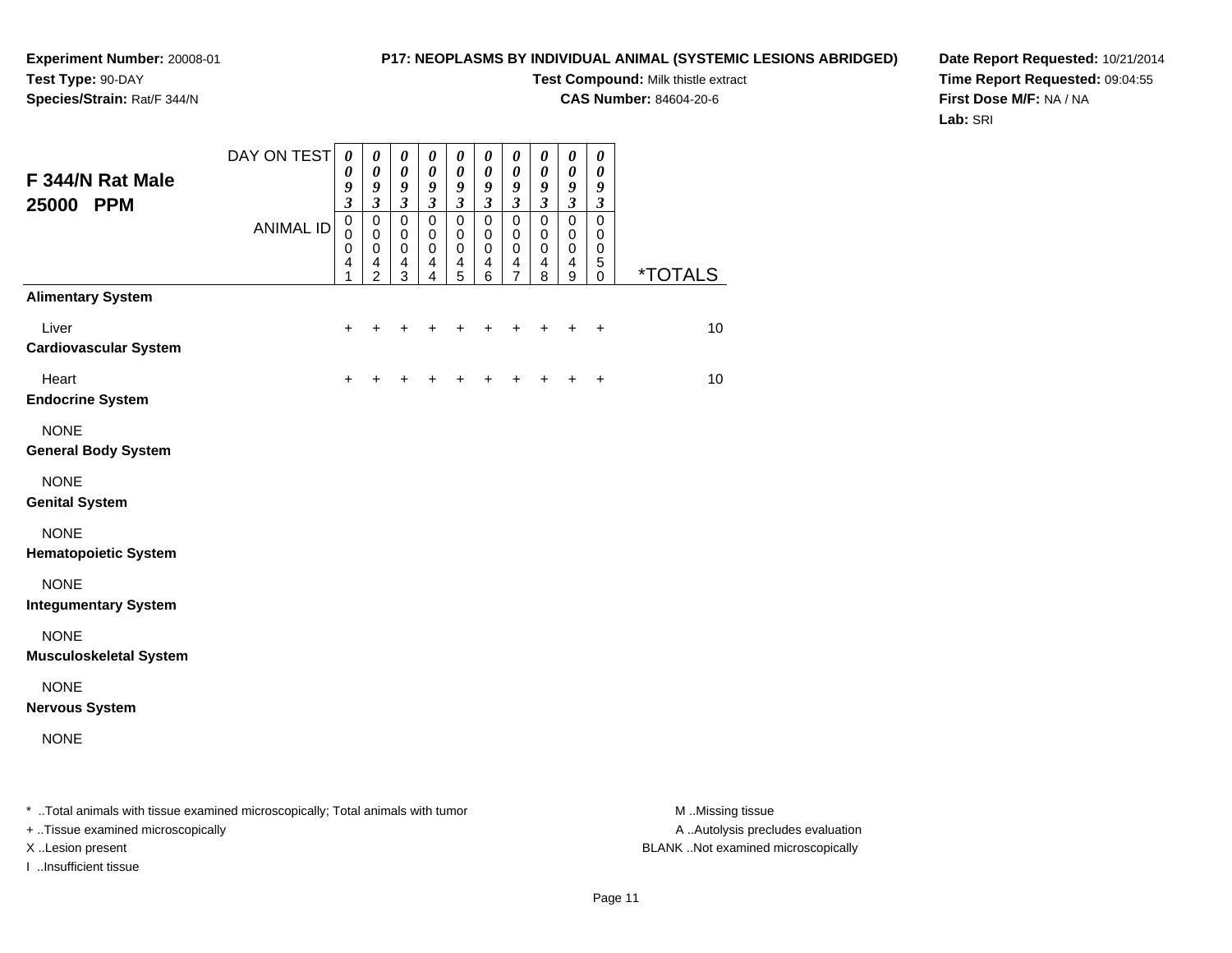# **P17: NEOPLASMS BY INDIVIDUAL ANIMAL (SYSTEMIC LESIONS ABRIDGED)**

**Test Compound:** Milk thistle extract

**CAS Number:** 84604-20-6

**Date Report Requested:** 10/21/2014**Time Report Requested:** 09:04:55**First Dose M/F:** NA / NA**Lab:** SRI

| F 344/N Rat Male<br>25000<br><b>PPM</b>     | DAY ON TEST      | 0<br>0<br>9<br>$\overline{\mathbf{3}}$ | 0<br>$\boldsymbol{\theta}$<br>9<br>3                   | $\boldsymbol{\theta}$<br>$\boldsymbol{\theta}$<br>9<br>$\mathfrak{z}$ | 0<br>$\theta$<br>9<br>3 | 0<br>$\boldsymbol{\theta}$<br>9<br>$\boldsymbol{\beta}$ | 0<br>0<br>9<br>3                       | $\boldsymbol{\theta}$<br>$\boldsymbol{\theta}$<br>9<br>$\mathfrak{z}$ | 0<br>$\boldsymbol{\theta}$<br>9<br>3 | 0<br>0<br>9<br>$\mathfrak{z}$             | 0<br>0<br>9<br>3                    |                       |
|---------------------------------------------|------------------|----------------------------------------|--------------------------------------------------------|-----------------------------------------------------------------------|-------------------------|---------------------------------------------------------|----------------------------------------|-----------------------------------------------------------------------|--------------------------------------|-------------------------------------------|-------------------------------------|-----------------------|
|                                             | <b>ANIMAL ID</b> | 0<br>0<br>0<br>4<br>1                  | 0<br>$\mathbf 0$<br>$\mathbf 0$<br>4<br>$\overline{2}$ | 0<br>$\mathbf 0$<br>$\mathbf 0$<br>4<br>3                             | 0<br>0<br>0<br>4<br>4   | $\mathbf 0$<br>$\mathbf 0$<br>$\mathbf 0$<br>4<br>5     | $\Omega$<br>0<br>$\mathbf 0$<br>4<br>6 | 0<br>0<br>0<br>$\overline{\mathbf{4}}$<br>7                           | 0<br>0<br>0<br>4<br>8                | $\mathbf 0$<br>0<br>$\mathbf 0$<br>4<br>9 | $\Omega$<br>0<br>0<br>5<br>$\Omega$ | <i><b>*TOTALS</b></i> |
| <b>Respiratory System</b>                   |                  |                                        |                                                        |                                                                       |                         |                                                         |                                        |                                                                       |                                      |                                           |                                     |                       |
| <b>NONE</b><br><b>Special Senses System</b> |                  |                                        |                                                        |                                                                       |                         |                                                         |                                        |                                                                       |                                      |                                           |                                     |                       |
| <b>NONE</b><br><b>Urinary System</b>        |                  |                                        |                                                        |                                                                       |                         |                                                         |                                        |                                                                       |                                      |                                           |                                     |                       |
| Kidney<br><b>SYSTEMIC LESIONS</b>           |                  | $\ddot{}$                              | +                                                      | $\ddot{}$                                                             | $\div$                  | $\ddot{}$                                               | $\div$                                 | $\div$                                                                | $\ddot{}$                            | $\div$                                    | $\ddot{}$                           | 10                    |
| Multiple Organ                              |                  | $\ddot{}$                              |                                                        |                                                                       |                         |                                                         |                                        |                                                                       |                                      |                                           | $\ddot{}$                           | 10                    |

\* ..Total animals with tissue examined microscopically; Total animals with tumor **M** . Missing tissue M ..Missing tissue

+ ..Tissue examined microscopically

I ..Insufficient tissue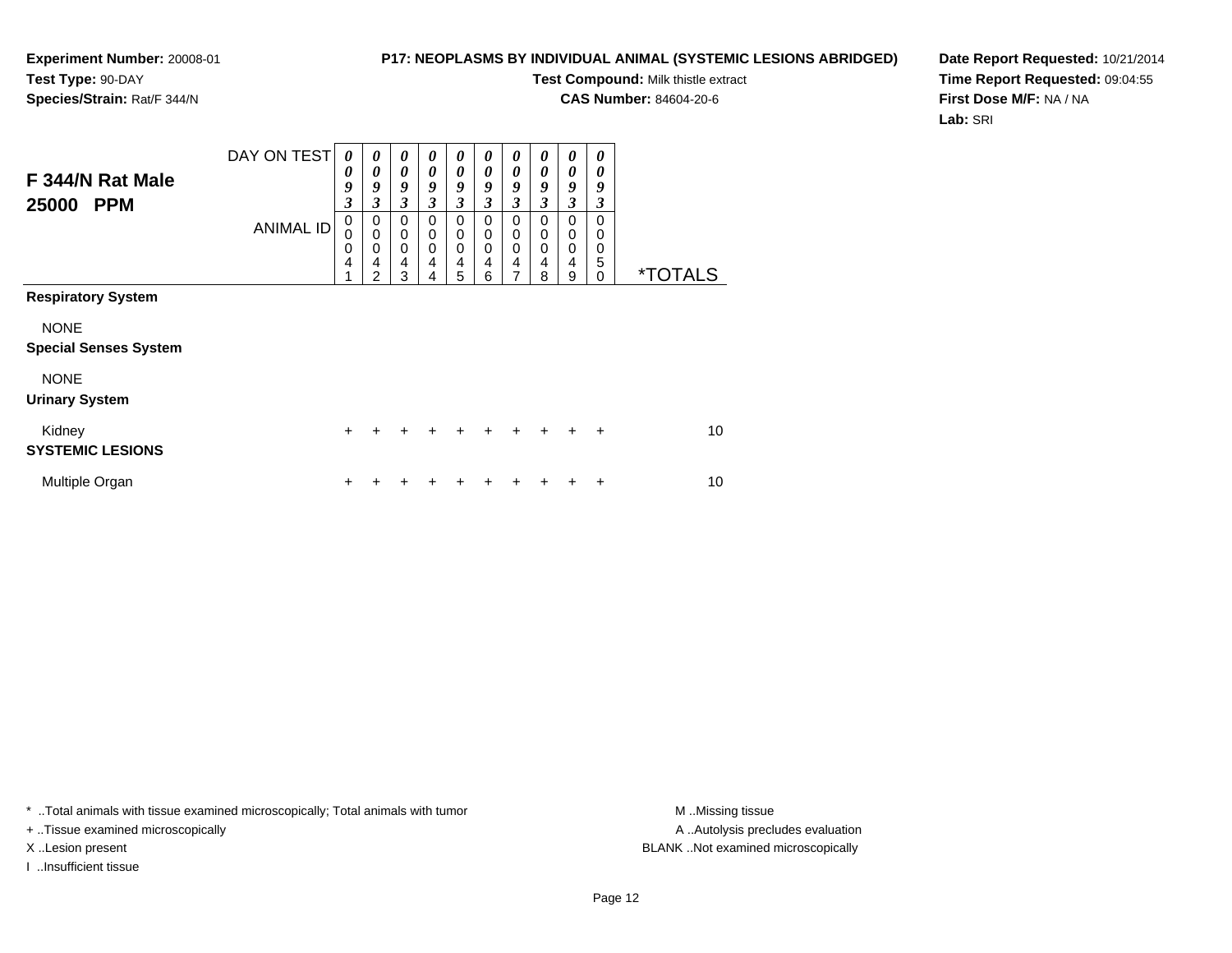# **P17: NEOPLASMS BY INDIVIDUAL ANIMAL (SYSTEMIC LESIONS ABRIDGED)**

**Test Compound:** Milk thistle extract

**CAS Number:** 84604-20-6

**Date Report Requested:** 10/21/2014**Time Report Requested:** 09:04:55**First Dose M/F:** NA / NA**Lab:** SRI

|                              | DAY ON TEST      | $\boldsymbol{\theta}$   | $\boldsymbol{\theta}$      | $\boldsymbol{\theta}$      | 0<br>$\boldsymbol{\theta}$   | 0                          | 0<br>0               | 0<br>$\boldsymbol{\theta}$ | 0<br>$\boldsymbol{\theta}$ | 0<br>$\boldsymbol{\theta}$ | 0<br>$\boldsymbol{\theta}$ |                       |
|------------------------------|------------------|-------------------------|----------------------------|----------------------------|------------------------------|----------------------------|----------------------|----------------------------|----------------------------|----------------------------|----------------------------|-----------------------|
| F 344/N Rat Male             |                  | 0<br>$\pmb{9}$          | 0<br>9                     | $\boldsymbol{\theta}$<br>9 | 9                            | $\boldsymbol{\theta}$<br>9 | 9                    | 9                          | 9                          | 9                          | 9                          |                       |
| <b>PPM</b><br>50000          |                  | $\overline{\mathbf{3}}$ | $\overline{\mathbf{3}}$    | $\mathfrak{z}$             | $\mathfrak{z}$               | $\mathfrak{z}$             | $\mathfrak{z}$       | $\boldsymbol{\beta}$       | 3                          | $\overline{\mathbf{3}}$    | $\boldsymbol{\beta}$       |                       |
|                              | <b>ANIMAL ID</b> | 0<br>0                  | $\mathbf 0$<br>$\mathbf 0$ | $\mathbf 0$<br>$\mathbf 0$ | $\mathbf 0$<br>0             | $\mathbf 0$<br>0           | $\Omega$<br>$\Omega$ | $\mathbf 0$<br>$\pmb{0}$   | $\mathbf 0$<br>$\mathbf 0$ | $\mathbf 0$<br>0           | $\mathbf 0$<br>0           |                       |
|                              |                  | 0                       | $\mathbf 0$                | $\mathbf 0$                | $\mathbf 0$                  | $\mathbf 0$                | $\mathbf 0$          | $\pmb{0}$                  | $\mathbf 0$                | $\mathsf 0$                | $\mathbf 0$                |                       |
|                              |                  | 5<br>1                  | 5<br>$\mathfrak{p}$        | 5<br>3                     | 5<br>$\overline{\mathbf{4}}$ | 5<br>$\overline{5}$        | 5<br>6               | 5<br>$\overline{7}$        | 5<br>8                     | 5<br>9                     | 6<br>$\Omega$              | <i><b>*TOTALS</b></i> |
| <b>Alimentary System</b>     |                  |                         |                            |                            |                              |                            |                      |                            |                            |                            |                            |                       |
| Esophagus                    |                  | +                       |                            | ٠                          | +                            | +                          | +                    | +                          |                            | ٠                          | +                          | 10                    |
| Intestine Large, Cecum       |                  | +                       | +                          | $\ddot{}$                  | $\ddot{}$                    | $\ddot{}$                  | $\ddot{}$            | $\ddot{}$                  | $\ddot{}$                  | $\ddot{}$                  | +                          | 10                    |
| Intestine Large, Colon       |                  | $\ddot{}$               | +                          | +                          | +                            | +                          | $\ddot{}$            | $\ddot{}$                  | $\ddot{}$                  | $\ddot{}$                  | +                          | 10                    |
| Intestine Large, Rectum      |                  | +                       | $\ddot{}$                  | $\ddot{}$                  | +                            | +                          | $\ddot{}$            | $\ddot{}$                  | $\ddot{}$                  | $\ddot{}$                  | $\ddot{}$                  | 10                    |
| Intestine Small, Duodenum    |                  | $\ddot{}$               | $\ddot{}$                  | $\ddot{}$                  | $\ddot{}$                    | $\ddot{}$                  | $\ddot{}$            | $\ddot{}$                  | $\ddot{}$                  | $+$                        | $\ddot{}$                  | 10                    |
| Intestine Small, Ileum       |                  | +                       | +                          | $\ddot{}$                  | +                            | +                          | +                    | +                          | $\pm$                      | $\pm$                      | +                          | 10                    |
| Intestine Small, Jejunum     |                  | $\ddot{}$               | $\ddot{}$                  | $\ddot{}$                  | +                            | +                          | $\ddot{}$            | $\ddot{}$                  | $\ddot{}$                  | $\ddot{}$                  | $\ddot{}$                  | 10                    |
| Liver                        |                  | $\ddot{}$               | $\ddot{}$                  | $\ddot{}$                  | $\ddot{}$                    | +                          | $\ddot{}$            | $\ddot{}$                  | $\ddot{}$                  | $\ddot{}$                  | $\ddot{}$                  | 10                    |
| Pancreas                     |                  | $\ddot{}$               | $\ddot{}$                  | $\ddot{}$                  | $\ddot{}$                    | $\ddot{}$                  | $\ddot{}$            | $\ddot{}$                  | $\ddot{}$                  | $+$                        | $\ddot{}$                  | 10                    |
| <b>Salivary Glands</b>       |                  | $\ddot{}$               | +                          | +                          | +                            | +                          | +                    | +                          | +                          | $\ddot{}$                  | +                          | 10                    |
| Stomach, Forestomach         |                  | $\ddot{}$               | $\ddot{}$                  | $\ddot{}$                  | $\ddot{}$                    | +                          | $\ddot{}$            | $\ddot{}$                  | $+$                        | $+$                        | $\ddot{}$                  | 10                    |
| Stomach, Glandular           |                  | $\ddot{}$               | $\div$                     | $\div$                     | $\ddot{}$                    | $\ddot{}$                  | $\ddot{}$            | $\ddot{}$                  | $\ddot{}$                  | $\ddot{}$                  | $\ddot{}$                  | 10                    |
| <b>Cardiovascular System</b> |                  |                         |                            |                            |                              |                            |                      |                            |                            |                            |                            |                       |
| Heart                        |                  | $\ddot{}$               |                            |                            |                              |                            |                      |                            |                            |                            | +                          | 10                    |
| <b>Endocrine System</b>      |                  |                         |                            |                            |                              |                            |                      |                            |                            |                            |                            |                       |
| <b>Adrenal Cortex</b>        |                  | +                       | ٠                          | +                          | +                            | +                          | +                    | +                          | ٠                          | ÷                          | ÷                          | 10                    |
| Adrenal Medulla              |                  | +                       | +                          | +                          | +                            | +                          | $\ddot{}$            | +                          | $\pm$                      | $\pm$                      | $\ddot{}$                  | 10                    |
| Parathyroid Gland            |                  | $\ddot{}$               | $\ddot{}$                  | $\ddot{}$                  | $\ddot{}$                    | +                          | $\ddot{}$            | $\ddot{}$                  | $\ddot{}$                  | $+$                        | $\ddot{}$                  | 10                    |
| <b>Pituitary Gland</b>       |                  | +                       |                            | +                          | +                            | +                          | $\ddot{}$            | $\ddot{}$                  | $\ddot{}$                  | $\ddot{}$                  | +                          | 10                    |
| <b>Thyroid Gland</b>         |                  | $\ddot{}$               | +                          | +                          | +                            | $\ddot{}$                  | +                    | $\ddot{}$                  | $\ddot{}$                  | +                          | +                          | 10                    |

\* ..Total animals with tissue examined microscopically; Total animals with tumor **M** . Missing tissue M ..Missing tissue

+ ..Tissue examined microscopically

I ..Insufficient tissue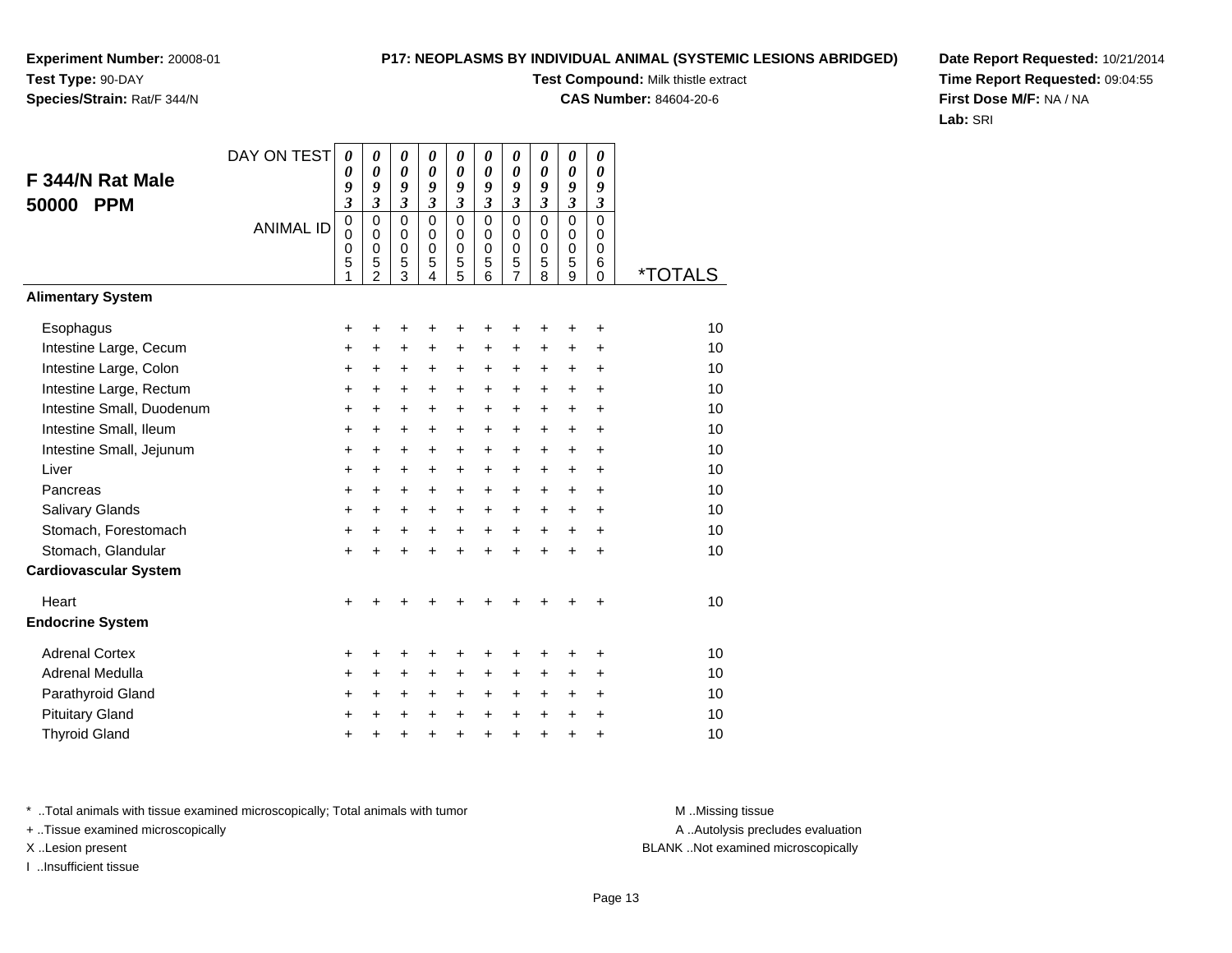# **P17: NEOPLASMS BY INDIVIDUAL ANIMAL (SYSTEMIC LESIONS ABRIDGED)**

**Test Compound:** Milk thistle extract

**CAS Number:** 84604-20-6

**Date Report Requested:** 10/21/2014**Time Report Requested:** 09:04:55**First Dose M/F:** NA / NA**Lab:** SRI

| F 344/N Rat Male<br>50000<br><b>PPM</b> | DAY ON TEST      | 0<br>0<br>9<br>$\overline{\mathbf{3}}$              | 0<br>$\boldsymbol{\theta}$<br>9<br>3                             | 0<br>0<br>9<br>$\mathfrak{z}$                       | 0<br>$\boldsymbol{\theta}$<br>9<br>$\mathfrak{z}$   | 0<br>0<br>9<br>$\mathfrak{z}$             | 0<br>0<br>9<br>$\mathfrak{z}$             | 0<br>$\boldsymbol{\theta}$<br>9<br>$\mathfrak{z}$      | 0<br>$\boldsymbol{\theta}$<br>9<br>$\mathfrak{z}$ | $\boldsymbol{\theta}$<br>$\boldsymbol{\theta}$<br>9<br>$\boldsymbol{\mathfrak{z}}$ | 0<br>0<br>9<br>$\boldsymbol{\beta}$ |                       |
|-----------------------------------------|------------------|-----------------------------------------------------|------------------------------------------------------------------|-----------------------------------------------------|-----------------------------------------------------|-------------------------------------------|-------------------------------------------|--------------------------------------------------------|---------------------------------------------------|------------------------------------------------------------------------------------|-------------------------------------|-----------------------|
|                                         | <b>ANIMAL ID</b> | $\mathbf 0$<br>$\mathbf 0$<br>$\mathbf 0$<br>5<br>1 | $\mathbf 0$<br>$\mathbf 0$<br>$\mathbf 0$<br>5<br>$\overline{2}$ | $\mathbf 0$<br>$\mathbf 0$<br>$\mathbf 0$<br>5<br>3 | $\mathbf 0$<br>$\mathbf 0$<br>$\mathbf 0$<br>5<br>4 | $\mathbf 0$<br>$\mathbf 0$<br>0<br>5<br>5 | 0<br>$\mathbf 0$<br>$\mathbf 0$<br>5<br>6 | $\mathbf 0$<br>$\mathbf 0$<br>0<br>5<br>$\overline{7}$ | $\Omega$<br>0<br>$\mathbf 0$<br>5<br>8            | $\mathbf 0$<br>$\pmb{0}$<br>$\mathbf 0$<br>5<br>9                                  | $\Omega$<br>0<br>0<br>6<br>$\Omega$ | <i><b>*TOTALS</b></i> |
| <b>General Body System</b>              |                  |                                                     |                                                                  |                                                     |                                                     |                                           |                                           |                                                        |                                                   |                                                                                    |                                     |                       |
| <b>NONE</b><br><b>Genital System</b>    |                  |                                                     |                                                                  |                                                     |                                                     |                                           |                                           |                                                        |                                                   |                                                                                    |                                     |                       |
| Epididymis                              |                  | +                                                   | +                                                                | +                                                   | +                                                   | +                                         | +                                         | +                                                      | +                                                 | +                                                                                  | +                                   | 10                    |
| <b>Preputial Gland</b>                  |                  | +                                                   | +                                                                | +                                                   | +                                                   | +                                         | +                                         | +                                                      | +                                                 | +                                                                                  | +                                   | 10                    |
| Prostate                                |                  | +                                                   | $\ddot{}$                                                        | +                                                   | $\ddot{}$                                           | +                                         | $\ddot{}$                                 | +                                                      | +                                                 | +                                                                                  | $\ddot{}$                           | 10                    |
| <b>Seminal Vesicle</b>                  |                  | +                                                   | +                                                                | +                                                   | $\ddot{}$                                           | $\ddot{}$                                 | $\ddot{}$                                 | $\ddot{}$                                              | $\ddot{}$                                         | $\ddot{}$                                                                          | $\ddot{}$                           | 10                    |
| <b>Testes</b>                           |                  | +                                                   | +                                                                | +                                                   | +                                                   | +                                         | +                                         | +                                                      | +                                                 | $\ddot{}$                                                                          | $\ddot{}$                           | 10                    |
| <b>Hematopoietic System</b>             |                  |                                                     |                                                                  |                                                     |                                                     |                                           |                                           |                                                        |                                                   |                                                                                    |                                     |                       |
| <b>Bone Marrow</b>                      |                  | $\ddot{}$                                           | +                                                                | +                                                   | +                                                   | +                                         | +                                         | +                                                      | +                                                 | +                                                                                  | +                                   | 10                    |
| Lymph Node                              |                  |                                                     | $\ddot{}$                                                        |                                                     |                                                     |                                           |                                           |                                                        |                                                   |                                                                                    |                                     | 1                     |
| Lymph Node, Mandibular                  |                  | M                                                   | м                                                                | M                                                   | M                                                   | M                                         | M                                         | M                                                      | M                                                 | M                                                                                  | M                                   | $\mathbf 0$           |
| Lymph Node, Mesenteric                  |                  | $\ddot{}$                                           | $\ddot{}$                                                        | $\ddot{}$                                           | $\ddot{}$                                           | $\ddot{}$                                 | +                                         | +                                                      | +                                                 | $\ddot{}$                                                                          | $\ddot{}$                           | 10                    |
| Spleen                                  |                  | +                                                   | +                                                                | +                                                   | $\ddot{}$                                           | +                                         | $\ddot{}$                                 | +                                                      | +                                                 | +                                                                                  | +                                   | 10                    |
| Thymus                                  |                  | $\ddot{}$                                           | $\ddot{}$                                                        | +                                                   | $\ddot{}$                                           | $\ddot{}$                                 | $\ddot{}$                                 | $\ddot{}$                                              | $\ddot{}$                                         | $\ddot{}$                                                                          | $\ddot{}$                           | 10                    |
| <b>Integumentary System</b>             |                  |                                                     |                                                                  |                                                     |                                                     |                                           |                                           |                                                        |                                                   |                                                                                    |                                     |                       |
| <b>Mammary Gland</b>                    |                  | +                                                   | +                                                                | +                                                   | +                                                   | +                                         | +                                         | +                                                      | +                                                 | +                                                                                  | $\ddot{}$                           | 10                    |
| Skin                                    |                  | $\ddot{}$                                           |                                                                  | +                                                   | +                                                   | +                                         | +                                         | $\ddot{}$                                              | +                                                 | $\ddot{}$                                                                          | $\ddot{}$                           | 10                    |
| <b>Musculoskeletal System</b>           |                  |                                                     |                                                                  |                                                     |                                                     |                                           |                                           |                                                        |                                                   |                                                                                    |                                     |                       |
| <b>Bone</b>                             |                  | +                                                   |                                                                  |                                                     |                                                     |                                           |                                           | +                                                      |                                                   | +                                                                                  | +                                   | 10                    |

\* ..Total animals with tissue examined microscopically; Total animals with tumor **M** . Missing tissue M ..Missing tissue + ..Tissue examined microscopically X ..Lesion present BLANK ..Not examined microscopically

I ..Insufficient tissue

A ..Autolysis precludes evaluation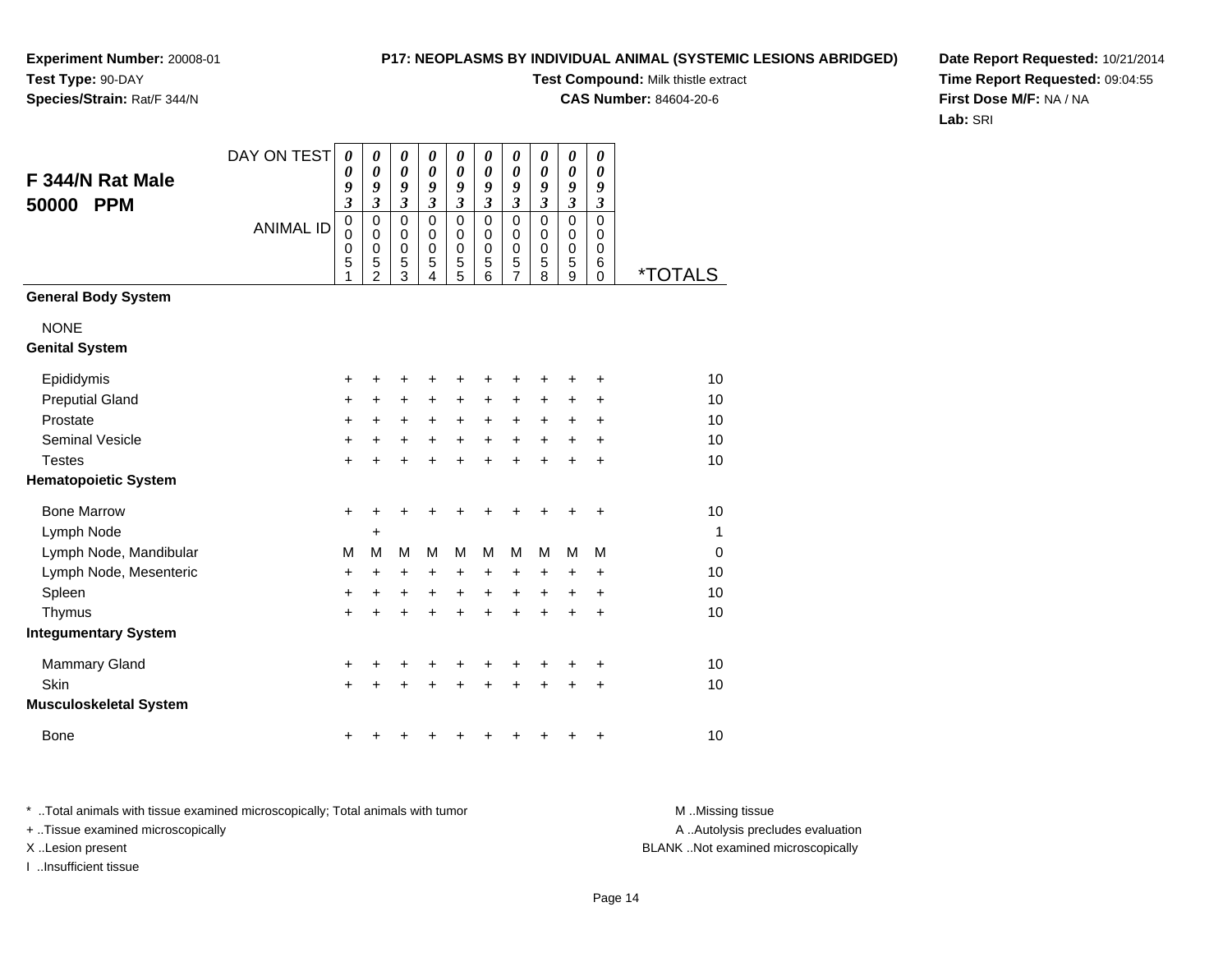# **P17: NEOPLASMS BY INDIVIDUAL ANIMAL (SYSTEMIC LESIONS ABRIDGED)**

**Test Compound:** Milk thistle extract

**CAS Number:** 84604-20-6

**Date Report Requested:** 10/21/2014**Time Report Requested:** 09:04:55**First Dose M/F:** NA / NA**Lab:** SRI

| F 344/N Rat Male<br>50000<br><b>PPM</b> | DAY ON TEST<br><b>ANIMAL ID</b> | 0<br>0<br>9<br>3<br>$\mathbf 0$<br>0<br>0<br>5 | 0<br>$\boldsymbol{\theta}$<br>9<br>3<br>$\mathbf 0$<br>0<br>$\mathbf 0$<br>5 | 0<br>$\boldsymbol{\theta}$<br>9<br>$\overline{\mathbf{3}}$<br>$\mathbf 0$<br>0<br>$\mathbf 0$<br>5 | 0<br>$\boldsymbol{\theta}$<br>9<br>$\boldsymbol{\mathfrak{z}}$<br>$\mathbf 0$<br>0<br>$\pmb{0}$<br>$\overline{5}$ | 0<br>0<br>9<br>$\overline{\mathbf{3}}$<br>$\mathbf 0$<br>0<br>0<br>5 | $\boldsymbol{\theta}$<br>$\boldsymbol{\theta}$<br>9<br>$\boldsymbol{\mathfrak{z}}$<br>$\mathbf 0$<br>0<br>$\mathbf 0$<br>5 | $\boldsymbol{\theta}$<br>$\boldsymbol{\theta}$<br>9<br>$\overline{\mathbf{3}}$<br>$\mathbf 0$<br>0<br>$\mathbf 0$<br>5 | $\boldsymbol{\theta}$<br>0<br>9<br>$\mathfrak{z}$<br>$\mathbf 0$<br>0<br>$\pmb{0}$<br>5 | 0<br>0<br>9<br>$\boldsymbol{\mathfrak{z}}$<br>$\mathbf 0$<br>0<br>0<br>5 | 0<br>$\boldsymbol{\theta}$<br>9<br>$\boldsymbol{\mathfrak{z}}$<br>$\mathbf 0$<br>0<br>$\pmb{0}$<br>6 |                            |
|-----------------------------------------|---------------------------------|------------------------------------------------|------------------------------------------------------------------------------|----------------------------------------------------------------------------------------------------|-------------------------------------------------------------------------------------------------------------------|----------------------------------------------------------------------|----------------------------------------------------------------------------------------------------------------------------|------------------------------------------------------------------------------------------------------------------------|-----------------------------------------------------------------------------------------|--------------------------------------------------------------------------|------------------------------------------------------------------------------------------------------|----------------------------|
|                                         |                                 |                                                | 2                                                                            | 3                                                                                                  | 4                                                                                                                 | 5                                                                    | 6                                                                                                                          | 7                                                                                                                      | 8                                                                                       | 9                                                                        | $\mathbf 0$                                                                                          | <i><b>*TOTALS</b></i>      |
| Nervous System                          |                                 |                                                |                                                                              |                                                                                                    |                                                                                                                   |                                                                      |                                                                                                                            |                                                                                                                        |                                                                                         |                                                                          |                                                                                                      |                            |
| <b>Brain</b>                            |                                 | +                                              | +                                                                            | ٠                                                                                                  | +                                                                                                                 |                                                                      | +                                                                                                                          | +                                                                                                                      | +                                                                                       |                                                                          | ÷                                                                                                    | 10                         |
| <b>Respiratory System</b>               |                                 |                                                |                                                                              |                                                                                                    |                                                                                                                   |                                                                      |                                                                                                                            |                                                                                                                        |                                                                                         |                                                                          |                                                                                                      |                            |
| Lung                                    |                                 | $\ddot{}$                                      | ٠                                                                            | ٠                                                                                                  | ٠                                                                                                                 | +                                                                    | ٠                                                                                                                          | +                                                                                                                      | +                                                                                       |                                                                          | +                                                                                                    | 10                         |
| <b>Nose</b>                             |                                 | $\ddot{}$                                      | $\ddot{}$                                                                    | $\ddot{}$                                                                                          | $\ddot{}$                                                                                                         | $+$                                                                  | $\ddot{}$                                                                                                                  | $\ddot{}$                                                                                                              | $\ddot{}$                                                                               | +                                                                        | $\ddot{}$                                                                                            | 10                         |
| Trachea                                 |                                 | $\ddot{}$                                      | $\ddot{}$                                                                    | $\ddot{}$                                                                                          | $\ddot{}$                                                                                                         | $\ddot{}$                                                            | $\ddot{}$                                                                                                                  | $\ddot{}$                                                                                                              | $\ddot{}$                                                                               | $\ddot{}$                                                                | $\ddot{}$                                                                                            | 10                         |
| <b>Special Senses System</b>            |                                 |                                                |                                                                              |                                                                                                    |                                                                                                                   |                                                                      |                                                                                                                            |                                                                                                                        |                                                                                         |                                                                          |                                                                                                      |                            |
| Eye                                     |                                 | +                                              |                                                                              |                                                                                                    | ٠                                                                                                                 | +                                                                    | +                                                                                                                          | +                                                                                                                      | +                                                                                       | +                                                                        | +                                                                                                    | 10                         |
| Harderian Gland                         |                                 | $\ddot{}$                                      | $\ddot{}$                                                                    | $\ddot{}$                                                                                          | $\ddot{}$                                                                                                         | $\ddot{}$                                                            | $\ddot{}$                                                                                                                  | $\ddot{}$                                                                                                              | $\ddot{}$                                                                               | +                                                                        | $\ddot{}$                                                                                            | 10                         |
| <b>Lacrimal Gland</b>                   |                                 |                                                |                                                                              |                                                                                                    |                                                                                                                   |                                                                      |                                                                                                                            |                                                                                                                        |                                                                                         | +                                                                        |                                                                                                      | 1                          |
| <b>Urinary System</b>                   |                                 |                                                |                                                                              |                                                                                                    |                                                                                                                   |                                                                      |                                                                                                                            |                                                                                                                        |                                                                                         |                                                                          |                                                                                                      |                            |
| Kidney                                  |                                 | +                                              | ٠                                                                            | ٠                                                                                                  | ÷                                                                                                                 | +                                                                    | +                                                                                                                          | +                                                                                                                      | +                                                                                       |                                                                          | +                                                                                                    | 10                         |
| <b>Urinary Bladder</b>                  |                                 | $\ddot{}$                                      |                                                                              | $\ddot{}$                                                                                          | $\ddot{}$                                                                                                         | $\ddot{}$                                                            | $\ddot{}$                                                                                                                  |                                                                                                                        |                                                                                         |                                                                          | $\ddot{}$                                                                                            | 10                         |
| <b>SYSTEMIC LESIONS</b>                 |                                 |                                                |                                                                              |                                                                                                    |                                                                                                                   |                                                                      |                                                                                                                            |                                                                                                                        |                                                                                         |                                                                          |                                                                                                      |                            |
| Multiple Organ                          |                                 | +                                              | +                                                                            | +                                                                                                  | +                                                                                                                 | +                                                                    | +                                                                                                                          |                                                                                                                        |                                                                                         |                                                                          | +                                                                                                    | 10                         |
|                                         |                                 |                                                |                                                                              |                                                                                                    |                                                                                                                   |                                                                      |                                                                                                                            |                                                                                                                        |                                                                                         |                                                                          |                                                                                                      | ***<br>***END OF MALE DATA |

\* ..Total animals with tissue examined microscopically; Total animals with tumor **M** . Missing tissue M ..Missing tissue

+ ..Tissue examined microscopically

I ..Insufficient tissue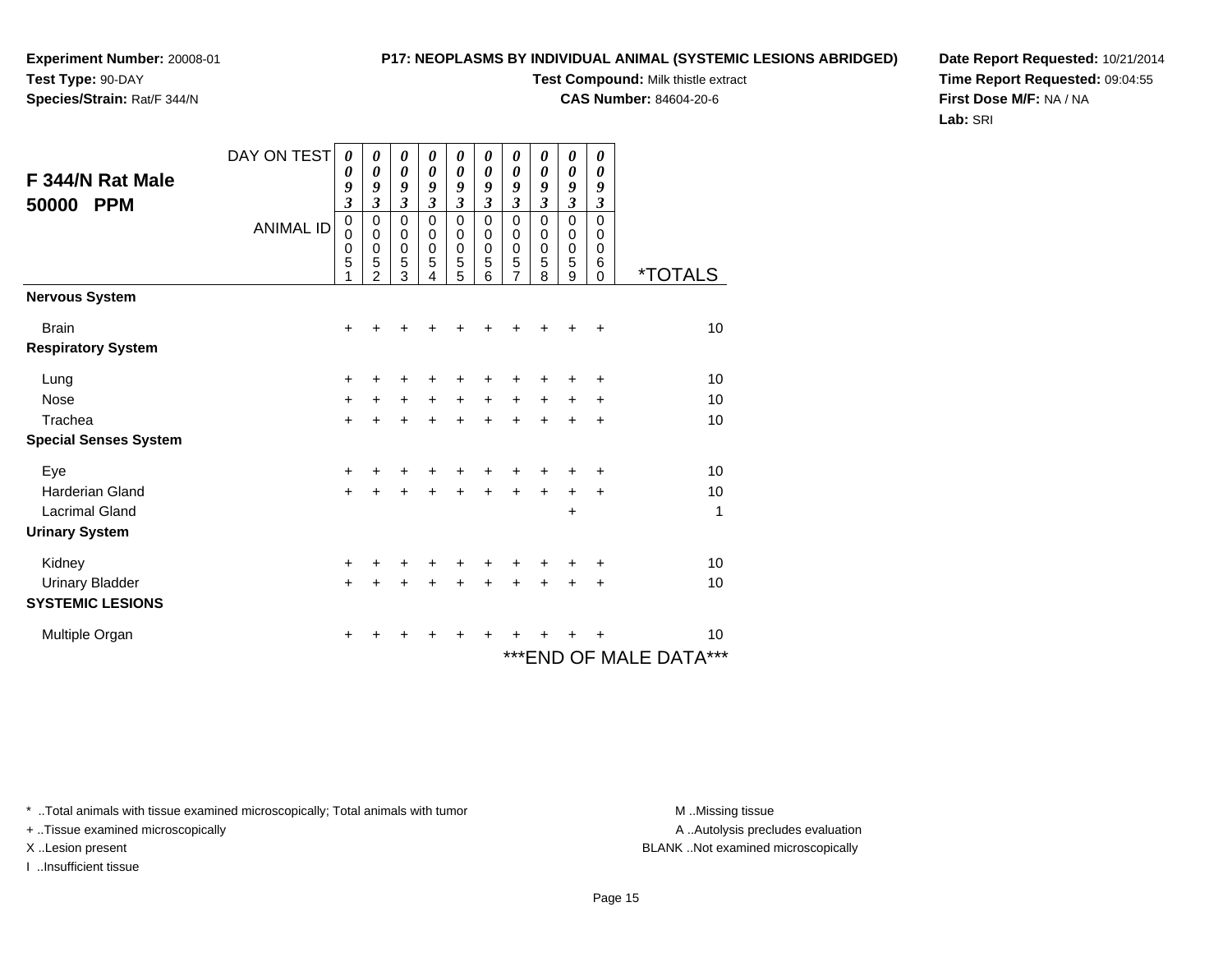### **P17: NEOPLASMS BY INDIVIDUAL ANIMAL (SYSTEMIC LESIONS ABRIDGED)**

**Test Compound:** Milk thistle extract

**CAS Number:** 84604-20-6

**Date Report Requested:** 10/21/2014**Time Report Requested:** 09:04:56**First Dose M/F:** NA / NA**Lab:** SRI

| <b>F 344/N Rat Female</b><br><b>PPM</b><br>0 | DAY ON TEST      | 0<br>0<br>9<br>$\overline{\mathbf{3}}$    | 0<br>$\boldsymbol{\theta}$<br>9<br>$\overline{\mathbf{3}}$    | 0<br>0<br>9<br>$\mathfrak{z}$             | 0<br>$\boldsymbol{\theta}$<br>9<br>$\mathfrak{z}$ | 0<br>$\boldsymbol{\theta}$<br>9<br>$\mathfrak{z}$   | 0<br>0<br>9<br>$\boldsymbol{\mathfrak{z}}$       | $\pmb{\theta}$<br>0<br>9<br>$\boldsymbol{\mathfrak{z}}$ | 0<br>0<br>9<br>$\mathfrak{z}$                 | $\boldsymbol{\theta}$<br>0<br>9<br>$\overline{\mathbf{3}}$ | 0<br>0<br>9<br>$\boldsymbol{\beta}$                       |                       |
|----------------------------------------------|------------------|-------------------------------------------|---------------------------------------------------------------|-------------------------------------------|---------------------------------------------------|-----------------------------------------------------|--------------------------------------------------|---------------------------------------------------------|-----------------------------------------------|------------------------------------------------------------|-----------------------------------------------------------|-----------------------|
|                                              | <b>ANIMAL ID</b> | $\mathbf 0$<br>$\mathbf 0$<br>0<br>6<br>1 | $\mathbf 0$<br>$\Omega$<br>$\mathbf 0$<br>6<br>$\overline{2}$ | $\mathbf 0$<br>0<br>$\mathbf 0$<br>6<br>3 | $\Omega$<br>0<br>$\mathbf 0$<br>6<br>4            | $\mathbf 0$<br>$\mathbf 0$<br>$\mathbf 0$<br>6<br>5 | $\mathbf 0$<br>$\Omega$<br>$\mathbf 0$<br>6<br>6 | $\mathbf 0$<br>0<br>$\pmb{0}$<br>6<br>$\overline{7}$    | $\Omega$<br>$\Omega$<br>$\mathbf 0$<br>6<br>8 | $\mathsf 0$<br>$\mathbf 0$<br>$\mathbf 0$<br>6<br>9        | $\overline{0}$<br>0<br>$\mathbf 0$<br>$\overline{7}$<br>0 | <i><b>*TOTALS</b></i> |
| <b>Alimentary System</b>                     |                  |                                           |                                                               |                                           |                                                   |                                                     |                                                  |                                                         |                                               |                                                            |                                                           |                       |
| Esophagus                                    |                  | +                                         | +                                                             | +                                         |                                                   |                                                     |                                                  | +                                                       | +                                             | +                                                          | +                                                         | 10                    |
| Intestine Large, Cecum                       |                  | +                                         | $\ddot{}$                                                     | $\ddot{}$                                 | $\ddot{}$                                         | $\ddot{}$                                           | $\ddot{}$                                        | $\ddot{}$                                               | $\ddot{}$                                     | $\ddot{}$                                                  | $\ddot{}$                                                 | 10                    |
| Intestine Large, Colon                       |                  | +                                         | +                                                             | +                                         | $\ddot{}$                                         | +                                                   | $\pm$                                            | +                                                       | +                                             | +                                                          | $\ddot{}$                                                 | 10                    |
| Intestine Large, Rectum                      |                  | +                                         | +                                                             | $\ddot{}$                                 | $\ddot{}$                                         | $\ddot{}$                                           | $\ddot{}$                                        | $\ddot{}$                                               | +                                             | +                                                          | $\ddot{}$                                                 | 10                    |
| Intestine Small, Duodenum                    |                  | +                                         | $\ddot{}$                                                     | $\ddot{}$                                 | $\ddot{}$                                         | $\ddot{}$                                           | $\ddot{}$                                        | $\ddot{}$                                               | $\ddot{}$                                     | $\ddot{}$                                                  | $+$                                                       | 10                    |
| Intestine Small, Ileum                       |                  | +                                         | +                                                             | $\ddot{}$                                 | $\ddot{}$                                         | $\ddot{}$                                           | +                                                | $\ddot{}$                                               | +                                             | $\ddot{}$                                                  | $\ddot{}$                                                 | 10                    |
| Intestine Small, Jejunum                     |                  | $\ddot{}$                                 | $\ddot{}$                                                     | $\ddot{}$                                 | $\ddot{}$                                         | $\ddot{}$                                           | +                                                | $\ddot{}$                                               | $\ddot{}$                                     | +                                                          | $\ddot{}$                                                 | 10                    |
| Liver                                        |                  | +                                         | $\ddot{}$                                                     | $\ddot{}$                                 | $\ddot{}$                                         | $\ddot{}$                                           | $+$                                              | $\ddot{}$                                               | +                                             | +                                                          | $\ddot{}$                                                 | 10                    |
| Pancreas                                     |                  | $\ddot{}$                                 | $\ddot{}$                                                     | $\ddot{}$                                 | $\ddot{}$                                         | $\ddot{}$                                           | +                                                | $\ddot{}$                                               | $\ddot{}$                                     | $\ddot{}$                                                  | $+$                                                       | 10                    |
| Salivary Glands                              |                  | +                                         | +                                                             | +                                         | +                                                 | +                                                   | +                                                | +                                                       | $\ddot{}$                                     | $\pm$                                                      | $\ddot{}$                                                 | 10                    |
| Stomach, Forestomach                         |                  | $\ddot{}$                                 | $\ddot{}$                                                     | $\ddot{}$                                 | $\ddot{}$                                         | $\ddot{}$                                           | $\ddot{}$                                        | $\ddot{}$                                               | $\ddot{}$                                     | $\ddot{}$                                                  | $+$                                                       | 10                    |
| Stomach, Glandular                           |                  | $\ddot{}$                                 | $\ddot{}$                                                     | $\ddot{}$                                 | $\ddot{}$                                         | $\ddot{}$                                           | $\ddot{}$                                        | $\ddot{}$                                               | $\ddot{}$                                     | $\ddot{}$                                                  | $+$                                                       | 10                    |
| Tooth                                        |                  |                                           |                                                               |                                           | +                                                 |                                                     |                                                  |                                                         |                                               |                                                            |                                                           | 1                     |
| <b>Cardiovascular System</b>                 |                  |                                           |                                                               |                                           |                                                   |                                                     |                                                  |                                                         |                                               |                                                            |                                                           |                       |
| Heart                                        |                  | +                                         |                                                               |                                           |                                                   |                                                     |                                                  |                                                         |                                               | +                                                          | ٠                                                         | 10                    |
| <b>Endocrine System</b>                      |                  |                                           |                                                               |                                           |                                                   |                                                     |                                                  |                                                         |                                               |                                                            |                                                           |                       |
| <b>Adrenal Cortex</b>                        |                  | +                                         | +                                                             | +                                         |                                                   |                                                     |                                                  | +                                                       | +                                             | +                                                          | ٠                                                         | 10                    |
| Adrenal Medulla                              |                  | +                                         | $\ddot{}$                                                     | $\ddot{}$                                 | $\ddot{}$                                         | $\ddot{}$                                           | +                                                | $\ddot{}$                                               | $\ddot{}$                                     | $\ddot{}$                                                  | $\ddot{}$                                                 | 10                    |
| Parathyroid Gland                            |                  | +                                         | +                                                             | +                                         |                                                   | +                                                   | +                                                | +                                                       | $\ddot{}$                                     | +                                                          | $\ddot{}$                                                 | 10                    |
| <b>Pituitary Gland</b>                       |                  | +                                         | +                                                             | +                                         |                                                   | $\ddot{}$                                           | +                                                | $\ddot{}$                                               | $\ddot{}$                                     | $\pmb{+}$                                                  | $\ddot{}$                                                 | 10                    |

\* ..Total animals with tissue examined microscopically; Total animals with tumor **M** . Missing tissue M ..Missing tissue

+ ..Tissue examined microscopically

I ..Insufficient tissue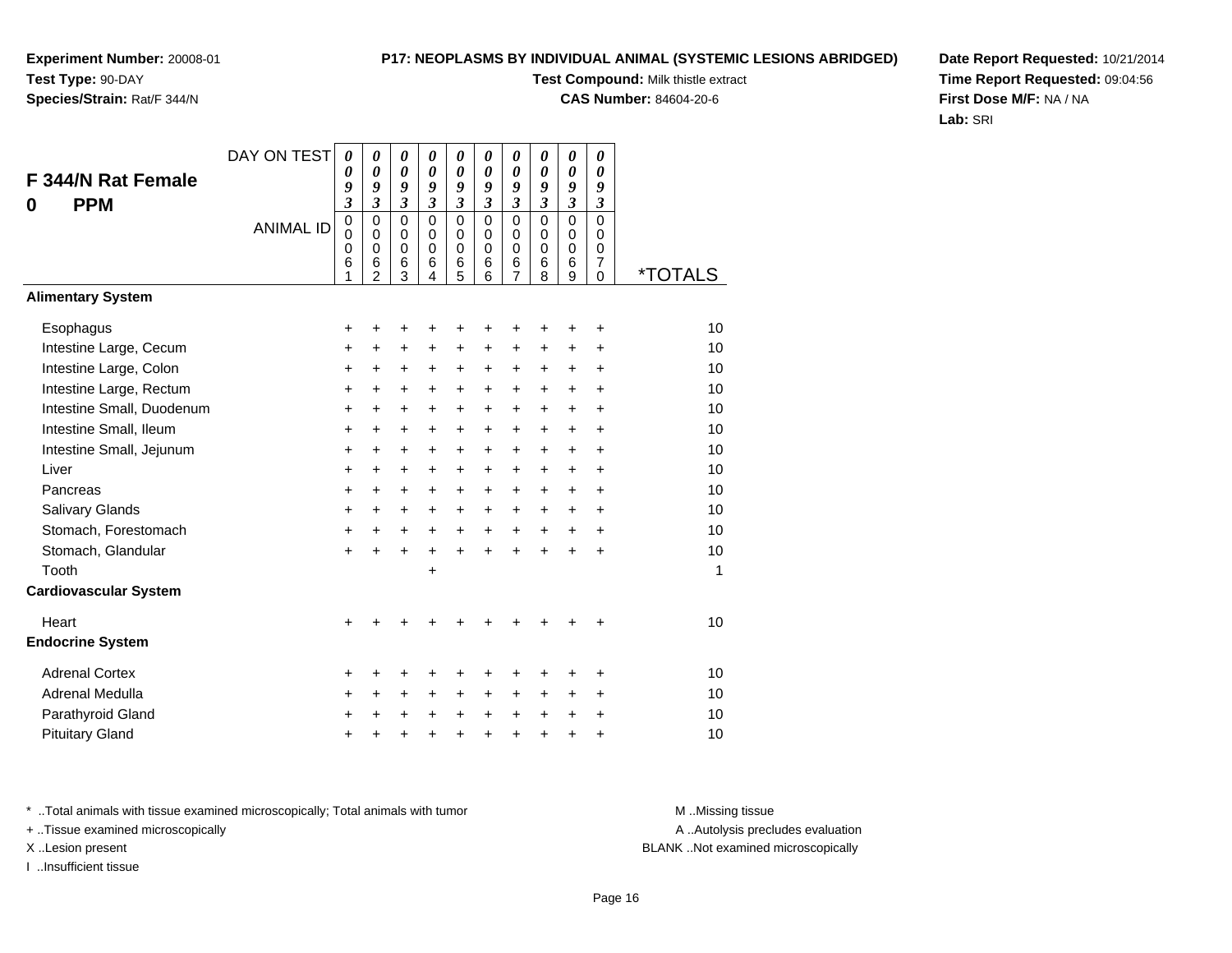# **P17: NEOPLASMS BY INDIVIDUAL ANIMAL (SYSTEMIC LESIONS ABRIDGED)**

**Test Compound:** Milk thistle extract

**CAS Number:** 84604-20-6

**Date Report Requested:** 10/21/2014**Time Report Requested:** 09:04:56**First Dose M/F:** NA / NA**Lab:** SRI

| F 344/N Rat Female<br><b>PPM</b><br>0 | DAY ON TEST<br><b>ANIMAL ID</b> | 0<br>0<br>9<br>$\overline{\mathbf{3}}$<br>$\mathbf 0$<br>0<br>0<br>6 | 0<br>$\boldsymbol{\theta}$<br>9<br>3<br>$\mathbf 0$<br>0<br>$\mathbf 0$<br>6 | 0<br>$\boldsymbol{\theta}$<br>9<br>$\mathfrak{z}$<br>$\mathbf 0$<br>0<br>$\mathbf 0$<br>6 | 0<br>$\boldsymbol{\theta}$<br>9<br>$\mathfrak{z}$<br>$\mathbf 0$<br>0<br>$\mathbf 0$<br>6 | 0<br>$\boldsymbol{\theta}$<br>9<br>$\mathfrak{z}$<br>$\mathbf 0$<br>0<br>$\mathbf 0$<br>6<br>5 | 0<br>0<br>9<br>$\mathfrak{z}$<br>$\mathbf 0$<br>0<br>$\mathbf 0$<br>6 | 0<br>0<br>9<br>$\mathfrak{z}$<br>$\pmb{0}$<br>0<br>$\pmb{0}$<br>$\frac{6}{7}$ | 0<br>0<br>9<br>3<br>$\mathbf 0$<br>$\Omega$<br>0<br>6 | 0<br>$\boldsymbol{\theta}$<br>9<br>3<br>$\mathbf 0$<br>0<br>0<br>6 | 0<br>0<br>9<br>3<br>$\mathbf 0$<br>0<br>0<br>7 |                             |
|---------------------------------------|---------------------------------|----------------------------------------------------------------------|------------------------------------------------------------------------------|-------------------------------------------------------------------------------------------|-------------------------------------------------------------------------------------------|------------------------------------------------------------------------------------------------|-----------------------------------------------------------------------|-------------------------------------------------------------------------------|-------------------------------------------------------|--------------------------------------------------------------------|------------------------------------------------|-----------------------------|
| <b>Thyroid Gland</b>                  |                                 | 1<br>$\ddot{}$                                                       | $\overline{c}$<br>$\ddot{}$                                                  | 3<br>$\ddot{}$                                                                            | 4<br>$\ddot{}$                                                                            | $\ddot{}$                                                                                      | 6<br>$\ddot{}$                                                        | $\ddot{}$                                                                     | 8<br>$\ddot{}$                                        | $\overline{9}$<br>$\ddot{}$                                        | 0<br>$\ddot{}$                                 | <i><b>*TOTALS</b></i><br>10 |
| <b>General Body System</b>            |                                 |                                                                      |                                                                              |                                                                                           |                                                                                           |                                                                                                |                                                                       |                                                                               |                                                       |                                                                    |                                                |                             |
| <b>NONE</b>                           |                                 |                                                                      |                                                                              |                                                                                           |                                                                                           |                                                                                                |                                                                       |                                                                               |                                                       |                                                                    |                                                |                             |
| <b>Genital System</b>                 |                                 |                                                                      |                                                                              |                                                                                           |                                                                                           |                                                                                                |                                                                       |                                                                               |                                                       |                                                                    |                                                |                             |
| <b>Clitoral Gland</b>                 |                                 | +                                                                    | ٠                                                                            | +                                                                                         |                                                                                           |                                                                                                |                                                                       | +                                                                             | +                                                     | +                                                                  | +                                              | 10                          |
| Ovary                                 |                                 | +                                                                    | +                                                                            | +                                                                                         | +                                                                                         | $\ddot{}$                                                                                      | +                                                                     | +                                                                             | +                                                     | +                                                                  | +                                              | 10                          |
| Uterus                                |                                 | $\ddot{}$                                                            |                                                                              | $\ddot{}$                                                                                 | $\ddot{}$                                                                                 | $\ddot{}$                                                                                      |                                                                       | $\ddot{}$                                                                     | $\ddot{}$                                             | $\ddot{}$                                                          | $\ddot{}$                                      | 10                          |
| <b>Hematopoietic System</b>           |                                 |                                                                      |                                                                              |                                                                                           |                                                                                           |                                                                                                |                                                                       |                                                                               |                                                       |                                                                    |                                                |                             |
| <b>Bone Marrow</b>                    |                                 | +                                                                    | +                                                                            | +                                                                                         | +                                                                                         | +                                                                                              |                                                                       | +                                                                             | +                                                     | +                                                                  | $\ddot{}$                                      | 10                          |
| Lymph Node                            |                                 |                                                                      |                                                                              |                                                                                           | +                                                                                         |                                                                                                |                                                                       |                                                                               |                                                       |                                                                    |                                                | $\mathbf{1}$                |
| Lymph Node, Mandibular                |                                 | M                                                                    | М                                                                            | M                                                                                         | M                                                                                         | M                                                                                              | м                                                                     | $\ddot{}$                                                                     | M                                                     | $\ddot{}$                                                          | M                                              | $\overline{2}$              |
| Lymph Node, Mesenteric                |                                 | +                                                                    | +                                                                            | $\ddot{}$                                                                                 | +                                                                                         | +                                                                                              | $\ddot{}$                                                             | +                                                                             | +                                                     | +                                                                  | +                                              | 10                          |
| Spleen                                |                                 | $\ddot{}$                                                            | $\ddot{}$                                                                    | $\ddot{}$                                                                                 | $\ddot{}$                                                                                 | $\ddot{}$                                                                                      | +                                                                     | $\ddot{}$                                                                     | $\ddot{}$                                             | +                                                                  | $\ddot{}$                                      | 10                          |
| Thymus                                |                                 | $\ddot{}$                                                            | $\ddot{}$                                                                    | $\ddot{}$                                                                                 | $\ddot{}$                                                                                 | $\ddot{}$                                                                                      | $\ddot{}$                                                             | $\ddot{}$                                                                     | $\ddot{}$                                             | $\ddot{}$                                                          | $\ddot{}$                                      | 10                          |
| <b>Integumentary System</b>           |                                 |                                                                      |                                                                              |                                                                                           |                                                                                           |                                                                                                |                                                                       |                                                                               |                                                       |                                                                    |                                                |                             |
| <b>Mammary Gland</b>                  |                                 | +                                                                    |                                                                              | +                                                                                         |                                                                                           |                                                                                                |                                                                       |                                                                               |                                                       | +                                                                  | +                                              | 10                          |
| Skin                                  |                                 | $\ddot{}$                                                            | +                                                                            | +                                                                                         |                                                                                           |                                                                                                |                                                                       | $\ddot{}$                                                                     | $\ddot{}$                                             | +                                                                  | $\pm$                                          | 10                          |
| <b>Musculoskeletal System</b>         |                                 |                                                                      |                                                                              |                                                                                           |                                                                                           |                                                                                                |                                                                       |                                                                               |                                                       |                                                                    |                                                |                             |
| <b>Bone</b>                           |                                 | +                                                                    |                                                                              |                                                                                           |                                                                                           |                                                                                                |                                                                       | +                                                                             | +                                                     | +                                                                  | +                                              | 10                          |

\* ..Total animals with tissue examined microscopically; Total animals with tumor **M** . Missing tissue M ..Missing tissue

+ ..Tissue examined microscopically

I ..Insufficient tissue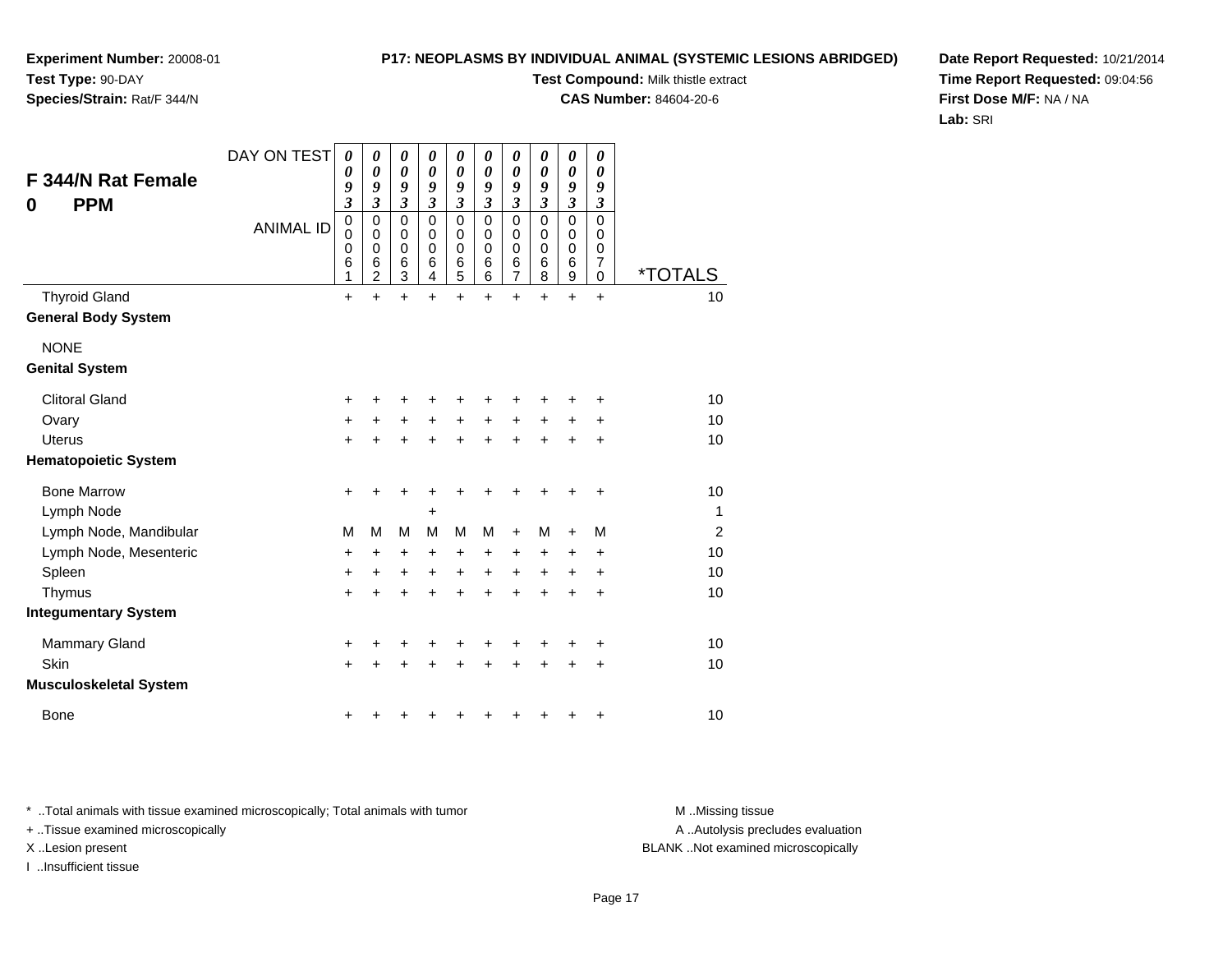# **P17: NEOPLASMS BY INDIVIDUAL ANIMAL (SYSTEMIC LESIONS ABRIDGED)**

**Test Compound:** Milk thistle extract

**CAS Number:** 84604-20-6

**Date Report Requested:** 10/21/2014**Time Report Requested:** 09:04:56**First Dose M/F:** NA / NA**Lab:** SRI

| F 344/N Rat Female<br><b>PPM</b><br>0     | DAY ON TEST<br><b>ANIMAL ID</b> | $\boldsymbol{\theta}$<br>0<br>9<br>$\mathfrak{z}$<br>$\mathbf 0$<br>0<br>$\mathbf 0$<br>6<br>1 | 0<br>$\boldsymbol{\theta}$<br>9<br>3<br>$\mathbf 0$<br>0<br>0<br>6<br>$\mathfrak{p}$ | 0<br>$\boldsymbol{\theta}$<br>9<br>3<br>0<br>0<br>$\mathbf 0$<br>6<br>3 | 0<br>$\pmb{\theta}$<br>9<br>3<br>0<br>0<br>0<br>6<br>4 | 0<br>0<br>9<br>3<br>$\mathbf 0$<br>0<br>0<br>6<br>5 | 0<br>$\boldsymbol{\theta}$<br>9<br>3<br>$\Omega$<br>0<br>$\mathbf 0$<br>6<br>6 | 0<br>$\boldsymbol{\theta}$<br>9<br>$\mathfrak{z}$<br>$\mathbf 0$<br>0<br>$\mathbf 0$<br>6<br>7 | 0<br>0<br>9<br>3<br>$\Omega$<br>0<br>$\mathbf 0$<br>6<br>8 | 0<br>0<br>9<br>$\boldsymbol{\mathfrak{z}}$<br>$\pmb{0}$<br>0<br>$\mathbf 0$<br>6<br>9 | 0<br>0<br>9<br>$\mathfrak{z}$<br>$\mathbf 0$<br>0<br>0<br>$\overline{7}$<br>0 | <i><b>*TOTALS</b></i> |
|-------------------------------------------|---------------------------------|------------------------------------------------------------------------------------------------|--------------------------------------------------------------------------------------|-------------------------------------------------------------------------|--------------------------------------------------------|-----------------------------------------------------|--------------------------------------------------------------------------------|------------------------------------------------------------------------------------------------|------------------------------------------------------------|---------------------------------------------------------------------------------------|-------------------------------------------------------------------------------|-----------------------|
| <b>Nervous System</b>                     |                                 |                                                                                                |                                                                                      |                                                                         |                                                        |                                                     |                                                                                |                                                                                                |                                                            |                                                                                       |                                                                               |                       |
| <b>Brain</b><br><b>Respiratory System</b> |                                 | $\ddot{}$                                                                                      |                                                                                      |                                                                         |                                                        |                                                     |                                                                                |                                                                                                |                                                            |                                                                                       | ÷                                                                             | 10                    |
| Lung                                      |                                 | $\pm$                                                                                          |                                                                                      |                                                                         |                                                        |                                                     |                                                                                |                                                                                                |                                                            |                                                                                       | ٠                                                                             | 10                    |
| Nose                                      |                                 | $\ddot{}$                                                                                      | +                                                                                    | $\pm$                                                                   | $\ddot{}$                                              | $\ddot{}$                                           | $\ddot{}$                                                                      | $\ddot{}$                                                                                      | $\pm$                                                      |                                                                                       | ÷                                                                             | 10                    |
| Trachea                                   |                                 | $\ddot{}$                                                                                      |                                                                                      | $\div$                                                                  | ÷                                                      | $\ddot{}$                                           | $\ddot{}$                                                                      | $\ddot{}$                                                                                      | $\ddot{}$                                                  | $\ddot{}$                                                                             | $\ddot{}$                                                                     | 10                    |
| <b>Special Senses System</b>              |                                 |                                                                                                |                                                                                      |                                                                         |                                                        |                                                     |                                                                                |                                                                                                |                                                            |                                                                                       |                                                                               |                       |
| Eye                                       |                                 | +                                                                                              |                                                                                      |                                                                         |                                                        |                                                     |                                                                                |                                                                                                |                                                            |                                                                                       | +                                                                             | 10                    |
| Harderian Gland                           |                                 | $\ddot{}$                                                                                      |                                                                                      | +                                                                       | +                                                      | $\ddot{}$                                           | $\ddot{}$                                                                      | $\ddot{}$                                                                                      | $\ddot{}$                                                  | $\ddot{}$                                                                             | $\ddot{}$                                                                     | 10                    |
| <b>Urinary System</b>                     |                                 |                                                                                                |                                                                                      |                                                                         |                                                        |                                                     |                                                                                |                                                                                                |                                                            |                                                                                       |                                                                               |                       |
| Kidney                                    |                                 | $\ddot{}$                                                                                      |                                                                                      |                                                                         |                                                        |                                                     |                                                                                | +                                                                                              |                                                            |                                                                                       | +                                                                             | 10                    |
| <b>Urinary Bladder</b>                    |                                 | $\ddot{}$                                                                                      | +                                                                                    | $\ddot{}$                                                               | $\ddot{}$                                              | $\ddot{}$                                           | $\ddot{}$                                                                      | $\ddot{}$                                                                                      | $\ddot{}$                                                  | $\ddot{}$                                                                             | +                                                                             | 10                    |
| <b>SYSTEMIC LESIONS</b>                   |                                 |                                                                                                |                                                                                      |                                                                         |                                                        |                                                     |                                                                                |                                                                                                |                                                            |                                                                                       |                                                                               |                       |
| Multiple Organ                            |                                 | +                                                                                              |                                                                                      |                                                                         |                                                        |                                                     |                                                                                |                                                                                                |                                                            |                                                                                       | +                                                                             | 10                    |

\* ..Total animals with tissue examined microscopically; Total animals with tumor **M** . Missing tissue M ..Missing tissue

+ ..Tissue examined microscopically

I ..Insufficient tissue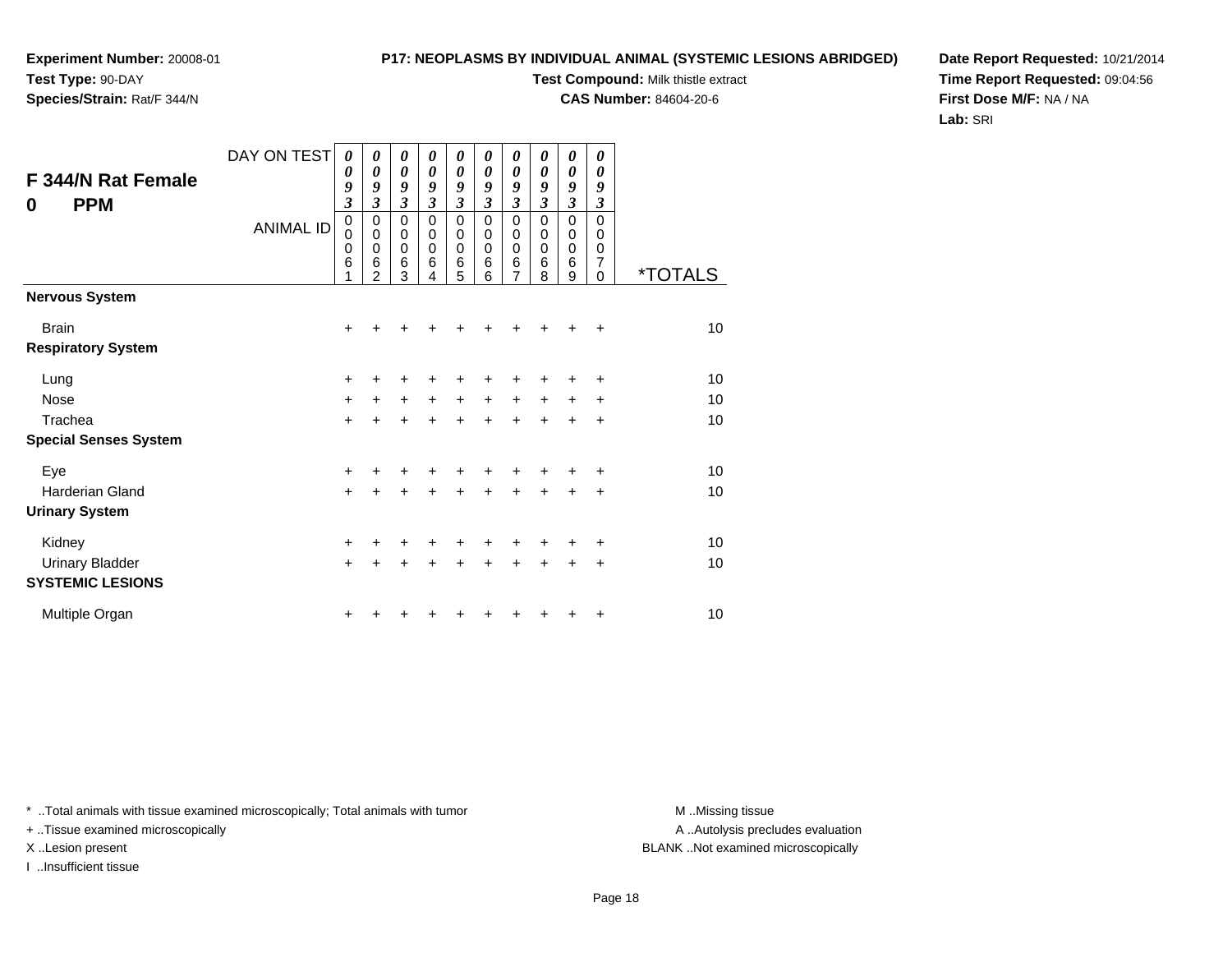# **P17: NEOPLASMS BY INDIVIDUAL ANIMAL (SYSTEMIC LESIONS ABRIDGED)**

**Test Compound:** Milk thistle extract

**CAS Number:** 84604-20-6

**Date Report Requested:** 10/21/2014**Time Report Requested:** 09:04:56**First Dose M/F:** NA / NA**Lab:** SRI

| F 344/N Rat Female<br>3125<br><b>PPM</b>                              | DAY ON TEST<br><b>ANIMAL ID</b> | $\boldsymbol{\theta}$<br>$\boldsymbol{\theta}$<br>9<br>$\overline{\mathbf{3}}$<br>$\pmb{0}$<br>$\pmb{0}$<br>$\pmb{0}$ | $\boldsymbol{\theta}$<br>$\boldsymbol{\theta}$<br>$\boldsymbol{g}$<br>$\mathfrak{z}$<br>$\mathbf 0$<br>$\mathbf 0$<br>$\mathbf 0$ | $\pmb{\theta}$<br>$\boldsymbol{\theta}$<br>9<br>$\boldsymbol{\mathfrak{z}}$<br>$\mathbf 0$<br>0<br>$\pmb{0}$ | 0<br>$\boldsymbol{\theta}$<br>9<br>$\mathfrak{z}$<br>$\mathbf 0$<br>$\mathbf 0$<br>$\pmb{0}$ | 0<br>$\boldsymbol{\theta}$<br>9<br>$\mathfrak{z}$<br>$\mathbf 0$<br>$\pmb{0}$<br>$\pmb{0}$ | 0<br>$\boldsymbol{\theta}$<br>$\boldsymbol{g}$<br>$\mathfrak{z}$<br>$\overline{0}$<br>0<br>$\mathbf 0$ | 0<br>$\boldsymbol{\theta}$<br>9<br>$\mathfrak{z}$<br>$\overline{0}$<br>$\mathbf 0$<br>$\pmb{0}$ | 0<br>$\pmb{\theta}$<br>9<br>$\boldsymbol{\mathfrak{z}}$<br>$\overline{0}$<br>$\mathbf 0$<br>$\mathbf 0$ | 0<br>$\boldsymbol{\theta}$<br>9<br>$\mathfrak{z}$<br>$\mathbf 0$<br>$\mathbf 0$<br>$\pmb{0}$ | 0<br>0<br>9<br>$\boldsymbol{\mathfrak{z}}$<br>$\mathbf 0$<br>0<br>$\pmb{0}$ |                       |
|-----------------------------------------------------------------------|---------------------------------|-----------------------------------------------------------------------------------------------------------------------|-----------------------------------------------------------------------------------------------------------------------------------|--------------------------------------------------------------------------------------------------------------|----------------------------------------------------------------------------------------------|--------------------------------------------------------------------------------------------|--------------------------------------------------------------------------------------------------------|-------------------------------------------------------------------------------------------------|---------------------------------------------------------------------------------------------------------|----------------------------------------------------------------------------------------------|-----------------------------------------------------------------------------|-----------------------|
|                                                                       |                                 | $\overline{7}$<br>$\mathbf{1}$                                                                                        | $\overline{7}$<br>$\overline{2}$                                                                                                  | $\boldsymbol{7}$<br>3                                                                                        | $\overline{7}$<br>4                                                                          | $\boldsymbol{7}$<br>5                                                                      | $\overline{7}$<br>6                                                                                    | $\overline{7}$<br>7                                                                             | $\overline{7}$<br>8                                                                                     | $\boldsymbol{7}$<br>9                                                                        | 8<br>$\mathsf 0$                                                            | <i><b>*TOTALS</b></i> |
| <b>Alimentary System</b>                                              |                                 |                                                                                                                       |                                                                                                                                   |                                                                                                              |                                                                                              |                                                                                            |                                                                                                        |                                                                                                 |                                                                                                         |                                                                                              |                                                                             |                       |
| Liver<br><b>Salivary Glands</b><br><b>Cardiovascular System</b>       |                                 | $\ddot{}$<br>$+$                                                                                                      | +<br>$\ddot{+}$                                                                                                                   | $\ddot{}$<br>$+$                                                                                             | $\ddot{}$<br>$\ddot{+}$                                                                      | +                                                                                          | +<br>$+ +$                                                                                             | +<br>$\ddot{+}$                                                                                 | +<br>$+$                                                                                                | +<br>$+$                                                                                     | $\ddot{}$<br>$\ddot{}$                                                      | 10<br>10              |
| <b>NONE</b><br><b>Endocrine System</b>                                |                                 |                                                                                                                       |                                                                                                                                   |                                                                                                              |                                                                                              |                                                                                            |                                                                                                        |                                                                                                 |                                                                                                         |                                                                                              |                                                                             |                       |
| <b>NONE</b><br><b>General Body System</b>                             |                                 |                                                                                                                       |                                                                                                                                   |                                                                                                              |                                                                                              |                                                                                            |                                                                                                        |                                                                                                 |                                                                                                         |                                                                                              |                                                                             |                       |
| <b>NONE</b><br><b>Genital System</b>                                  |                                 |                                                                                                                       |                                                                                                                                   |                                                                                                              |                                                                                              |                                                                                            |                                                                                                        |                                                                                                 |                                                                                                         |                                                                                              |                                                                             |                       |
| <b>Clitoral Gland</b><br><b>Uterus</b><br><b>Hematopoietic System</b> |                                 |                                                                                                                       |                                                                                                                                   |                                                                                                              |                                                                                              | $\ddot{}$                                                                                  |                                                                                                        |                                                                                                 |                                                                                                         |                                                                                              | $\ddot{}$                                                                   | 1<br>1                |
|                                                                       |                                 |                                                                                                                       |                                                                                                                                   |                                                                                                              |                                                                                              |                                                                                            |                                                                                                        |                                                                                                 |                                                                                                         |                                                                                              |                                                                             |                       |
| <b>NONE</b><br><b>Integumentary System</b>                            |                                 |                                                                                                                       |                                                                                                                                   |                                                                                                              |                                                                                              |                                                                                            |                                                                                                        |                                                                                                 |                                                                                                         |                                                                                              |                                                                             |                       |
| <b>NONE</b><br><b>Musculoskeletal System</b>                          |                                 |                                                                                                                       |                                                                                                                                   |                                                                                                              |                                                                                              |                                                                                            |                                                                                                        |                                                                                                 |                                                                                                         |                                                                                              |                                                                             |                       |
| <b>NONE</b>                                                           |                                 |                                                                                                                       |                                                                                                                                   |                                                                                                              |                                                                                              |                                                                                            |                                                                                                        |                                                                                                 |                                                                                                         |                                                                                              |                                                                             |                       |

\* ..Total animals with tissue examined microscopically; Total animals with tumor **M** . Missing tissue M ..Missing tissue

+ ..Tissue examined microscopically

I ..Insufficient tissue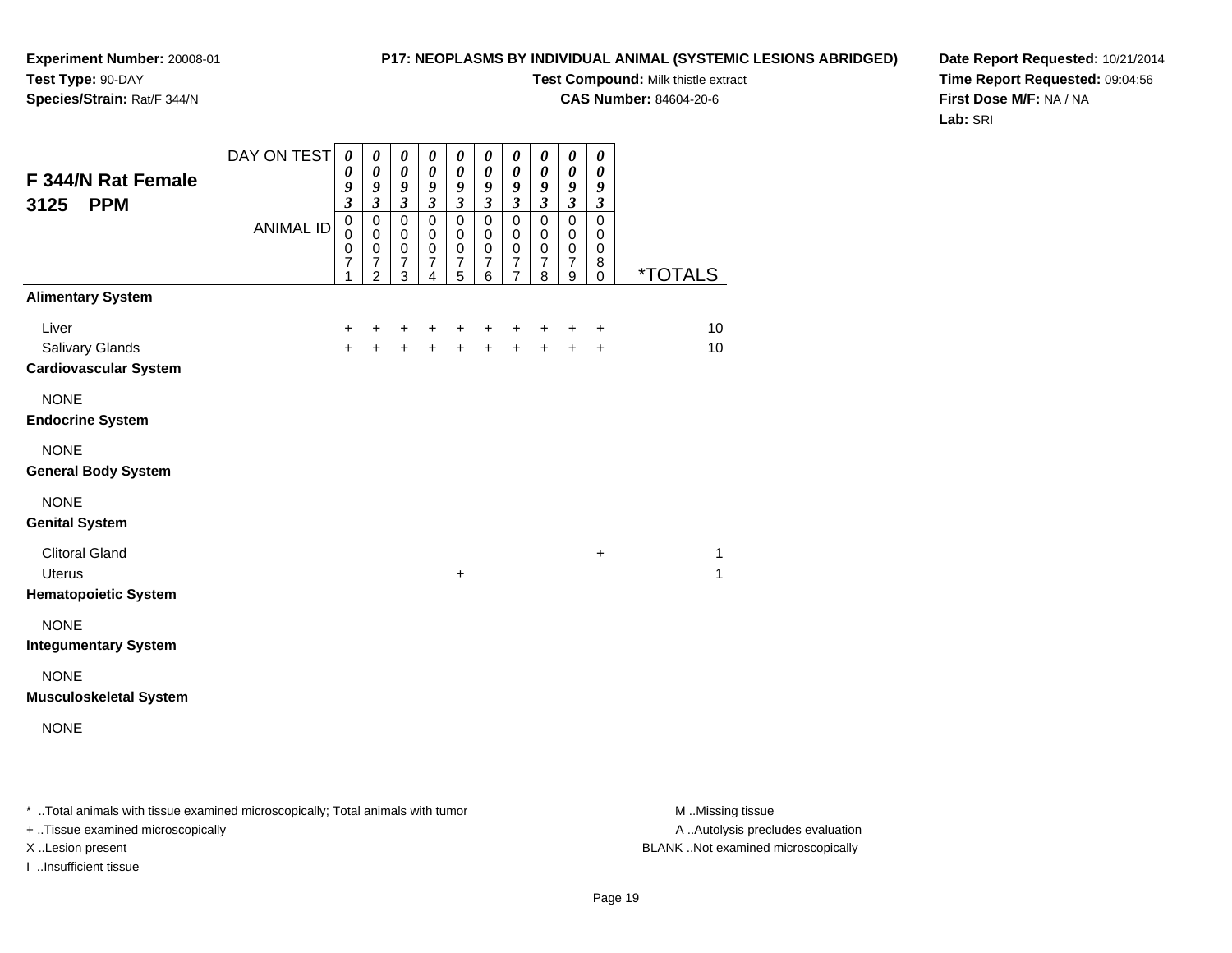### **P17: NEOPLASMS BY INDIVIDUAL ANIMAL (SYSTEMIC LESIONS ABRIDGED)**

**Test Compound:** Milk thistle extract

**CAS Number:** 84604-20-6

**Date Report Requested:** 10/21/2014**Time Report Requested:** 09:04:56**First Dose M/F:** NA / NA**Lab:** SRI

| F 344/N Rat Female<br><b>PPM</b><br>3125 | DAY ON TEST<br><b>ANIMAL ID</b> | $\boldsymbol{\theta}$<br>0<br>9<br>3<br>$\mathbf 0$<br>0<br>0<br>7 | $\boldsymbol{\theta}$<br>$\boldsymbol{\theta}$<br>9<br>$\boldsymbol{\beta}$<br>$\,0\,$<br>$\pmb{0}$<br>$\mathbf 0$<br>7<br>$\overline{2}$ | 0<br>$\boldsymbol{\theta}$<br>9<br>3<br>$\mathbf 0$<br>$\mathbf 0$<br>$\mathbf 0$<br>7<br>3 | 0<br>$\boldsymbol{\theta}$<br>9<br>$\boldsymbol{\mathfrak{z}}$<br>$\mathbf 0$<br>$\mathbf 0$<br>$\pmb{0}$<br>7<br>4 | 0<br>0<br>9<br>$\boldsymbol{\beta}$<br>$\mathbf 0$<br>0<br>$\mathbf 0$<br>7<br>5 | 0<br>0<br>9<br>3<br>0<br>0<br>$\mathbf 0$<br>7<br>6 | 0<br>$\boldsymbol{\theta}$<br>9<br>3<br>$\Omega$<br>0<br>$\mathbf 0$<br>7<br>7 | 0<br>0<br>9<br>$\mathfrak{z}$<br>$\mathbf 0$<br>0<br>$\mathbf 0$<br>7<br>8 | 0<br>$\boldsymbol{\theta}$<br>9<br>$\mathfrak{z}$<br>$\mathbf 0$<br>0<br>$\mathbf 0$<br>$\overline{7}$<br>9 | 0<br>0<br>9<br>$\boldsymbol{\beta}$<br>$\mathbf 0$<br>0<br>$\mathbf 0$<br>8<br>$\mathbf 0$ | <i><b>*TOTALS</b></i> |  |
|------------------------------------------|---------------------------------|--------------------------------------------------------------------|-------------------------------------------------------------------------------------------------------------------------------------------|---------------------------------------------------------------------------------------------|---------------------------------------------------------------------------------------------------------------------|----------------------------------------------------------------------------------|-----------------------------------------------------|--------------------------------------------------------------------------------|----------------------------------------------------------------------------|-------------------------------------------------------------------------------------------------------------|--------------------------------------------------------------------------------------------|-----------------------|--|
| <b>Nervous System</b>                    |                                 |                                                                    |                                                                                                                                           |                                                                                             |                                                                                                                     |                                                                                  |                                                     |                                                                                |                                                                            |                                                                                                             |                                                                                            |                       |  |
| <b>NONE</b>                              |                                 |                                                                    |                                                                                                                                           |                                                                                             |                                                                                                                     |                                                                                  |                                                     |                                                                                |                                                                            |                                                                                                             |                                                                                            |                       |  |
| <b>Respiratory System</b>                |                                 |                                                                    |                                                                                                                                           |                                                                                             |                                                                                                                     |                                                                                  |                                                     |                                                                                |                                                                            |                                                                                                             |                                                                                            |                       |  |
| <b>NONE</b>                              |                                 |                                                                    |                                                                                                                                           |                                                                                             |                                                                                                                     |                                                                                  |                                                     |                                                                                |                                                                            |                                                                                                             |                                                                                            |                       |  |
| <b>Special Senses System</b>             |                                 |                                                                    |                                                                                                                                           |                                                                                             |                                                                                                                     |                                                                                  |                                                     |                                                                                |                                                                            |                                                                                                             |                                                                                            |                       |  |
| <b>NONE</b>                              |                                 |                                                                    |                                                                                                                                           |                                                                                             |                                                                                                                     |                                                                                  |                                                     |                                                                                |                                                                            |                                                                                                             |                                                                                            |                       |  |
| <b>Urinary System</b>                    |                                 |                                                                    |                                                                                                                                           |                                                                                             |                                                                                                                     |                                                                                  |                                                     |                                                                                |                                                                            |                                                                                                             |                                                                                            |                       |  |
| <b>NONE</b>                              |                                 |                                                                    |                                                                                                                                           |                                                                                             |                                                                                                                     |                                                                                  |                                                     |                                                                                |                                                                            |                                                                                                             |                                                                                            |                       |  |
| <b>SYSTEMIC LESIONS</b>                  |                                 |                                                                    |                                                                                                                                           |                                                                                             |                                                                                                                     |                                                                                  |                                                     |                                                                                |                                                                            |                                                                                                             |                                                                                            |                       |  |
| Multiple Organ                           |                                 | ÷                                                                  |                                                                                                                                           |                                                                                             |                                                                                                                     |                                                                                  |                                                     |                                                                                |                                                                            |                                                                                                             | ÷                                                                                          | 10                    |  |

\* ..Total animals with tissue examined microscopically; Total animals with tumor **M** . Missing tissue M ..Missing tissue

+ ..Tissue examined microscopically

I ..Insufficient tissue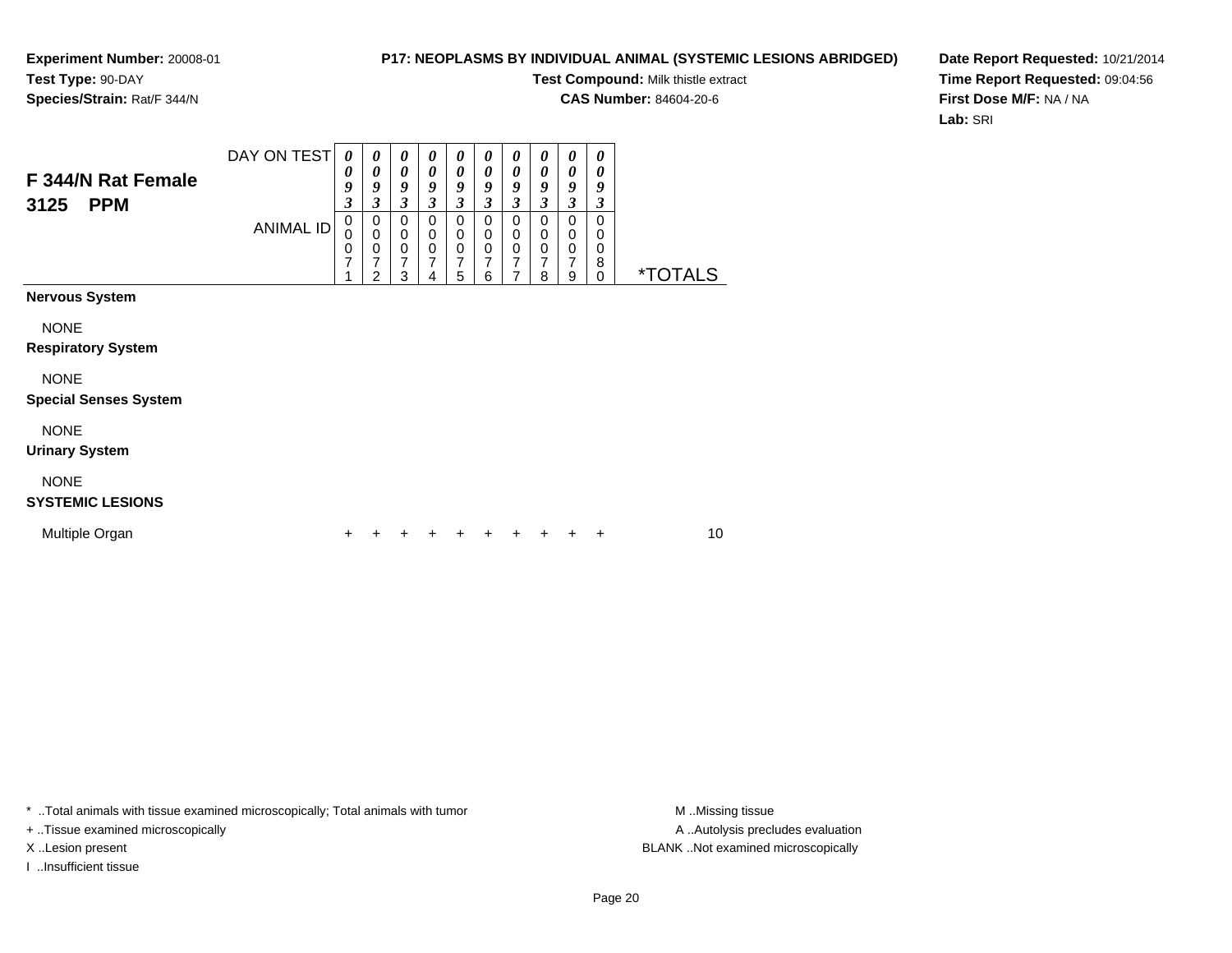# **P17: NEOPLASMS BY INDIVIDUAL ANIMAL (SYSTEMIC LESIONS ABRIDGED)**

**Test Compound:** Milk thistle extract

**CAS Number:** 84604-20-6

**Date Report Requested:** 10/21/2014**Time Report Requested:** 09:04:56**First Dose M/F:** NA / NA**Lab:** SRI

| F 344/N Rat Female<br><b>PPM</b><br>6250                 | DAY ON TEST<br><b>ANIMAL ID</b> | 0<br>0<br>9<br>$\overline{\mathbf{3}}$<br>$\mathbf 0$<br>$\mathbf 0$<br>$\pmb{0}$<br>8<br>1 | 0<br>0<br>9<br>$\mathfrak{z}$<br>$\pmb{0}$<br>0<br>$\pmb{0}$<br>8<br>$\overline{2}$ | 0<br>$\boldsymbol{\theta}$<br>9<br>$\mathfrak{z}$<br>$\pmb{0}$<br>0<br>$\pmb{0}$<br>8<br>3 | 0<br>0<br>9<br>$\mathfrak{z}$<br>$\mathbf 0$<br>0<br>$\mathbf 0$<br>8<br>4 | 0<br>0<br>9<br>$\boldsymbol{\beta}$<br>$\pmb{0}$<br>0<br>$\mathbf 0$<br>$\begin{array}{c} 8 \\ 5 \end{array}$ | 0<br>0<br>9<br>$\overline{3}$<br>$\mathbf 0$<br>0<br>$\pmb{0}$<br>8<br>6 | 0<br>$\boldsymbol{\theta}$<br>9<br>$\mathfrak{z}$<br>$\pmb{0}$<br>0<br>$\pmb{0}$<br>8<br>$\overline{7}$ | $\pmb{\theta}$<br>$\boldsymbol{\theta}$<br>9<br>$\mathfrak{z}$<br>$\mathbf 0$<br>$\mathbf 0$<br>$\mathbf 0$<br>8<br>8 | $\pmb{\theta}$<br>0<br>9<br>$\mathfrak{z}$<br>$\pmb{0}$<br>0<br>$\pmb{0}$<br>8<br>9 | 0<br>0<br>$\boldsymbol{9}$<br>$\boldsymbol{\beta}$<br>$\mathbf 0$<br>$\mathbf 0$<br>$\mathbf 0$<br>9<br>$\mathbf 0$ | <i><b>*TOTALS</b></i> |
|----------------------------------------------------------|---------------------------------|---------------------------------------------------------------------------------------------|-------------------------------------------------------------------------------------|--------------------------------------------------------------------------------------------|----------------------------------------------------------------------------|---------------------------------------------------------------------------------------------------------------|--------------------------------------------------------------------------|---------------------------------------------------------------------------------------------------------|-----------------------------------------------------------------------------------------------------------------------|-------------------------------------------------------------------------------------|---------------------------------------------------------------------------------------------------------------------|-----------------------|
| <b>Alimentary System</b>                                 |                                 |                                                                                             |                                                                                     |                                                                                            |                                                                            |                                                                                                               |                                                                          |                                                                                                         |                                                                                                                       |                                                                                     |                                                                                                                     |                       |
| Liver<br>Salivary Glands<br><b>Cardiovascular System</b> |                                 | +<br>$\ddot{}$                                                                              | +                                                                                   | +<br>$+$                                                                                   | +<br>$\ddot{}$                                                             | +<br>$\ddot{}$                                                                                                | +<br>$\ddot{}$                                                           | +<br>$\ddot{}$                                                                                          | $\ddot{+}$                                                                                                            | +<br>$+$                                                                            | $\ddot{}$<br>$\ddot{}$                                                                                              | 10<br>10              |
| <b>NONE</b><br><b>Endocrine System</b>                   |                                 |                                                                                             |                                                                                     |                                                                                            |                                                                            |                                                                                                               |                                                                          |                                                                                                         |                                                                                                                       |                                                                                     |                                                                                                                     |                       |
| <b>NONE</b><br><b>General Body System</b>                |                                 |                                                                                             |                                                                                     |                                                                                            |                                                                            |                                                                                                               |                                                                          |                                                                                                         |                                                                                                                       |                                                                                     |                                                                                                                     |                       |
| <b>NONE</b><br><b>Genital System</b>                     |                                 |                                                                                             |                                                                                     |                                                                                            |                                                                            |                                                                                                               |                                                                          |                                                                                                         |                                                                                                                       |                                                                                     |                                                                                                                     |                       |
| <b>Clitoral Gland</b><br><b>Hematopoietic System</b>     |                                 |                                                                                             |                                                                                     |                                                                                            |                                                                            |                                                                                                               |                                                                          |                                                                                                         | $\ddot{}$                                                                                                             |                                                                                     |                                                                                                                     | 1                     |
| Lymph Node<br><b>Integumentary System</b>                |                                 |                                                                                             |                                                                                     |                                                                                            | $\ddot{}$                                                                  | $\ddot{}$                                                                                                     |                                                                          |                                                                                                         |                                                                                                                       |                                                                                     |                                                                                                                     | $\overline{2}$        |
| <b>NONE</b><br><b>Musculoskeletal System</b>             |                                 |                                                                                             |                                                                                     |                                                                                            |                                                                            |                                                                                                               |                                                                          |                                                                                                         |                                                                                                                       |                                                                                     |                                                                                                                     |                       |
| <b>NONE</b><br><b>Nervous System</b>                     |                                 |                                                                                             |                                                                                     |                                                                                            |                                                                            |                                                                                                               |                                                                          |                                                                                                         |                                                                                                                       |                                                                                     |                                                                                                                     |                       |

\* ..Total animals with tissue examined microscopically; Total animals with tumor **M** . Missing tissue M ..Missing tissue

+ ..Tissue examined microscopically

I ..Insufficient tissue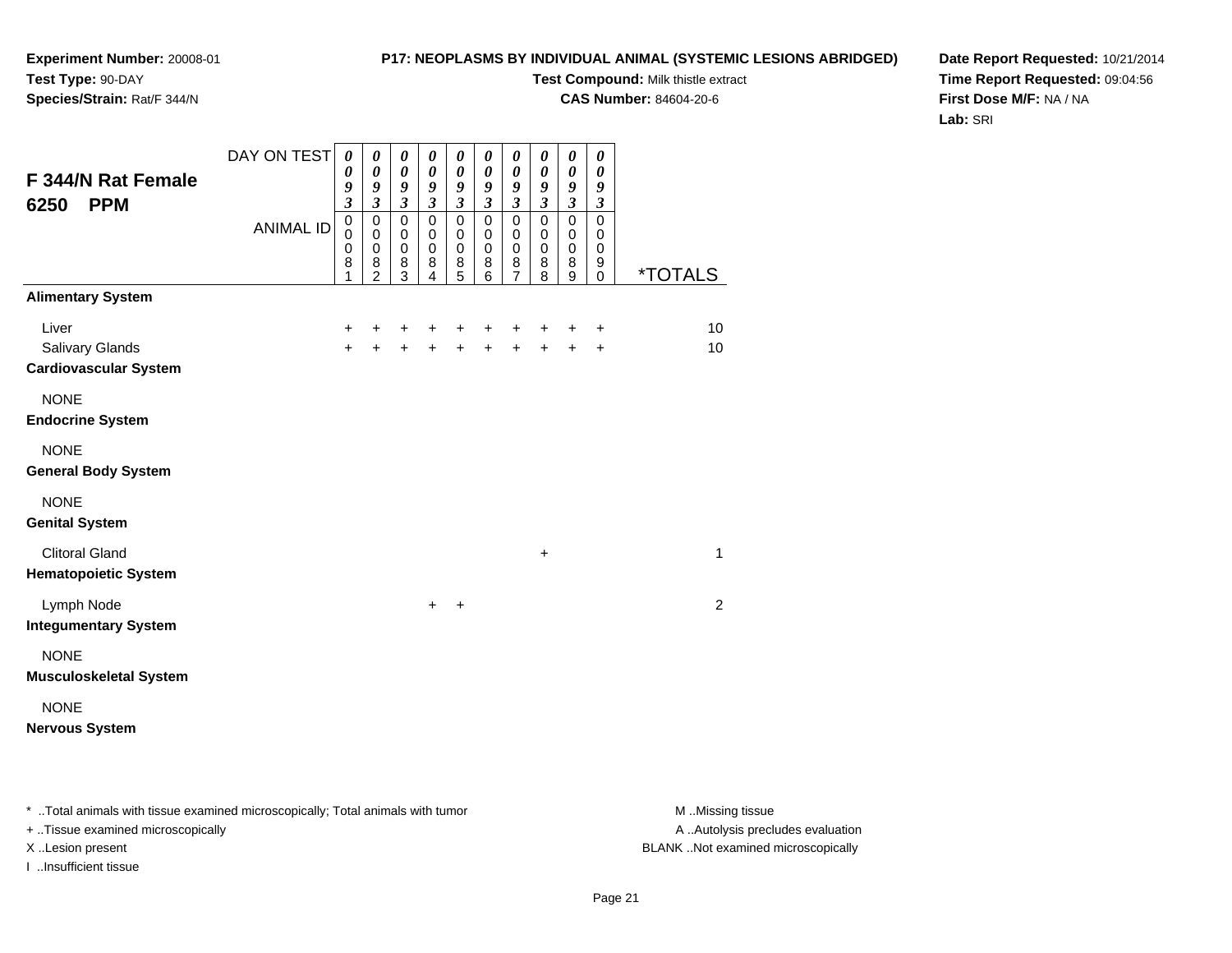### **P17: NEOPLASMS BY INDIVIDUAL ANIMAL (SYSTEMIC LESIONS ABRIDGED)**

**Test Compound:** Milk thistle extract

**CAS Number:** 84604-20-6

**Date Report Requested:** 10/21/2014**Time Report Requested:** 09:04:56**First Dose M/F:** NA / NA**Lab:** SRI

| F 344/N Rat Female<br><b>PPM</b><br>6250    | DAY ON TEST<br><b>ANIMAL ID</b> | 0<br>0<br>9<br>3<br>0<br>0<br>0<br>8 | 0<br>0<br>9<br>3<br>0<br>$\mathbf 0$<br>0<br>8<br>$\overline{2}$ | 0<br>0<br>9<br>3<br>0<br>$\mathbf 0$<br>0<br>8<br>3 | 0<br>0<br>9<br>3<br>0<br>$\mathbf 0$<br>$\mathbf 0$<br>8<br>4 | 0<br>0<br>9<br>$\boldsymbol{\beta}$<br>0<br>$\mathbf 0$<br>$\mathbf 0$<br>8<br>5 | $\boldsymbol{\theta}$<br>$\boldsymbol{\theta}$<br>9<br>$\mathfrak{z}$<br>0<br>$\pmb{0}$<br>$\pmb{0}$<br>8<br>6 | 0<br>0<br>9<br>3<br>0<br>0<br>$\mathbf 0$<br>8<br>7 | 0<br>0<br>9<br>$\boldsymbol{\mathfrak{z}}$<br>0<br>$\,0\,$<br>$\pmb{0}$<br>$\bf8$<br>8 | 0<br>0<br>9<br>3<br>0<br>0<br>0<br>8<br>9 | $\boldsymbol{\theta}$<br>0<br>9<br>3<br>0<br>0<br>0<br>9<br>0 | <i><b>*TOTALS</b></i> |  |
|---------------------------------------------|---------------------------------|--------------------------------------|------------------------------------------------------------------|-----------------------------------------------------|---------------------------------------------------------------|----------------------------------------------------------------------------------|----------------------------------------------------------------------------------------------------------------|-----------------------------------------------------|----------------------------------------------------------------------------------------|-------------------------------------------|---------------------------------------------------------------|-----------------------|--|
| <b>NONE</b><br><b>Respiratory System</b>    |                                 |                                      |                                                                  |                                                     |                                                               |                                                                                  |                                                                                                                |                                                     |                                                                                        |                                           |                                                               |                       |  |
| <b>NONE</b><br><b>Special Senses System</b> |                                 |                                      |                                                                  |                                                     |                                                               |                                                                                  |                                                                                                                |                                                     |                                                                                        |                                           |                                                               |                       |  |
| <b>NONE</b><br><b>Urinary System</b>        |                                 |                                      |                                                                  |                                                     |                                                               |                                                                                  |                                                                                                                |                                                     |                                                                                        |                                           |                                                               |                       |  |
| <b>NONE</b><br><b>SYSTEMIC LESIONS</b>      |                                 |                                      |                                                                  |                                                     |                                                               |                                                                                  |                                                                                                                |                                                     |                                                                                        |                                           |                                                               |                       |  |
| Multiple Organ                              |                                 | ÷                                    |                                                                  |                                                     |                                                               |                                                                                  |                                                                                                                |                                                     |                                                                                        | ٠                                         | +                                                             | 10                    |  |

\* ..Total animals with tissue examined microscopically; Total animals with tumor **M** . Missing tissue M ..Missing tissue

+ ..Tissue examined microscopically

I ..Insufficient tissue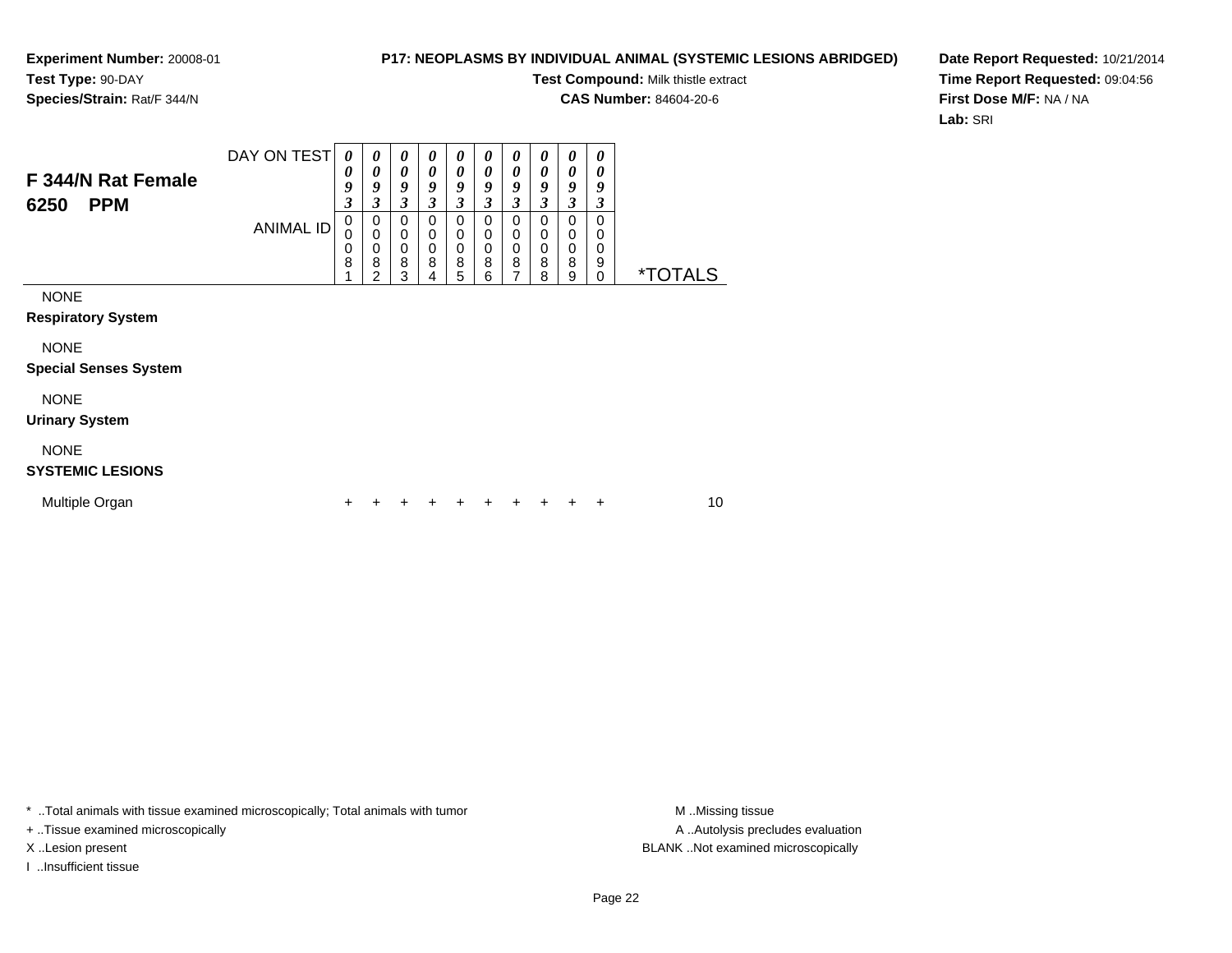# **P17: NEOPLASMS BY INDIVIDUAL ANIMAL (SYSTEMIC LESIONS ABRIDGED)**

**Test Compound:** Milk thistle extract

**CAS Number:** 84604-20-6

**Date Report Requested:** 10/21/2014**Time Report Requested:** 09:04:56**First Dose M/F:** NA / NA**Lab:** SRI

| F 344/N Rat Female<br>12500 PPM                                       | DAY ON TEST<br><b>ANIMAL ID</b> | $\boldsymbol{\theta}$<br>0<br>9<br>$\overline{\mathbf{3}}$<br>$\pmb{0}$<br>$\mathbf 0$<br>$\mathbf 0$<br>$\boldsymbol{9}$<br>1 | 0<br>$\boldsymbol{\theta}$<br>9<br>$\mathfrak{z}$<br>$\mathbf 0$<br>$\mathbf 0$<br>$\boldsymbol{0}$<br>$\boldsymbol{9}$<br>$\overline{2}$ | 0<br>$\boldsymbol{\theta}$<br>9<br>$\mathfrak{z}$<br>$\mathbf 0$<br>$\mathbf 0$<br>$\mathbf 0$<br>$\boldsymbol{9}$<br>3 | $\boldsymbol{\theta}$<br>$\boldsymbol{\theta}$<br>9<br>$\boldsymbol{\beta}$<br>$\mathbf 0$<br>$\mathbf 0$<br>$\pmb{0}$<br>$\boldsymbol{9}$<br>4 | 0<br>$\boldsymbol{\theta}$<br>9<br>$\boldsymbol{\beta}$<br>$\pmb{0}$<br>$\,0\,$<br>$\pmb{0}$<br>$\boldsymbol{9}$<br>5 | 0<br>$\boldsymbol{\theta}$<br>9<br>$\boldsymbol{\mathfrak{z}}$<br>$\mathsf 0$<br>0<br>$\mathbf 0$<br>$\mathsf g$<br>6 | $\boldsymbol{\theta}$<br>$\boldsymbol{\theta}$<br>9<br>$\boldsymbol{\beta}$<br>$\mathbf 0$<br>$\pmb{0}$<br>$\mathbf 0$<br>9<br>$\overline{7}$ | 0<br>0<br>9<br>$\mathfrak{z}$<br>$\mathbf 0$<br>0<br>$\pmb{0}$<br>$\boldsymbol{9}$<br>8 | 0<br>$\boldsymbol{\theta}$<br>$\boldsymbol{g}$<br>$\mathfrak{z}$<br>$\pmb{0}$<br>$\mathbf 0$<br>$\,0\,$<br>9<br>9 | 0<br>0<br>9<br>$\boldsymbol{\beta}$<br>$\mathbf 0$<br>0<br>1<br>0<br>$\mathbf 0$ | <i><b>*TOTALS</b></i>          |
|-----------------------------------------------------------------------|---------------------------------|--------------------------------------------------------------------------------------------------------------------------------|-------------------------------------------------------------------------------------------------------------------------------------------|-------------------------------------------------------------------------------------------------------------------------|-------------------------------------------------------------------------------------------------------------------------------------------------|-----------------------------------------------------------------------------------------------------------------------|-----------------------------------------------------------------------------------------------------------------------|-----------------------------------------------------------------------------------------------------------------------------------------------|-----------------------------------------------------------------------------------------|-------------------------------------------------------------------------------------------------------------------|----------------------------------------------------------------------------------|--------------------------------|
| <b>Alimentary System</b>                                              |                                 |                                                                                                                                |                                                                                                                                           |                                                                                                                         |                                                                                                                                                 |                                                                                                                       |                                                                                                                       |                                                                                                                                               |                                                                                         |                                                                                                                   |                                                                                  |                                |
| Liver<br><b>Salivary Glands</b><br><b>Cardiovascular System</b>       |                                 | $\ddot{}$<br>$\ddot{}$                                                                                                         | +                                                                                                                                         | +<br>$\ddot{}$                                                                                                          | +<br>$\ddot{}$                                                                                                                                  | +<br>$\ddot{}$                                                                                                        | +<br>$\ddot{}$                                                                                                        | +<br>$\ddot{}$                                                                                                                                | +                                                                                       | +                                                                                                                 | +<br>$\ddot{}$                                                                   | 10<br>10                       |
| <b>NONE</b><br><b>Endocrine System</b>                                |                                 |                                                                                                                                |                                                                                                                                           |                                                                                                                         |                                                                                                                                                 |                                                                                                                       |                                                                                                                       |                                                                                                                                               |                                                                                         |                                                                                                                   |                                                                                  |                                |
| <b>NONE</b><br><b>General Body System</b>                             |                                 |                                                                                                                                |                                                                                                                                           |                                                                                                                         |                                                                                                                                                 |                                                                                                                       |                                                                                                                       |                                                                                                                                               |                                                                                         |                                                                                                                   |                                                                                  |                                |
| <b>NONE</b><br><b>Genital System</b>                                  |                                 |                                                                                                                                |                                                                                                                                           |                                                                                                                         |                                                                                                                                                 |                                                                                                                       |                                                                                                                       |                                                                                                                                               |                                                                                         |                                                                                                                   |                                                                                  |                                |
| <b>Clitoral Gland</b><br><b>Uterus</b><br><b>Hematopoietic System</b> |                                 |                                                                                                                                |                                                                                                                                           |                                                                                                                         |                                                                                                                                                 | $\ddot{}$                                                                                                             | $\ddot{}$                                                                                                             |                                                                                                                                               |                                                                                         | $\ddot{}$                                                                                                         |                                                                                  | $\mathbf{1}$<br>$\overline{2}$ |
| Lymph Node<br><b>Integumentary System</b>                             |                                 |                                                                                                                                |                                                                                                                                           |                                                                                                                         |                                                                                                                                                 |                                                                                                                       | $\ddot{}$                                                                                                             |                                                                                                                                               |                                                                                         |                                                                                                                   |                                                                                  | $\mathbf{1}$                   |
| <b>NONE</b><br><b>Musculoskeletal System</b>                          |                                 |                                                                                                                                |                                                                                                                                           |                                                                                                                         |                                                                                                                                                 |                                                                                                                       |                                                                                                                       |                                                                                                                                               |                                                                                         |                                                                                                                   |                                                                                  |                                |
| <b>NONE</b>                                                           |                                 |                                                                                                                                |                                                                                                                                           |                                                                                                                         |                                                                                                                                                 |                                                                                                                       |                                                                                                                       |                                                                                                                                               |                                                                                         |                                                                                                                   |                                                                                  |                                |

\* ..Total animals with tissue examined microscopically; Total animals with tumor **M** . Missing tissue M ..Missing tissue

+ ..Tissue examined microscopically

I ..Insufficient tissue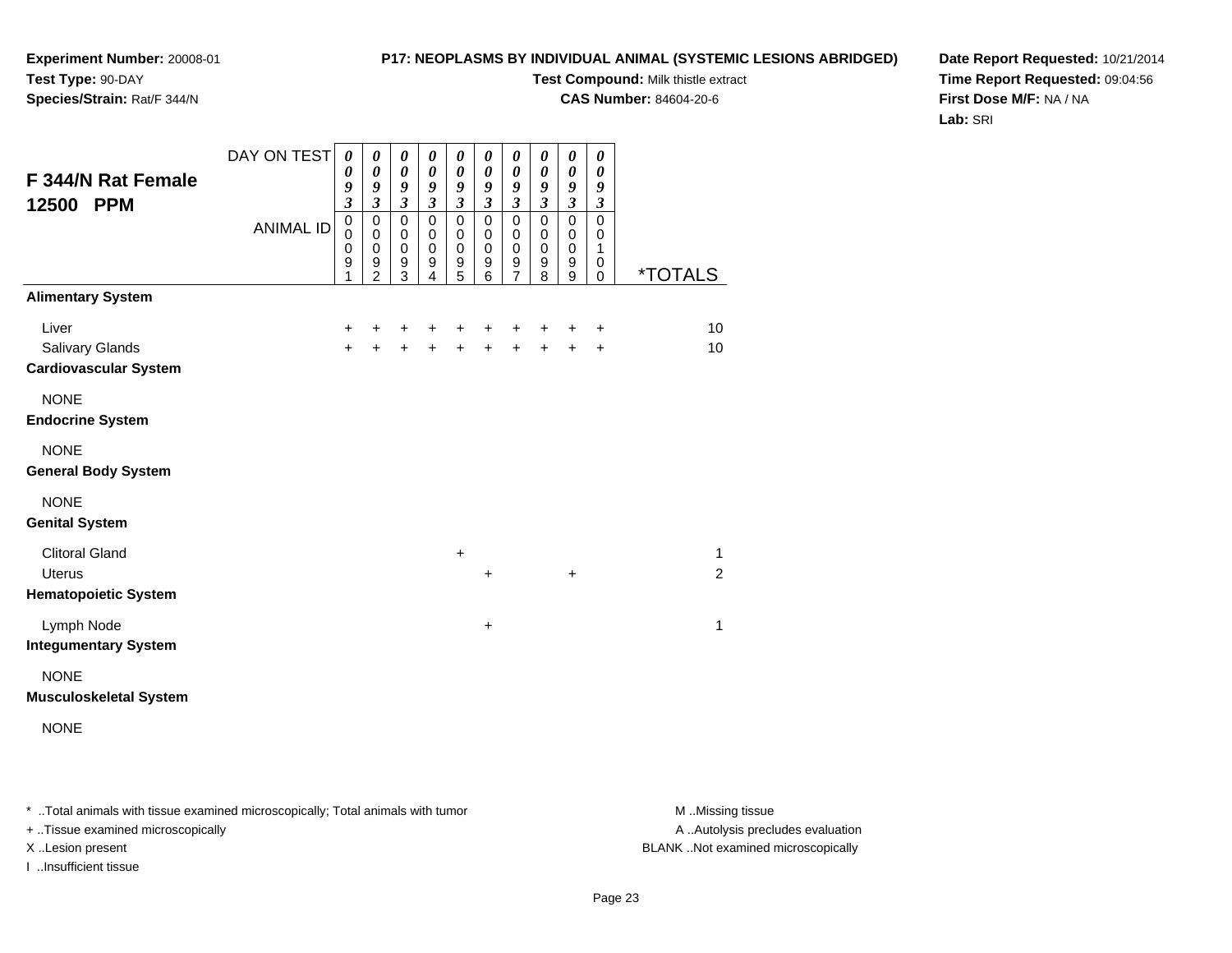### **P17: NEOPLASMS BY INDIVIDUAL ANIMAL (SYSTEMIC LESIONS ABRIDGED)**

**Test Compound:** Milk thistle extract

**CAS Number:** 84604-20-6

**Date Report Requested:** 10/21/2014**Time Report Requested:** 09:04:56**First Dose M/F:** NA / NA**Lab:** SRI

| F 344/N Rat Female<br>12500<br><b>PPM</b> | DAY ON TEST<br><b>ANIMAL ID</b> | 0<br>0<br>9<br>3<br>$\mathbf 0$<br>0<br>0<br>9 | $\boldsymbol{\theta}$<br>$\boldsymbol{\theta}$<br>9<br>$\mathfrak{z}$<br>0<br>$\mathbf 0$<br>$\mathbf 0$<br>$\boldsymbol{9}$<br>$\overline{2}$ | 0<br>0<br>9<br>$\mathfrak{z}$<br>0<br>0<br>0<br>9<br>3 | $\boldsymbol{\theta}$<br>0<br>9<br>$\mathfrak{z}$<br>$\mathbf 0$<br>0<br>0<br>9<br>4 | 0<br>0<br>9<br>3<br>0<br>0<br>0<br>9<br>5 | 0<br>0<br>9<br>$\overline{\mathbf{3}}$<br>0<br>0<br>0<br>9<br>6 | 0<br>0<br>9<br>$\mathfrak{z}$<br>$\Omega$<br>$\mathbf 0$<br>$\mathbf 0$<br>9<br>7 | 0<br>0<br>9<br>$\overline{\mathbf{3}}$<br>$\mathbf 0$<br>$\mathbf 0$<br>$\mathbf 0$<br>$\boldsymbol{9}$<br>8 | 0<br>$\boldsymbol{\theta}$<br>9<br>$\mathfrak{z}$<br>$\pmb{0}$<br>$\mathbf 0$<br>$\mathbf 0$<br>$\boldsymbol{9}$<br>9 | $\boldsymbol{\theta}$<br>0<br>9<br>3<br>$\mathbf 0$<br>$\mathbf 0$<br>0<br>$\mathbf 0$ | <i><b>*TOTALS</b></i> |
|-------------------------------------------|---------------------------------|------------------------------------------------|------------------------------------------------------------------------------------------------------------------------------------------------|--------------------------------------------------------|--------------------------------------------------------------------------------------|-------------------------------------------|-----------------------------------------------------------------|-----------------------------------------------------------------------------------|--------------------------------------------------------------------------------------------------------------|-----------------------------------------------------------------------------------------------------------------------|----------------------------------------------------------------------------------------|-----------------------|
| <b>Nervous System</b>                     |                                 |                                                |                                                                                                                                                |                                                        |                                                                                      |                                           |                                                                 |                                                                                   |                                                                                                              |                                                                                                                       |                                                                                        |                       |
| <b>NONE</b>                               |                                 |                                                |                                                                                                                                                |                                                        |                                                                                      |                                           |                                                                 |                                                                                   |                                                                                                              |                                                                                                                       |                                                                                        |                       |
| <b>Respiratory System</b>                 |                                 |                                                |                                                                                                                                                |                                                        |                                                                                      |                                           |                                                                 |                                                                                   |                                                                                                              |                                                                                                                       |                                                                                        |                       |
| <b>NONE</b>                               |                                 |                                                |                                                                                                                                                |                                                        |                                                                                      |                                           |                                                                 |                                                                                   |                                                                                                              |                                                                                                                       |                                                                                        |                       |
| <b>Special Senses System</b>              |                                 |                                                |                                                                                                                                                |                                                        |                                                                                      |                                           |                                                                 |                                                                                   |                                                                                                              |                                                                                                                       |                                                                                        |                       |
| <b>NONE</b>                               |                                 |                                                |                                                                                                                                                |                                                        |                                                                                      |                                           |                                                                 |                                                                                   |                                                                                                              |                                                                                                                       |                                                                                        |                       |
| <b>Urinary System</b>                     |                                 |                                                |                                                                                                                                                |                                                        |                                                                                      |                                           |                                                                 |                                                                                   |                                                                                                              |                                                                                                                       |                                                                                        |                       |
| <b>NONE</b>                               |                                 |                                                |                                                                                                                                                |                                                        |                                                                                      |                                           |                                                                 |                                                                                   |                                                                                                              |                                                                                                                       |                                                                                        |                       |
| <b>SYSTEMIC LESIONS</b>                   |                                 |                                                |                                                                                                                                                |                                                        |                                                                                      |                                           |                                                                 |                                                                                   |                                                                                                              |                                                                                                                       |                                                                                        |                       |
| Multiple Organ                            |                                 | +                                              |                                                                                                                                                |                                                        |                                                                                      |                                           |                                                                 |                                                                                   |                                                                                                              |                                                                                                                       | ÷                                                                                      | 10                    |

\* ..Total animals with tissue examined microscopically; Total animals with tumor **M** . Missing tissue M ..Missing tissue

+ ..Tissue examined microscopically

I ..Insufficient tissue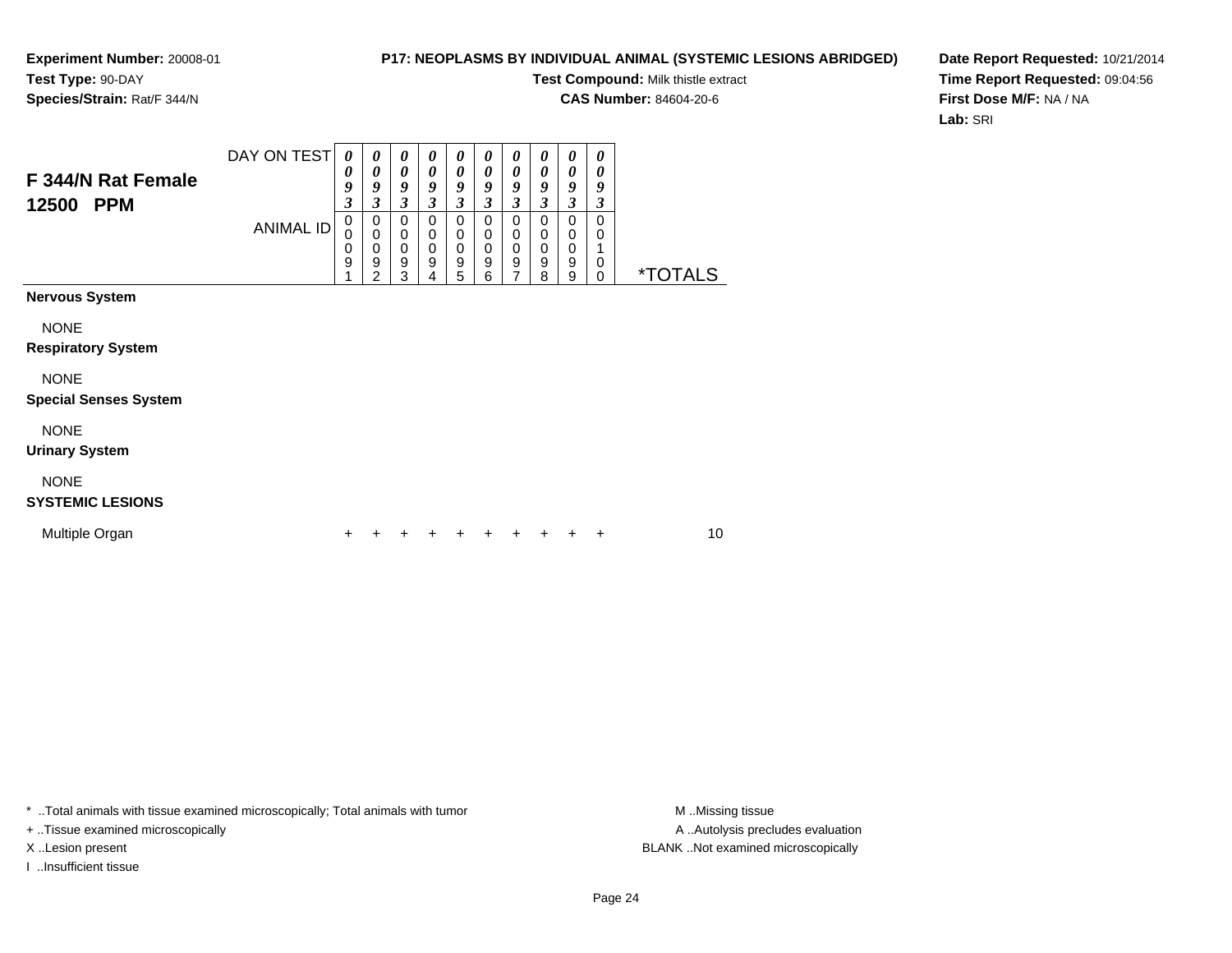# **P17: NEOPLASMS BY INDIVIDUAL ANIMAL (SYSTEMIC LESIONS ABRIDGED)**

**Test Compound:** Milk thistle extract

**CAS Number:** 84604-20-6

**Date Report Requested:** 10/21/2014**Time Report Requested:** 09:04:56**First Dose M/F:** NA / NA**Lab:** SRI

| F 344/N Rat Female<br>25000 PPM                          | DAY ON TEST<br><b>ANIMAL ID</b> | $\boldsymbol{\theta}$<br>0<br>9<br>$\mathfrak{z}$<br>$\mathbf 0$<br>$\mathbf 0$<br>1<br>$\,0\,$<br>1 | $\boldsymbol{\theta}$<br>$\boldsymbol{\theta}$<br>9<br>$\mathfrak{z}$<br>$\pmb{0}$<br>$\mathbf 0$<br>$\mathbf{1}$<br>$\pmb{0}$<br>$\overline{2}$ | 0<br>$\pmb{\theta}$<br>9<br>$\overline{\mathbf{3}}$<br>$\mathsf 0$<br>0<br>$\mathbf{1}$<br>0<br>3 | $\boldsymbol{\theta}$<br>$\boldsymbol{\theta}$<br>$\boldsymbol{g}$<br>$\boldsymbol{\mathfrak{z}}$<br>$\mathsf 0$<br>$\pmb{0}$<br>$\mathbf{1}$<br>0<br>4 | 0<br>$\boldsymbol{\theta}$<br>$\boldsymbol{g}$<br>$\mathfrak{z}$<br>$\mathsf 0$<br>$\pmb{0}$<br>$\mathbf{1}$<br>$\pmb{0}$<br>5 | $\boldsymbol{\theta}$<br>$\pmb{\theta}$<br>$\boldsymbol{g}$<br>$\mathfrak{z}$<br>$\pmb{0}$<br>$\pmb{0}$<br>$\mathbf{1}$<br>0<br>6 | 0<br>$\boldsymbol{\theta}$<br>$\boldsymbol{g}$<br>$\mathfrak{z}$<br>$\mathbf 0$<br>$\pmb{0}$<br>$\mathbf{1}$<br>$\,0\,$<br>$\overline{7}$ | $\boldsymbol{\theta}$<br>$\pmb{\theta}$<br>$\pmb{9}$<br>$\mathfrak{z}$<br>$\mathbf 0$<br>$\mathbf 0$<br>$\mathbf{1}$<br>0<br>8 | 0<br>$\boldsymbol{\theta}$<br>$\boldsymbol{g}$<br>$\mathbf{3}$<br>$\mathbf 0$<br>0<br>$\mathbf{1}$<br>0<br>9 | 0<br>$\boldsymbol{\theta}$<br>9<br>$\boldsymbol{\beta}$<br>$\mathbf 0$<br>0<br>$\mathbf{1}$<br>1<br>0 | <i><b>*TOTALS</b></i> |
|----------------------------------------------------------|---------------------------------|------------------------------------------------------------------------------------------------------|--------------------------------------------------------------------------------------------------------------------------------------------------|---------------------------------------------------------------------------------------------------|---------------------------------------------------------------------------------------------------------------------------------------------------------|--------------------------------------------------------------------------------------------------------------------------------|-----------------------------------------------------------------------------------------------------------------------------------|-------------------------------------------------------------------------------------------------------------------------------------------|--------------------------------------------------------------------------------------------------------------------------------|--------------------------------------------------------------------------------------------------------------|-------------------------------------------------------------------------------------------------------|-----------------------|
| <b>Alimentary System</b>                                 |                                 |                                                                                                      |                                                                                                                                                  |                                                                                                   |                                                                                                                                                         |                                                                                                                                |                                                                                                                                   |                                                                                                                                           |                                                                                                                                |                                                                                                              |                                                                                                       |                       |
| Liver<br>Salivary Glands<br><b>Cardiovascular System</b> |                                 | $\ddot{}$                                                                                            | +<br>$\ddot{}$                                                                                                                                   | $\ddot{}$                                                                                         | $+$                                                                                                                                                     | +                                                                                                                              | +<br>$+$                                                                                                                          | +<br>$\ddot{+}$                                                                                                                           | +<br>$\ddot{+}$                                                                                                                | +<br>$\ddot{+}$                                                                                              | +<br>$+$                                                                                              | 10<br>$\overline{7}$  |
| <b>NONE</b><br><b>Endocrine System</b>                   |                                 |                                                                                                      |                                                                                                                                                  |                                                                                                   |                                                                                                                                                         |                                                                                                                                |                                                                                                                                   |                                                                                                                                           |                                                                                                                                |                                                                                                              |                                                                                                       |                       |
| <b>NONE</b><br><b>General Body System</b>                |                                 |                                                                                                      |                                                                                                                                                  |                                                                                                   |                                                                                                                                                         |                                                                                                                                |                                                                                                                                   |                                                                                                                                           |                                                                                                                                |                                                                                                              |                                                                                                       |                       |
| <b>NONE</b><br><b>Genital System</b>                     |                                 |                                                                                                      |                                                                                                                                                  |                                                                                                   |                                                                                                                                                         |                                                                                                                                |                                                                                                                                   |                                                                                                                                           |                                                                                                                                |                                                                                                              |                                                                                                       |                       |
| <b>NONE</b><br><b>Hematopoietic System</b>               |                                 |                                                                                                      |                                                                                                                                                  |                                                                                                   |                                                                                                                                                         |                                                                                                                                |                                                                                                                                   |                                                                                                                                           |                                                                                                                                |                                                                                                              |                                                                                                       |                       |
| <b>NONE</b><br><b>Integumentary System</b>               |                                 |                                                                                                      |                                                                                                                                                  |                                                                                                   |                                                                                                                                                         |                                                                                                                                |                                                                                                                                   |                                                                                                                                           |                                                                                                                                |                                                                                                              |                                                                                                       |                       |
| <b>NONE</b><br><b>Musculoskeletal System</b>             |                                 |                                                                                                      |                                                                                                                                                  |                                                                                                   |                                                                                                                                                         |                                                                                                                                |                                                                                                                                   |                                                                                                                                           |                                                                                                                                |                                                                                                              |                                                                                                       |                       |
| <b>NONE</b><br><b>Nervous System</b>                     |                                 |                                                                                                      |                                                                                                                                                  |                                                                                                   |                                                                                                                                                         |                                                                                                                                |                                                                                                                                   |                                                                                                                                           |                                                                                                                                |                                                                                                              |                                                                                                       |                       |

\* ..Total animals with tissue examined microscopically; Total animals with tumor **M** . Missing tissue M ..Missing tissue

+ ..Tissue examined microscopically

I ..Insufficient tissue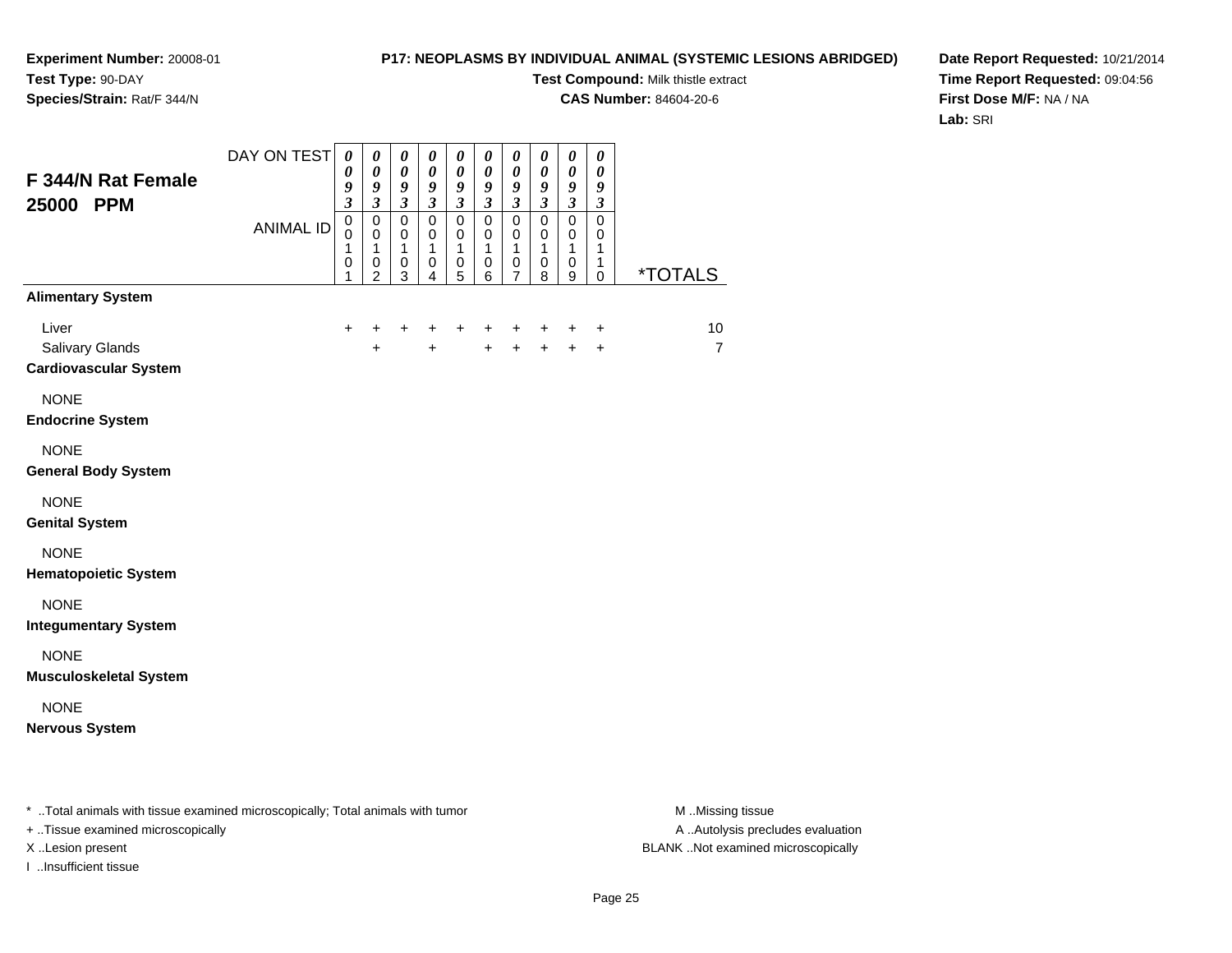# **P17: NEOPLASMS BY INDIVIDUAL ANIMAL (SYSTEMIC LESIONS ABRIDGED)**

**Test Compound:** Milk thistle extract

**CAS Number:** 84604-20-6

**Date Report Requested:** 10/21/2014**Time Report Requested:** 09:04:56**First Dose M/F:** NA / NA**Lab:** SRI

| F 344/N Rat Female<br>25000<br><b>PPM</b>                                               | DAY ON TEST<br>ANIMAL ID | 0<br>0<br>9<br>3<br>0<br>0<br>$\mathbf 0$ | 0<br>$\boldsymbol{\theta}$<br>9<br>3<br>0<br>$\mathbf 0$<br>$\mathbf 0$ | 0<br>0<br>9<br>3<br>0<br>0<br>0 | 0<br>0<br>9<br>3<br>0<br>0<br>0 | 0<br>0<br>9<br>3<br>0<br>0<br>0 | 0<br>0<br>9<br>$\overline{\mathbf{3}}$<br>0<br>0<br>0 | 0<br>0<br>9<br>3<br>0<br>0<br>0<br>7 | 0<br>0<br>9<br>3<br>0<br>0<br>$\mathbf 0$ | 0<br>0<br>9<br>3<br>0<br>0<br>0 | 0<br>0<br>9<br>3<br>0<br>0 | <i><b>*TOTALS</b></i> |    |
|-----------------------------------------------------------------------------------------|--------------------------|-------------------------------------------|-------------------------------------------------------------------------|---------------------------------|---------------------------------|---------------------------------|-------------------------------------------------------|--------------------------------------|-------------------------------------------|---------------------------------|----------------------------|-----------------------|----|
| <b>NONE</b><br><b>Respiratory System</b><br><b>NONE</b><br><b>Special Senses System</b> |                          |                                           | $\overline{2}$                                                          | 3                               | 4                               | 5                               | 6                                                     |                                      | 8                                         | 9                               | 0                          |                       |    |
| <b>NONE</b><br><b>Urinary System</b>                                                    |                          |                                           |                                                                         |                                 |                                 |                                 |                                                       |                                      |                                           |                                 |                            |                       |    |
| <b>NONE</b><br><b>SYSTEMIC LESIONS</b>                                                  |                          |                                           |                                                                         |                                 |                                 |                                 |                                                       |                                      |                                           |                                 |                            |                       |    |
| Multiple Organ                                                                          |                          | +                                         |                                                                         |                                 |                                 |                                 |                                                       |                                      |                                           |                                 | ÷                          |                       | 10 |

\* ..Total animals with tissue examined microscopically; Total animals with tumor **M** . Missing tissue M ..Missing tissue

+ ..Tissue examined microscopically

I ..Insufficient tissue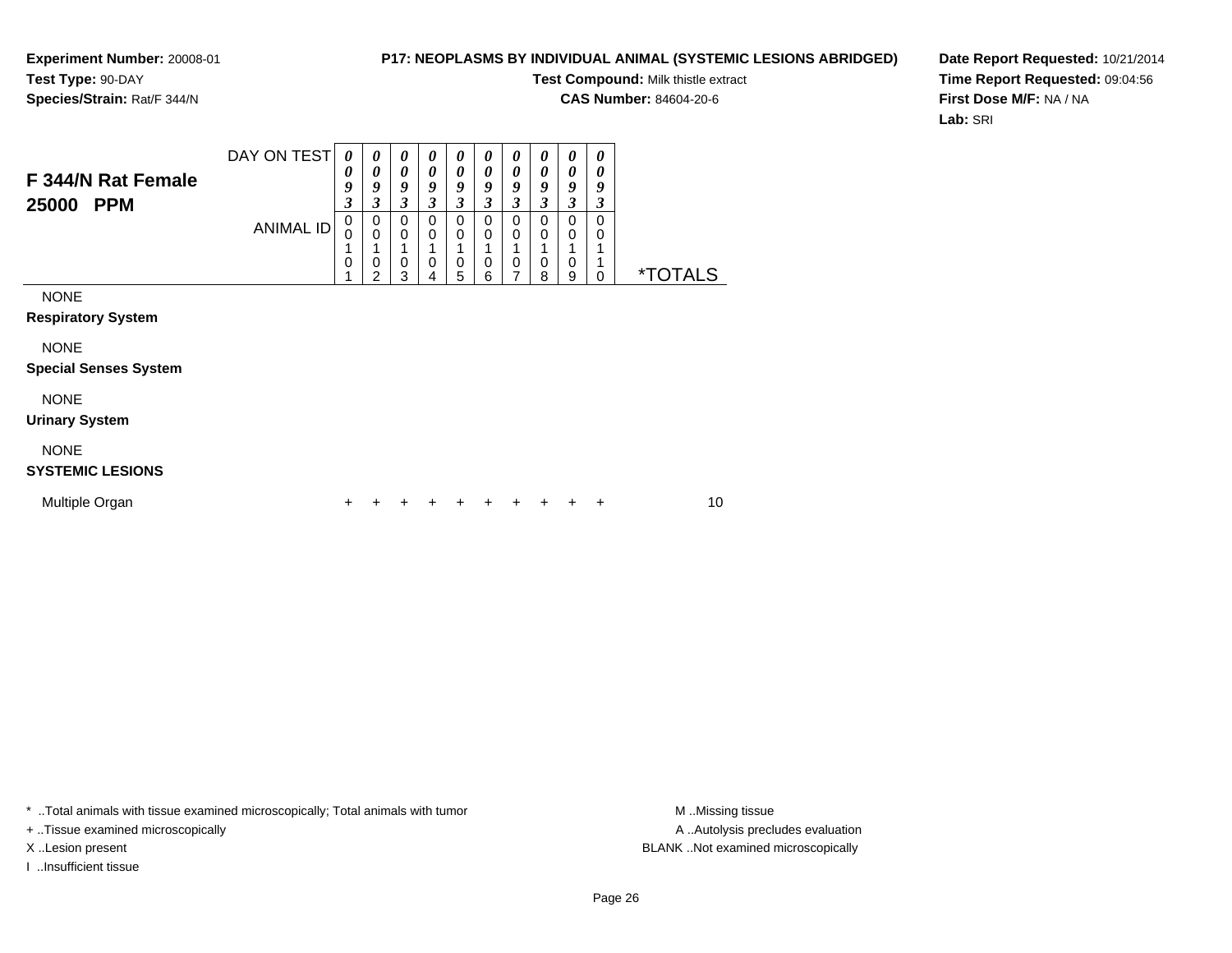# **P17: NEOPLASMS BY INDIVIDUAL ANIMAL (SYSTEMIC LESIONS ABRIDGED)**

**Test Compound:** Milk thistle extract

**CAS Number:** 84604-20-6

**Date Report Requested:** 10/21/2014**Time Report Requested:** 09:04:56**First Dose M/F:** NA / NA**Lab:** SRI

| <b>F 344/N Rat Female</b><br><b>PPM</b> | DAY ON TEST      | $\boldsymbol{\theta}$<br>0<br>9<br>$\overline{\mathbf{3}}$ | $\boldsymbol{\theta}$<br>0<br>9<br>$\mathfrak{z}$   | 0<br>0<br>9<br>$\mathfrak{z}$             | 0<br>$\boldsymbol{\theta}$<br>9<br>$\mathfrak{z}$ | 0<br>0<br>9<br>$\boldsymbol{\mathfrak{z}}$ | 0<br>$\boldsymbol{\theta}$<br>9<br>$\mathfrak{z}$ | 0<br>$\boldsymbol{\theta}$<br>9<br>$\boldsymbol{\beta}$ | 0<br>$\boldsymbol{\theta}$<br>9<br>3   | 0<br>0<br>9<br>$\overline{\mathbf{3}}$ | 0<br>0<br>9<br>$\boldsymbol{\mathfrak{z}}$                    |                       |
|-----------------------------------------|------------------|------------------------------------------------------------|-----------------------------------------------------|-------------------------------------------|---------------------------------------------------|--------------------------------------------|---------------------------------------------------|---------------------------------------------------------|----------------------------------------|----------------------------------------|---------------------------------------------------------------|-----------------------|
| 50000                                   | <b>ANIMAL ID</b> | $\mathbf 0$<br>$\mathbf 0$<br>1<br>1<br>1                  | $\mathbf 0$<br>$\Omega$<br>1<br>1<br>$\overline{2}$ | $\mathbf 0$<br>$\mathbf 0$<br>1<br>1<br>3 | $\mathbf 0$<br>$\Omega$<br>1<br>1<br>4            | $\mathbf 0$<br>0<br>1<br>1<br>5            | $\Omega$<br>$\Omega$<br>1<br>1<br>6               | $\mathbf 0$<br>$\mathbf 0$<br>1<br>1<br>$\overline{7}$  | $\mathbf 0$<br>$\Omega$<br>1<br>1<br>8 | $\overline{0}$<br>0<br>1<br>1<br>9     | $\overline{0}$<br>$\Omega$<br>1<br>$\overline{c}$<br>$\Omega$ | <i><b>*TOTALS</b></i> |
| <b>Alimentary System</b>                |                  |                                                            |                                                     |                                           |                                                   |                                            |                                                   |                                                         |                                        |                                        |                                                               |                       |
| Esophagus                               |                  | +                                                          | +                                                   | +                                         | M                                                 | +                                          | +                                                 | +                                                       |                                        | +                                      | +                                                             | 9                     |
| Intestine Large, Cecum                  |                  | +                                                          | +                                                   | $\ddot{}$                                 | +                                                 | +                                          | +                                                 | +                                                       | +                                      | +                                      | +                                                             | 10                    |
| Intestine Large, Colon                  |                  | +                                                          | $\ddot{}$                                           | +                                         | +                                                 | $\ddot{}$                                  | +                                                 | +                                                       | $\pm$                                  | $\ddot{}$                              | $\ddot{}$                                                     | 10                    |
| Intestine Large, Rectum                 |                  | +                                                          | +                                                   | +                                         | +                                                 | +                                          | +                                                 | +                                                       | $\ddot{}$                              | $\pm$                                  | $\ddot{}$                                                     | 10                    |
| Intestine Small, Duodenum               |                  | +                                                          | $\ddot{}$                                           | $\ddot{}$                                 | +                                                 | $\ddot{}$                                  | $\ddot{}$                                         | $\ddot{}$                                               | $\ddot{}$                              | $\ddot{}$                              | $\ddot{}$                                                     | 10                    |
| Intestine Small, Ileum                  |                  | $\ddot{}$                                                  | $\ddot{}$                                           | $\ddot{}$                                 | +                                                 | $\ddot{}$                                  | +                                                 | $\ddot{}$                                               | $\ddot{}$                              | +                                      | $\ddot{}$                                                     | 10                    |
| Intestine Small, Jejunum                |                  | +                                                          | +                                                   | +                                         | $\pm$                                             | $\ddot{}$                                  | $\ddot{}$                                         | $\ddot{}$                                               | $\pm$                                  | $\pm$                                  | $\ddot{}$                                                     | 10                    |
| Liver                                   |                  | $\ddot{}$                                                  | $\ddot{}$                                           | $\ddot{}$                                 | +                                                 | $\ddot{}$                                  | $\ddot{}$                                         | $\ddot{}$                                               | $\ddot{}$                              | $\ddot{}$                              | $\ddot{}$                                                     | 10                    |
| Pancreas                                |                  | +                                                          | $\ddot{}$                                           | +                                         | $\pm$                                             | $\ddot{}$                                  | $\ddot{}$                                         | $\ddot{}$                                               | $\ddot{}$                              | $+$                                    | $\ddot{}$                                                     | 10                    |
| <b>Salivary Glands</b>                  |                  | +                                                          | +                                                   | $\ddot{}$                                 | +                                                 | +                                          | +                                                 | $\ddot{}$                                               | $\ddot{}$                              | $\ddot{}$                              | $\ddot{}$                                                     | 10                    |
| Stomach, Forestomach                    |                  | $\ddot{}$                                                  | $\ddot{}$                                           | $\ddot{}$                                 | +                                                 | $\ddot{}$                                  | $\ddot{}$                                         | $\ddot{}$                                               | $+$                                    | $+$                                    | $\ddot{}$                                                     | 10                    |
| Stomach, Glandular                      |                  | $\ddot{}$                                                  | $\ddot{}$                                           | $\ddot{}$                                 | $\ddot{}$                                         | $\ddot{}$                                  | $\ddot{}$                                         | $\ddot{}$                                               | $\ddot{}$                              | $\ddot{}$                              | $\ddot{}$                                                     | 10                    |
| <b>Cardiovascular System</b>            |                  |                                                            |                                                     |                                           |                                                   |                                            |                                                   |                                                         |                                        |                                        |                                                               |                       |
| Heart                                   |                  | $\ddot{}$                                                  |                                                     |                                           |                                                   |                                            |                                                   |                                                         |                                        |                                        |                                                               | 10                    |
| <b>Endocrine System</b>                 |                  |                                                            |                                                     |                                           |                                                   |                                            |                                                   |                                                         |                                        |                                        |                                                               |                       |
| <b>Adrenal Cortex</b>                   |                  | +                                                          | +                                                   | +                                         | +                                                 | +                                          | +                                                 | +                                                       | +                                      | +                                      | +                                                             | 10                    |
| Adrenal Medulla                         |                  | +                                                          | +                                                   | $\pm$                                     | ٠                                                 | $\ddot{}$                                  | $\ddot{}$                                         | +                                                       | +                                      | $\pm$                                  | $\ddot{}$                                                     | 10                    |
| Parathyroid Gland                       |                  | +                                                          | $\ddot{}$                                           | $\ddot{}$                                 | +                                                 | $\ddot{}$                                  | +                                                 | +                                                       | $\ddot{}$                              | +                                      | $\ddot{}$                                                     | 10                    |
| <b>Pituitary Gland</b>                  |                  |                                                            | +                                                   | +                                         | +                                                 | $\pm$                                      | $\ddot{}$                                         | $\ddot{}$                                               | $\ddot{}$                              | $\ddot{}$                              | $\div$                                                        | 9                     |
| <b>Thyroid Gland</b>                    |                  | +                                                          | +                                                   | +                                         | +                                                 | $\ddot{}$                                  | +                                                 | +                                                       | $\ddot{}$                              | +                                      | +                                                             | 10                    |

\* ..Total animals with tissue examined microscopically; Total animals with tumor **M** . Missing tissue M ..Missing tissue

+ ..Tissue examined microscopically

I ..Insufficient tissue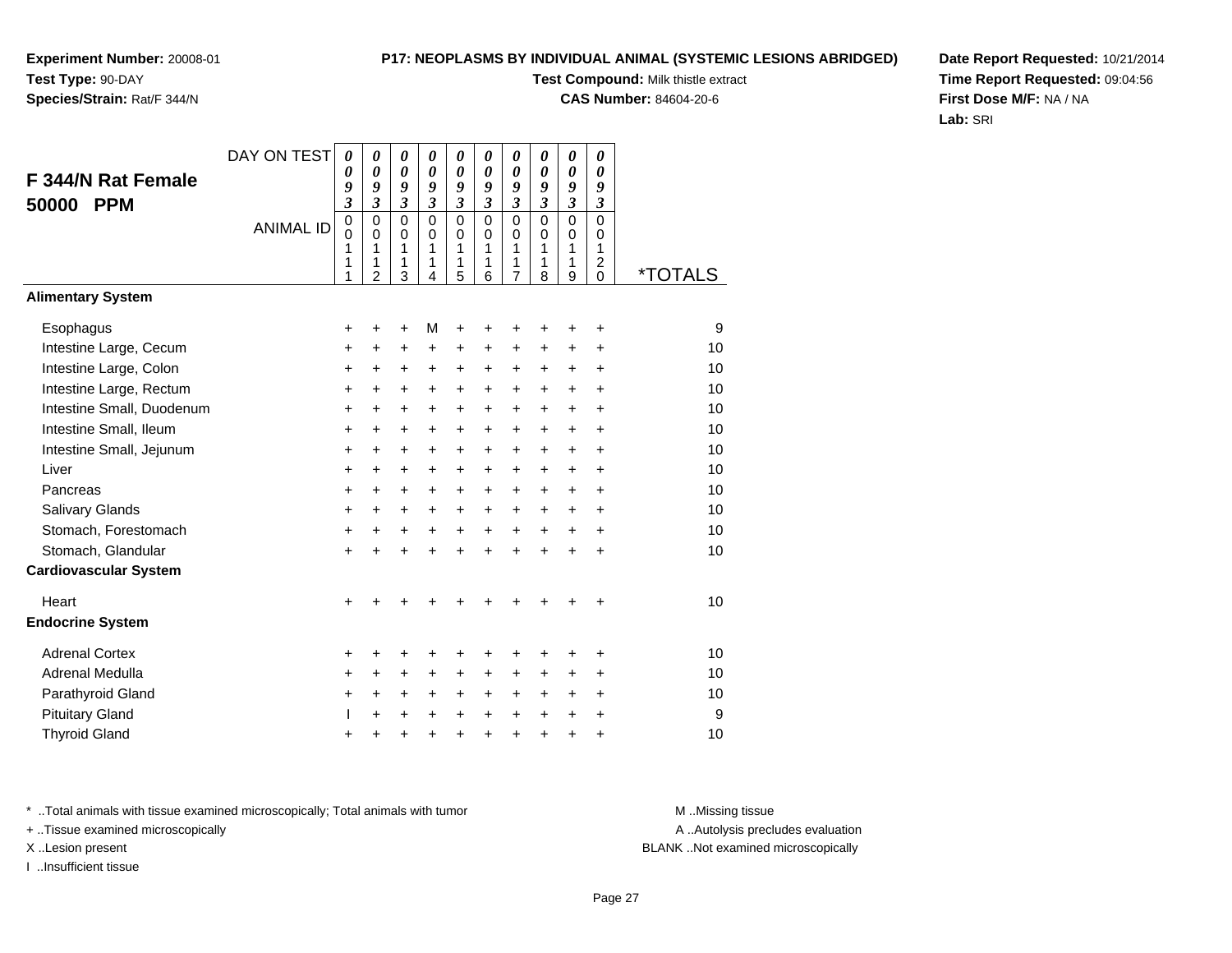# **P17: NEOPLASMS BY INDIVIDUAL ANIMAL (SYSTEMIC LESIONS ABRIDGED)**

**Test Compound:** Milk thistle extract

**CAS Number:** 84604-20-6

**Date Report Requested:** 10/21/2014**Time Report Requested:** 09:04:56**First Dose M/F:** NA / NA**Lab:** SRI

| <b>F 344/N Rat Female</b><br>50000<br><b>PPM</b> | DAY ON TEST<br><b>ANIMAL ID</b> | 0<br>0<br>9<br>$\overline{\mathbf{3}}$<br>$\mathbf 0$<br>$\mathbf 0$<br>1<br>1<br>1 | 0<br>$\boldsymbol{\theta}$<br>9<br>$\mathfrak{z}$<br>$\mathbf 0$<br>0<br>1<br>1<br>$\overline{2}$ | 0<br>$\boldsymbol{\theta}$<br>9<br>$\boldsymbol{\beta}$<br>$\mathbf 0$<br>0<br>1<br>1<br>3 | 0<br>$\boldsymbol{\theta}$<br>9<br>$\mathfrak{z}$<br>$\mathbf 0$<br>0<br>1<br>1<br>4 | 0<br>0<br>9<br>$\mathfrak{z}$<br>$\mathbf 0$<br>$\mathbf 0$<br>1<br>1<br>5 | 0<br>0<br>9<br>$\mathfrak{z}$<br>$\mathbf 0$<br>0<br>1<br>1<br>6 | 0<br>$\boldsymbol{\theta}$<br>9<br>$\boldsymbol{\beta}$<br>$\mathbf 0$<br>0<br>1<br>1<br>$\overline{7}$ | 0<br>0<br>9<br>$\boldsymbol{\beta}$<br>$\mathbf 0$<br>0<br>1<br>1<br>8 | $\pmb{\theta}$<br>$\boldsymbol{\theta}$<br>9<br>$\boldsymbol{\mathfrak{z}}$<br>$\mathbf 0$<br>0<br>1<br>1<br>9 | 0<br>0<br>9<br>3<br>$\mathsf 0$<br>0<br>1<br>$\overline{\mathbf{c}}$<br>0 | <i><b>*TOTALS</b></i> |
|--------------------------------------------------|---------------------------------|-------------------------------------------------------------------------------------|---------------------------------------------------------------------------------------------------|--------------------------------------------------------------------------------------------|--------------------------------------------------------------------------------------|----------------------------------------------------------------------------|------------------------------------------------------------------|---------------------------------------------------------------------------------------------------------|------------------------------------------------------------------------|----------------------------------------------------------------------------------------------------------------|---------------------------------------------------------------------------|-----------------------|
| <b>General Body System</b>                       |                                 |                                                                                     |                                                                                                   |                                                                                            |                                                                                      |                                                                            |                                                                  |                                                                                                         |                                                                        |                                                                                                                |                                                                           |                       |
| <b>NONE</b><br><b>Genital System</b>             |                                 |                                                                                     |                                                                                                   |                                                                                            |                                                                                      |                                                                            |                                                                  |                                                                                                         |                                                                        |                                                                                                                |                                                                           |                       |
| <b>Clitoral Gland</b>                            |                                 | +                                                                                   | +                                                                                                 |                                                                                            |                                                                                      | ٠                                                                          | +                                                                | +                                                                                                       | +                                                                      | +                                                                                                              | ٠                                                                         | 10                    |
| Ovary                                            |                                 | +                                                                                   | $\pm$                                                                                             | $\ddot{}$                                                                                  | $\ddot{}$                                                                            | $\ddot{}$                                                                  | $+$                                                              | $\ddot{}$                                                                                               | $\ddot{}$                                                              | $\ddot{}$                                                                                                      | $\ddot{}$                                                                 | 10                    |
| <b>Uterus</b>                                    |                                 | $\ddot{}$                                                                           | +                                                                                                 |                                                                                            |                                                                                      | $\ddot{}$                                                                  | $\ddot{}$                                                        | $\ddot{}$                                                                                               | $\ddot{}$                                                              | $\pm$                                                                                                          | $\ddot{}$                                                                 | 10                    |
| <b>Hematopoietic System</b>                      |                                 |                                                                                     |                                                                                                   |                                                                                            |                                                                                      |                                                                            |                                                                  |                                                                                                         |                                                                        |                                                                                                                |                                                                           |                       |
| <b>Bone Marrow</b>                               |                                 | +                                                                                   | +                                                                                                 | +                                                                                          | +                                                                                    | +                                                                          | +                                                                | +                                                                                                       | +                                                                      | +                                                                                                              | +                                                                         | 10                    |
| Lymph Node, Mandibular                           |                                 | M                                                                                   | M                                                                                                 | М                                                                                          | M                                                                                    | $\ddot{}$                                                                  | M                                                                | M                                                                                                       | M                                                                      | M                                                                                                              | М                                                                         | $\mathbf{1}$          |
| Lymph Node, Mesenteric                           |                                 | +                                                                                   | $\ddot{}$                                                                                         | $\ddot{}$                                                                                  | $\ddot{}$                                                                            | $\ddot{}$                                                                  | $\ddot{}$                                                        | $\ddot{}$                                                                                               | $\ddot{}$                                                              | +                                                                                                              | +                                                                         | 10                    |
| Spleen                                           |                                 | $\ddot{}$                                                                           | $\ddot{}$                                                                                         | $\ddot{}$                                                                                  | $\ddot{}$                                                                            | $\ddot{}$                                                                  | $\ddot{}$                                                        | $\ddot{}$                                                                                               | $\ddot{}$                                                              | $\ddot{}$                                                                                                      | $\ddot{}$                                                                 | 10                    |
| Thymus                                           |                                 | $\ddot{}$                                                                           | $\ddot{}$                                                                                         | $\ddot{}$                                                                                  | $\ddot{}$                                                                            | $\ddot{}$                                                                  | $\ddot{}$                                                        | $\ddot{}$                                                                                               | $\ddot{}$                                                              | $\ddot{}$                                                                                                      | $\ddot{}$                                                                 | 10                    |
| <b>Integumentary System</b>                      |                                 |                                                                                     |                                                                                                   |                                                                                            |                                                                                      |                                                                            |                                                                  |                                                                                                         |                                                                        |                                                                                                                |                                                                           |                       |
| <b>Mammary Gland</b>                             |                                 | +                                                                                   | +                                                                                                 | +                                                                                          | +                                                                                    | +                                                                          | +                                                                | +                                                                                                       | +                                                                      |                                                                                                                | +                                                                         | 10                    |
| Skin                                             |                                 | $\ddot{}$                                                                           | $\ddot{}$                                                                                         | $\ddot{}$                                                                                  | $\ddot{}$                                                                            | $\ddot{}$                                                                  | $\ddot{}$                                                        | $\ddot{}$                                                                                               | $\ddot{}$                                                              | $\ddot{}$                                                                                                      | $\ddot{}$                                                                 | 10                    |
| <b>Musculoskeletal System</b>                    |                                 |                                                                                     |                                                                                                   |                                                                                            |                                                                                      |                                                                            |                                                                  |                                                                                                         |                                                                        |                                                                                                                |                                                                           |                       |
| Bone<br><b>Nervous System</b>                    |                                 | $\ddot{}$                                                                           |                                                                                                   |                                                                                            |                                                                                      |                                                                            | +                                                                | +                                                                                                       |                                                                        |                                                                                                                | $\ddot{}$                                                                 | 10                    |
| <b>Brain</b>                                     |                                 | +                                                                                   |                                                                                                   |                                                                                            |                                                                                      | ٠                                                                          | +                                                                | +                                                                                                       | +                                                                      | +                                                                                                              | +                                                                         | 10                    |

\* ..Total animals with tissue examined microscopically; Total animals with tumor **M** . Missing tissue M ..Missing tissue A ..Autolysis precludes evaluation + ..Tissue examined microscopically X ..Lesion present BLANK ..Not examined microscopicallyI ..Insufficient tissue